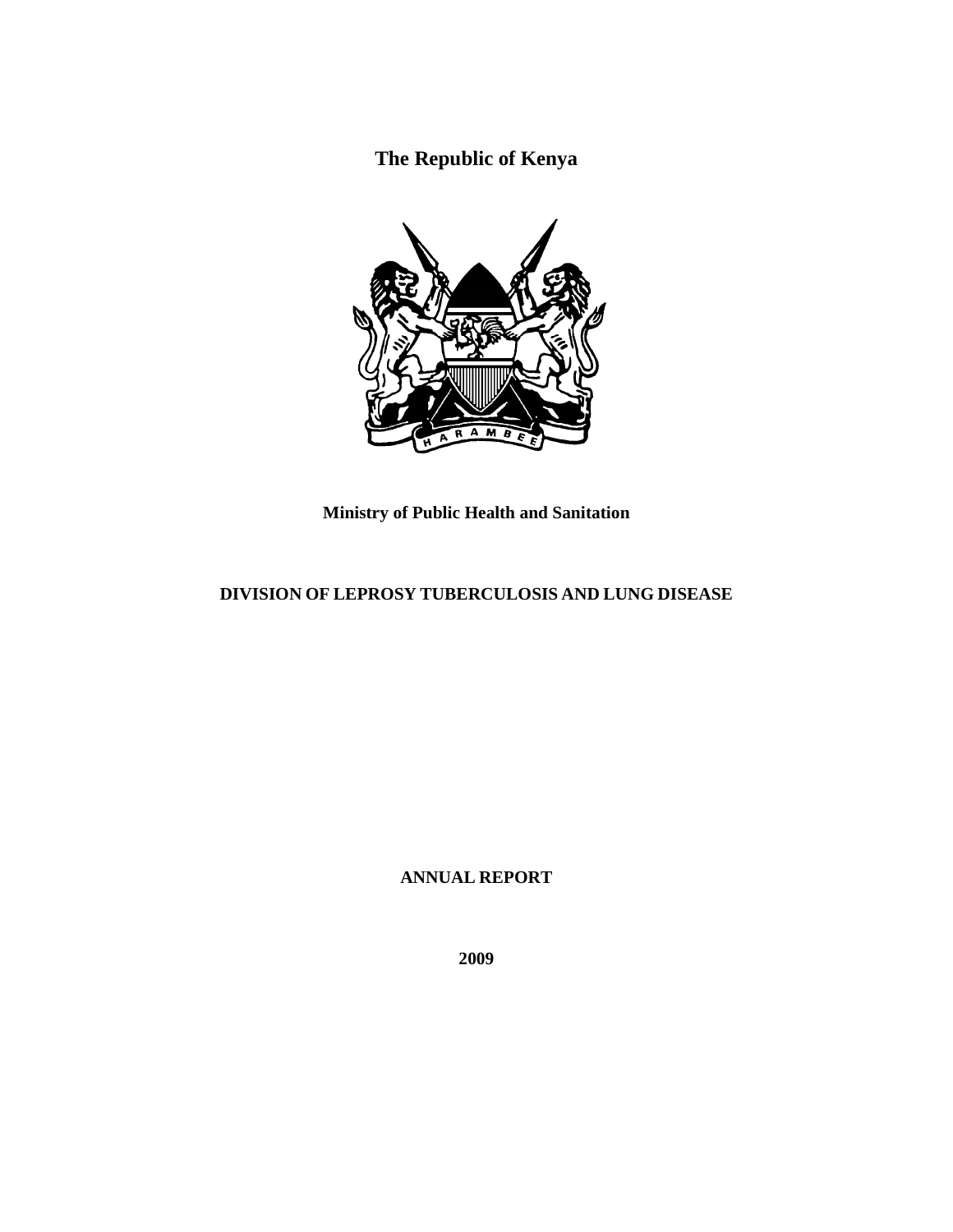### **EDITORIAL BOARD**

**Editor-In-Chief Dr. Joseph Sitienei** 

**Editorial Committee Dr. Herman Weyenga, Hillary Kipruto** 

**Compiled by Dr. Herman Weyenga and Hillary Kipruto** 

### DIVISION OF LEPROSY TUBERCULOSIS AND LUNG DISEASE

P.O Box 20781-00202 Nairobi, Kenya Telephone: +254-020-27198 Email: info@nltp.co.ke Website: http//:www.nltp.co.ke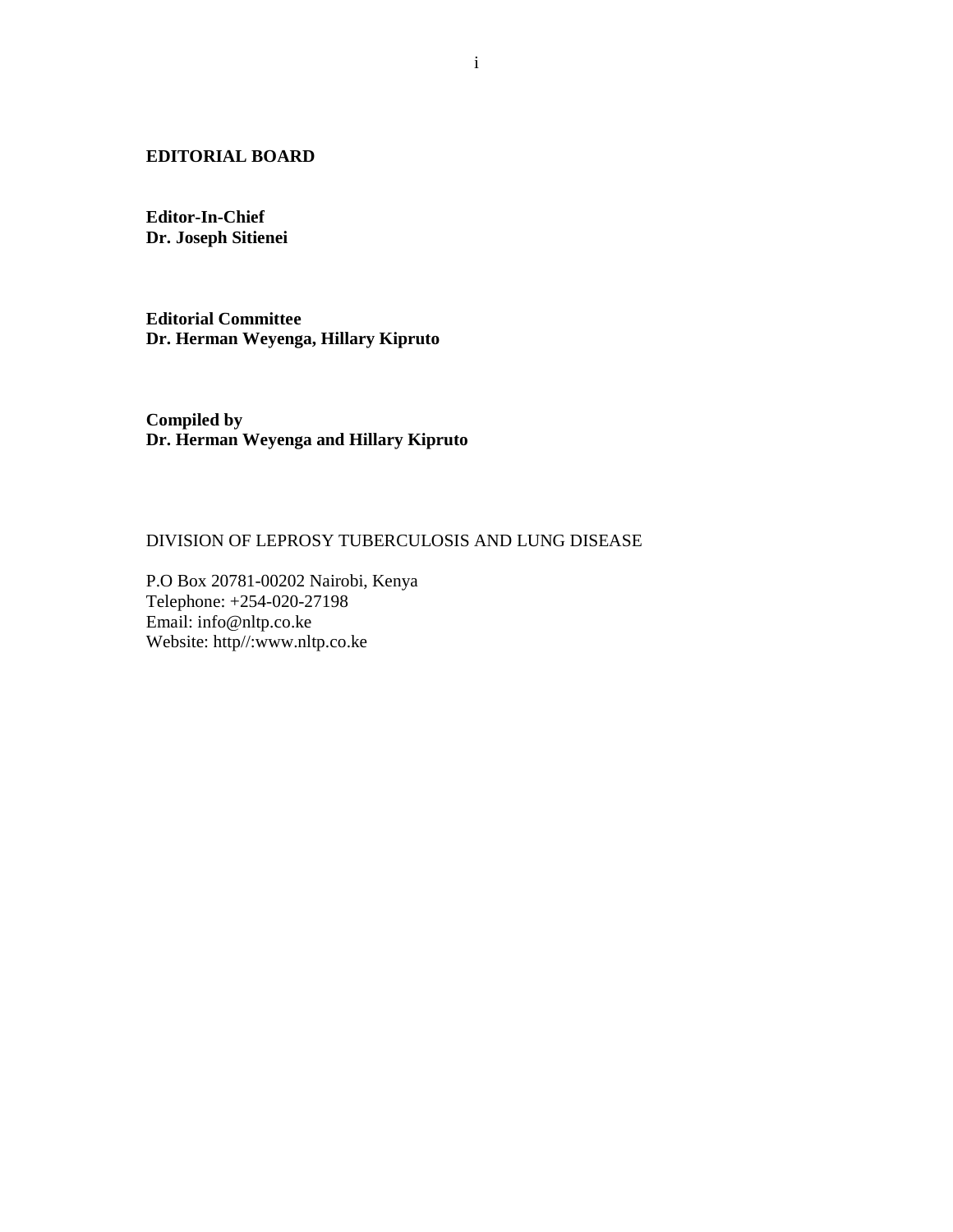# **TABLE OF CONTENTS**

| 1            |                |  |
|--------------|----------------|--|
| 1.1          |                |  |
| 1.2          |                |  |
| $\mathbf{2}$ |                |  |
| 2.1          |                |  |
|              |                |  |
|              | 2.2.1          |  |
|              | 2.2.2          |  |
|              |                |  |
| 2.3          |                |  |
| 2.4          |                |  |
| 3            |                |  |
| 3.1          |                |  |
| 3.2          |                |  |
|              | 3.2.1          |  |
|              | 3.2.2          |  |
|              | 3.2.3          |  |
|              | 3.2.4          |  |
|              | 3.2.5          |  |
|              | 3.2.6          |  |
| 3.3          |                |  |
|              | 3.3.1          |  |
|              | 3.3.2          |  |
|              | 3.3.3          |  |
|              | 3.3.4          |  |
|              | 3.3.5<br>3.3.6 |  |
|              |                |  |
| 4            |                |  |
| 4.1          |                |  |
|              | 4.1.1          |  |
|              | 4.1.2          |  |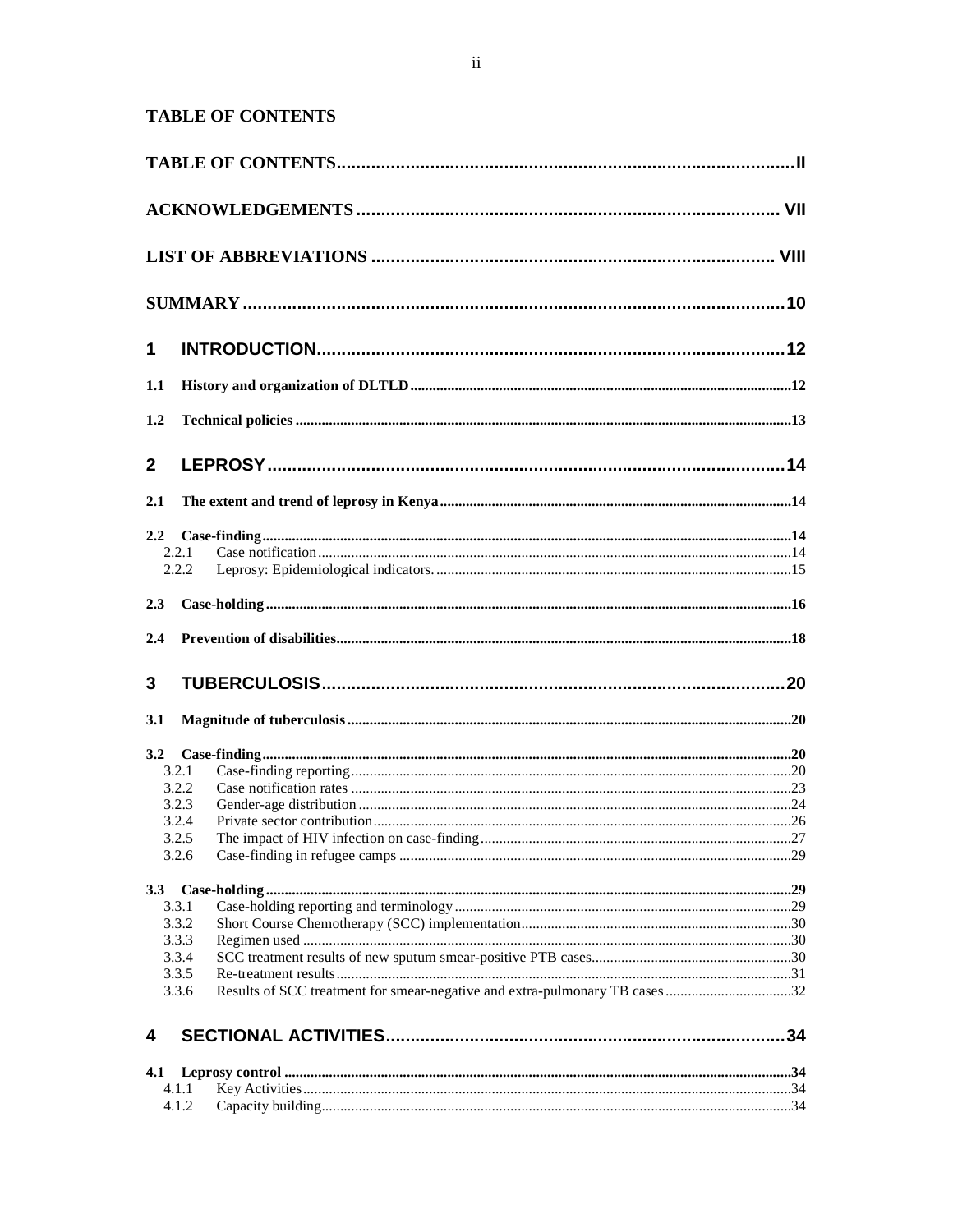| 4.1.3<br>4.1.4 |                    |  |
|----------------|--------------------|--|
|                |                    |  |
| 4.2.1          |                    |  |
| 4.2.2          |                    |  |
|                |                    |  |
| 4.2.3          |                    |  |
| 4.3.1          |                    |  |
| 4.3.2          |                    |  |
|                |                    |  |
|                |                    |  |
| 4.4.1          |                    |  |
| 4.4.2          |                    |  |
| 4.4.3          |                    |  |
| 4.4.4          |                    |  |
| 4.4.5          |                    |  |
|                |                    |  |
| 4.5.1          |                    |  |
| 4.5.2          |                    |  |
| 4.5.3          |                    |  |
|                |                    |  |
| 4.5.4          |                    |  |
|                |                    |  |
| 4.6.1          |                    |  |
| 4.6.2          |                    |  |
| 4.6.3          |                    |  |
| 4.6.4          |                    |  |
|                |                    |  |
| 4.7.1          |                    |  |
| 4.7.2          |                    |  |
| 4.7.3          |                    |  |
|                |                    |  |
| 4.8.1          |                    |  |
|                | $4.8.2$ GF Round 6 |  |
| 4.8.3          |                    |  |
|                |                    |  |
|                |                    |  |
| 4.9.1          |                    |  |
| 4.9.2          |                    |  |
| 4.9.3          |                    |  |
| 4.9.4          |                    |  |
| 4.9.5<br>4.9.6 |                    |  |
|                |                    |  |
| 4.10           |                    |  |
| 4.10.1         |                    |  |
| 4.10.2         |                    |  |
| 4.10.3         |                    |  |
| 4.10.4         |                    |  |
| 4.10.5         |                    |  |
| 4.11           |                    |  |
| 4.11.1         |                    |  |
|                |                    |  |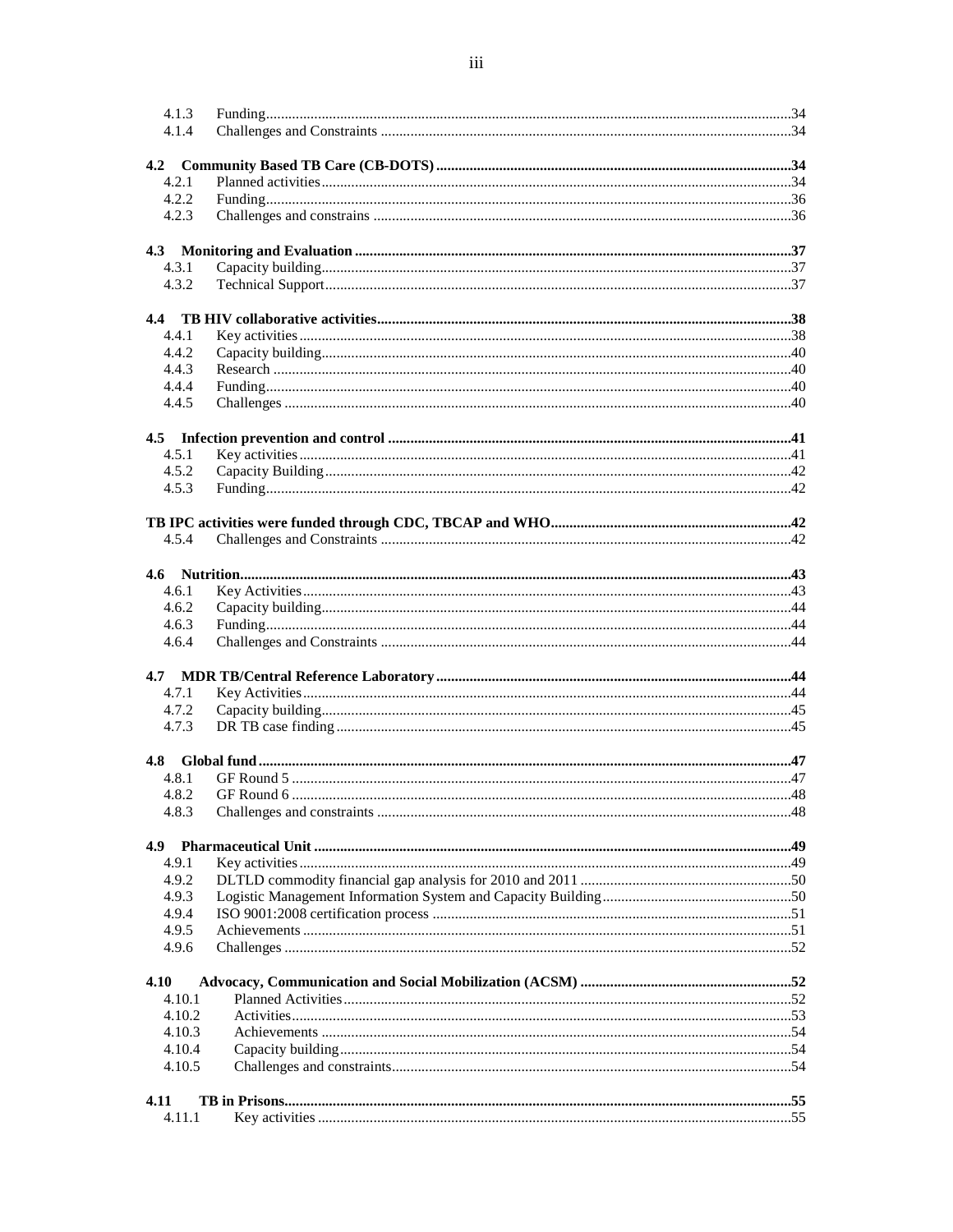| 4.11.2 |     |
|--------|-----|
| 4.12   |     |
| 4.12.1 |     |
| 4.12.2 |     |
| 4.12.3 |     |
| 4.12.4 |     |
| 4.13   |     |
| 4.13.1 |     |
| 4.13.2 |     |
| 4.14   |     |
| 4.14.1 |     |
| 4.14.2 |     |
| 4.14.3 |     |
|        | .63 |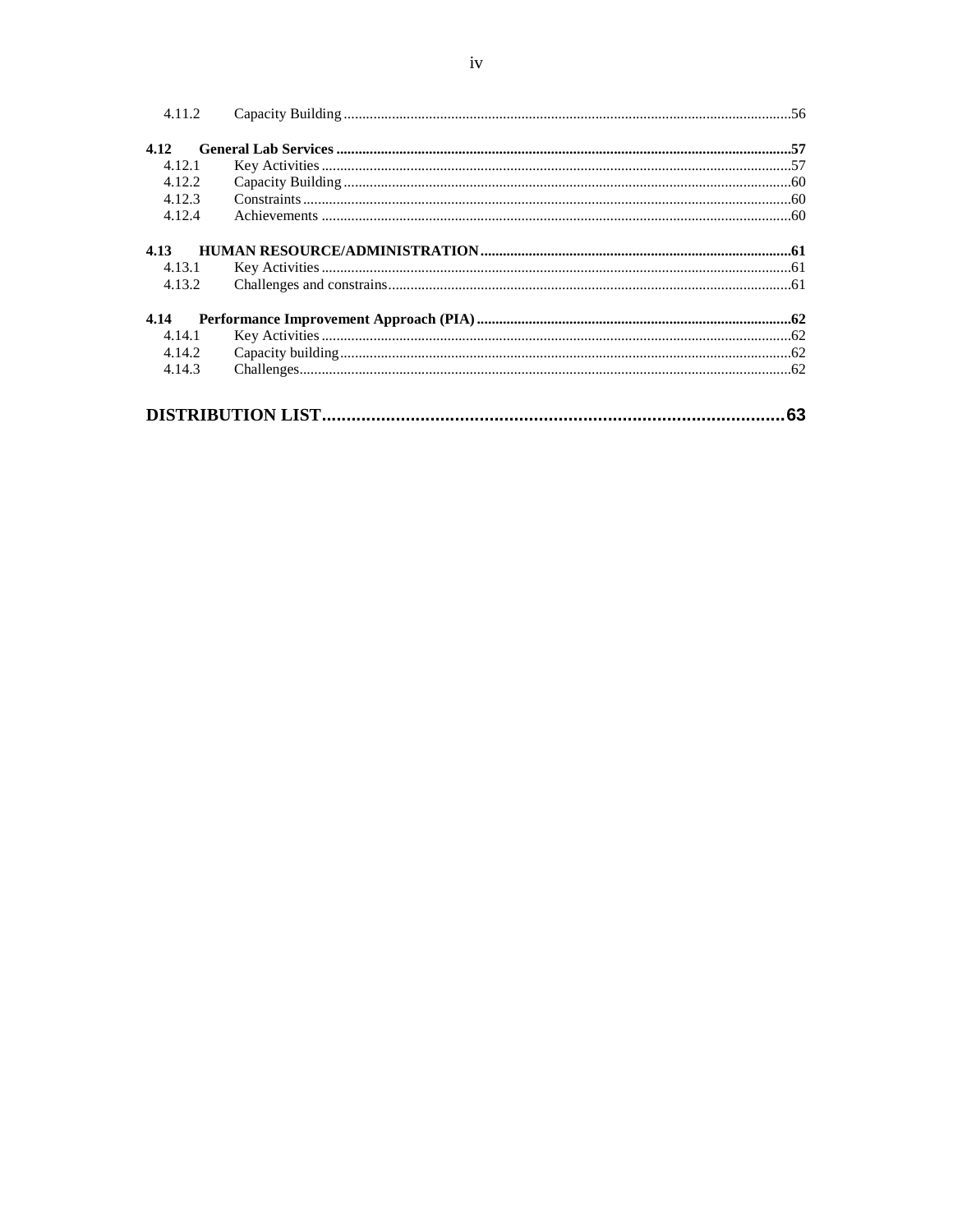## **LIST OF TABLES**

| Table 2: Epidemiological indicators new leprosy cases Kenya: 1996-2008 15 |  |
|---------------------------------------------------------------------------|--|
|                                                                           |  |
|                                                                           |  |
|                                                                           |  |
|                                                                           |  |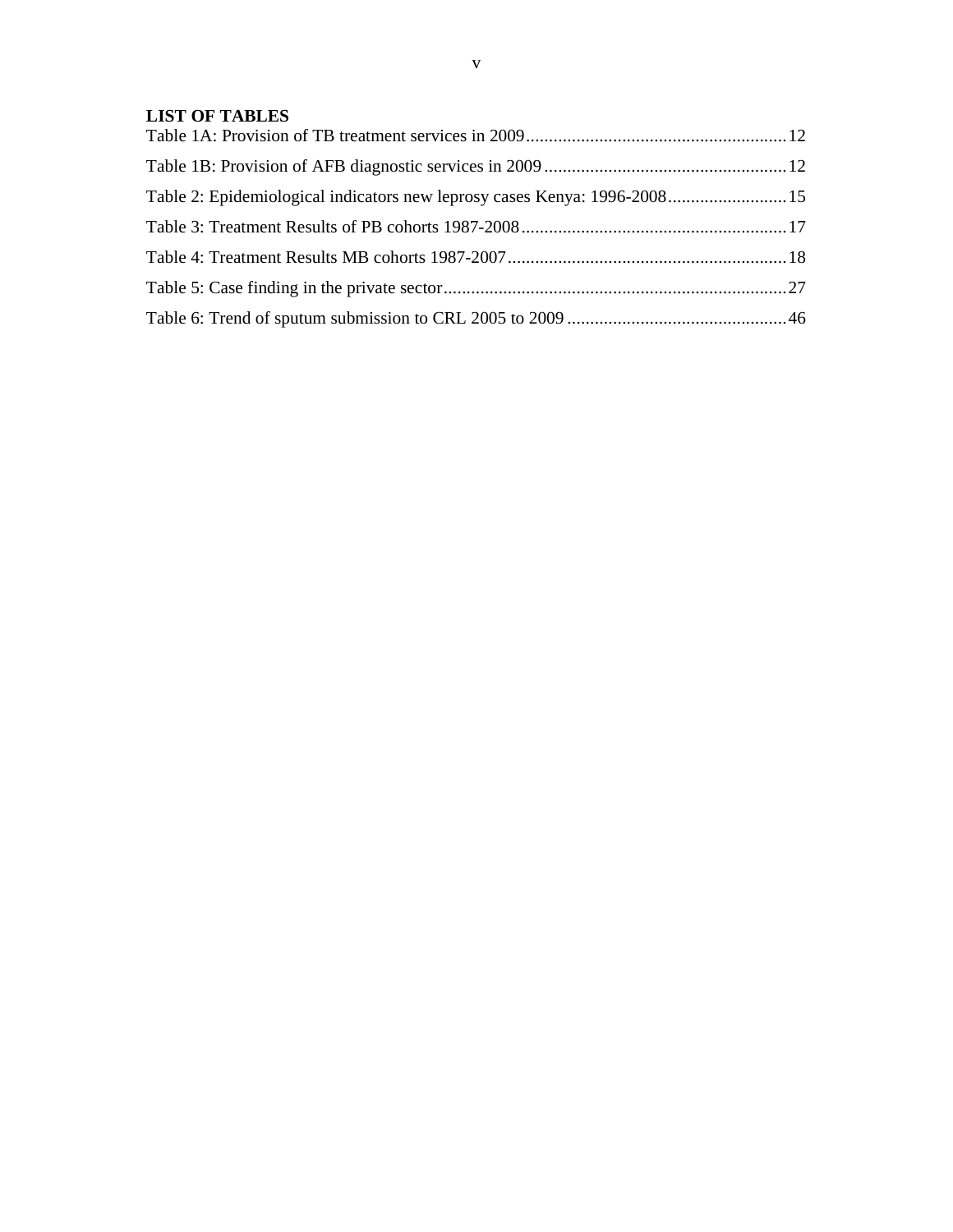### **LIST OF FIGURES**

| Figure 1: Leprosy New Cases & cases on register by the end of the year: 1986-2009  14        |  |
|----------------------------------------------------------------------------------------------|--|
|                                                                                              |  |
|                                                                                              |  |
|                                                                                              |  |
|                                                                                              |  |
|                                                                                              |  |
| Figure 7: Case Notification Rates Smear positive PTB and all Types TB Kenya 1990-2009 23     |  |
| Figure 8: TB Case Notification Rates: All forms of TB and PTB+ per province in 200923        |  |
|                                                                                              |  |
|                                                                                              |  |
|                                                                                              |  |
| Figure 15: comparison of HIV testing amongst different Provinces: 2009 29                    |  |
| Figure 16: Results of SCC treatment cohorts of new smear-positive PTB cases: 2002 -200831    |  |
| Figure 17: Treatment results for smear-positive re-treatment cases at 8 months: 2005-2008.32 |  |
| Figure 18: Treatment results for new smear negative PTB cases: cohorts 2002-200833           |  |
| Figure 19: Treatment results new extra-pulmonary TB cases: cohorts 2005-200833               |  |
|                                                                                              |  |
|                                                                                              |  |
|                                                                                              |  |

## LIST OF ANNEXES

| Annex 2: Organizational structure of the DLTLD within the Ministry of Public Health and Sanitation 65 |  |
|-------------------------------------------------------------------------------------------------------|--|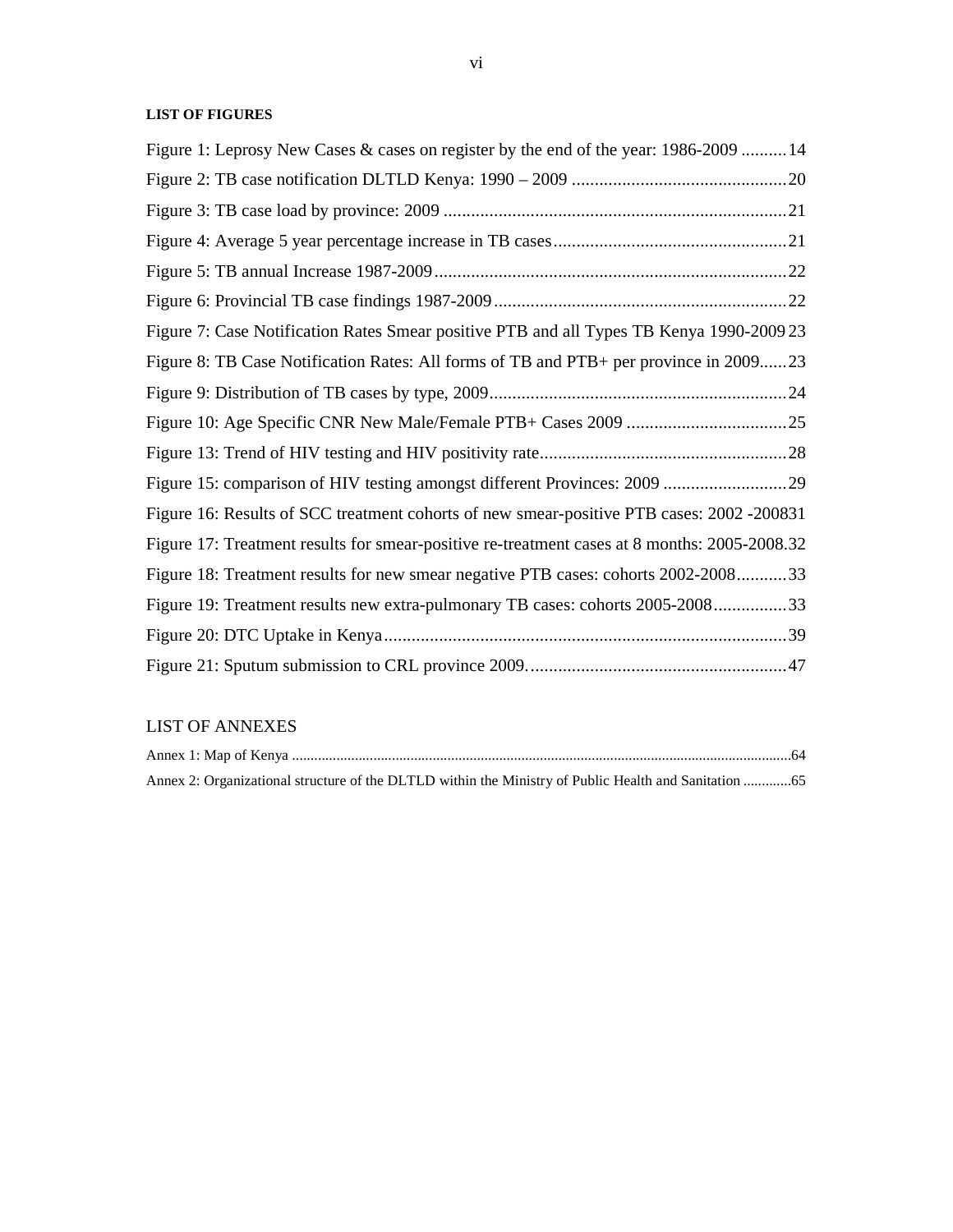#### **ACKNOWLEDGEMENTS**

The DLTLD appreciates the support that it continues to receive from the Minister for Public Health and Sanitation, the Permanent Secretary in the Ministry of Public Health and Sanitation, the Director of Public Health, Head Department of Disease Prevention and Control and health care workers in both the Ministry of Public Health and Sanitation and the Ministry of Medical Services throughout 2009. Without their support the DLTLD would not have been able to carry out the activities it carried out in 2009. The DLTLD extends its sincere gratitude to all provincial directors of Public Health (PDPHS), Provincial Directors of Medical services (PDMS's) and District Medical Officers of Health (DMOH's) who continued to offer strong support to core staff of the DLTLD at these levels of the health care system. The DLTLD would not have achieved much if it were not for the input of the innumerable health workers across Kenya, some of whom are working under difficult circumstances.

DLTLD acknowledges the tremendous support it received from Dr Rene L'Herminez, Dr Eveline Klinkenberq, Prof. Felix Salaniponi and Verena Mauch the DLTLD technical advisors from the KNCV and TBCAP Director Dr Peter Kimuu. The same gratitude is extended to Dr. David Okello, the WR, Kenya and Dr. Joel Kangangi, the TB NPO for unwavering support to the program throughout the year. The TB team at CDC –Kenya: Dr. Joseph Odhiambo, Dr. Nicholas Wambua, Tom Oluoch, Erastus Mburu and Ms. Margaret Mburu, We appreciate the support of the following partners in TB control PATH, AMREF, APHIA II's, MSH, Malteser, KANCO, KAPTLD, KEMRI, MSF, and other civil society organizations working with the Division through Global Fund Round 5 and 6.

Other partners who have started to work closely with the division are also commended since it is only through such partnerships that TB patients are enabled to access quality care and support.

Staff working within the division: central unit, CRL, provinces, districts and health facilities are highly commended for making TB control in Kenya a success. It is expected that they will continue to work with renewed energies to ensure that TB and poverty become history and that Kenya becomes, one day a society free from tuberculosis one day.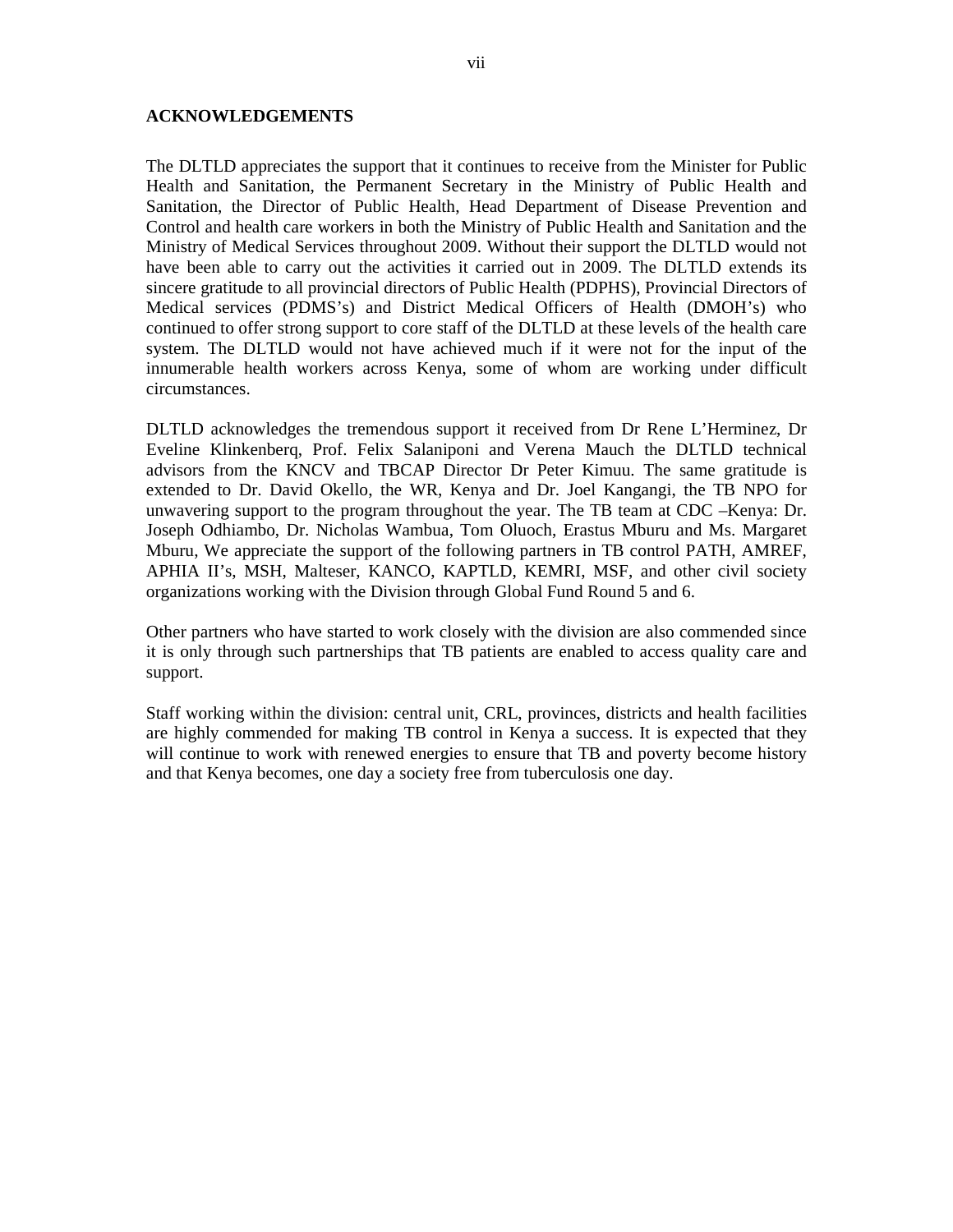# **LIST OF ABBREVIATIONS**

| <b>ALERT</b>  | All African Leprosy and Rehabilitation Training Center         |  |  |  |  |  |  |  |  |
|---------------|----------------------------------------------------------------|--|--|--|--|--|--|--|--|
| <b>CDR</b>    | <b>Case Detection Rate</b>                                     |  |  |  |  |  |  |  |  |
| <b>CHEW</b>   | <b>Community Health Extension Worker</b>                       |  |  |  |  |  |  |  |  |
| <b>CHW</b>    | <b>Community Health Worker</b>                                 |  |  |  |  |  |  |  |  |
| <b>CIDA</b>   | <b>Canadian International Development Agency</b>               |  |  |  |  |  |  |  |  |
| <b>CNR</b>    | Case Notification Rate (Number of Cases Notified/100,000 Pop.) |  |  |  |  |  |  |  |  |
| <b>DLTLD</b>  | Division of Leprosy, TB and Lung Disease                       |  |  |  |  |  |  |  |  |
| <b>DMS</b>    | Director of Medical Services                                   |  |  |  |  |  |  |  |  |
| <b>DST</b>    | Drug Susceptibility Testing                                    |  |  |  |  |  |  |  |  |
| <b>DTLC</b>   | District TB / Leprosy Coordinator                              |  |  |  |  |  |  |  |  |
| E             | Ethambutol                                                     |  |  |  |  |  |  |  |  |
| <b>EPTB</b>   | Extra-Pulmonary Tuberculosis                                   |  |  |  |  |  |  |  |  |
| <b>GOK</b>    | Government of Kenya                                            |  |  |  |  |  |  |  |  |
| <b>GON</b>    | Government of the Netherlands                                  |  |  |  |  |  |  |  |  |
| H             | Isoniazid                                                      |  |  |  |  |  |  |  |  |
| <b>HIV</b>    | Human Immuno-Deficiency Virus                                  |  |  |  |  |  |  |  |  |
| <b>IUATLD</b> | International Union Against TB & Lung Diseases                 |  |  |  |  |  |  |  |  |
| <b>KANCO</b>  | Kenya AIDS NGOs Consortium<br>KENYA AIDS NGOS CONSORTIUM       |  |  |  |  |  |  |  |  |
| <b>KNCV</b>   | Royal Netherlands Tuberculosis Control Association             |  |  |  |  |  |  |  |  |
| МB            | Multi-Bacillary (Leprosy)                                      |  |  |  |  |  |  |  |  |
| <b>MDT</b>    | Multi Drug Therapy (Leprosy)                                   |  |  |  |  |  |  |  |  |
| <b>MOH</b>    | Ministry of Health                                             |  |  |  |  |  |  |  |  |
| <b>NGO</b>    | Non-Governmental Organization                                  |  |  |  |  |  |  |  |  |
| <b>NTLC</b>   | National TB/Leprosy Coordinator                                |  |  |  |  |  |  |  |  |
| OOC           | Out Of Control                                                 |  |  |  |  |  |  |  |  |
| <b>PB</b>     | Pauci-Bacillary (Leprosy)                                      |  |  |  |  |  |  |  |  |
| <b>PTB</b>    | <b>Pulmonary Tuberculosis</b>                                  |  |  |  |  |  |  |  |  |
| <b>PTLC</b>   | Provincial Tuberculosis / Leprosy Coordinator                  |  |  |  |  |  |  |  |  |
| $\mathbb{R}$  | Rifampicin                                                     |  |  |  |  |  |  |  |  |
| <b>RFT</b>    | <b>Released From Treatment (Leprosy)</b>                       |  |  |  |  |  |  |  |  |
| S             | Streptomycin                                                   |  |  |  |  |  |  |  |  |
| <b>SCC</b>    | <b>Short Course Chemotherapy</b>                               |  |  |  |  |  |  |  |  |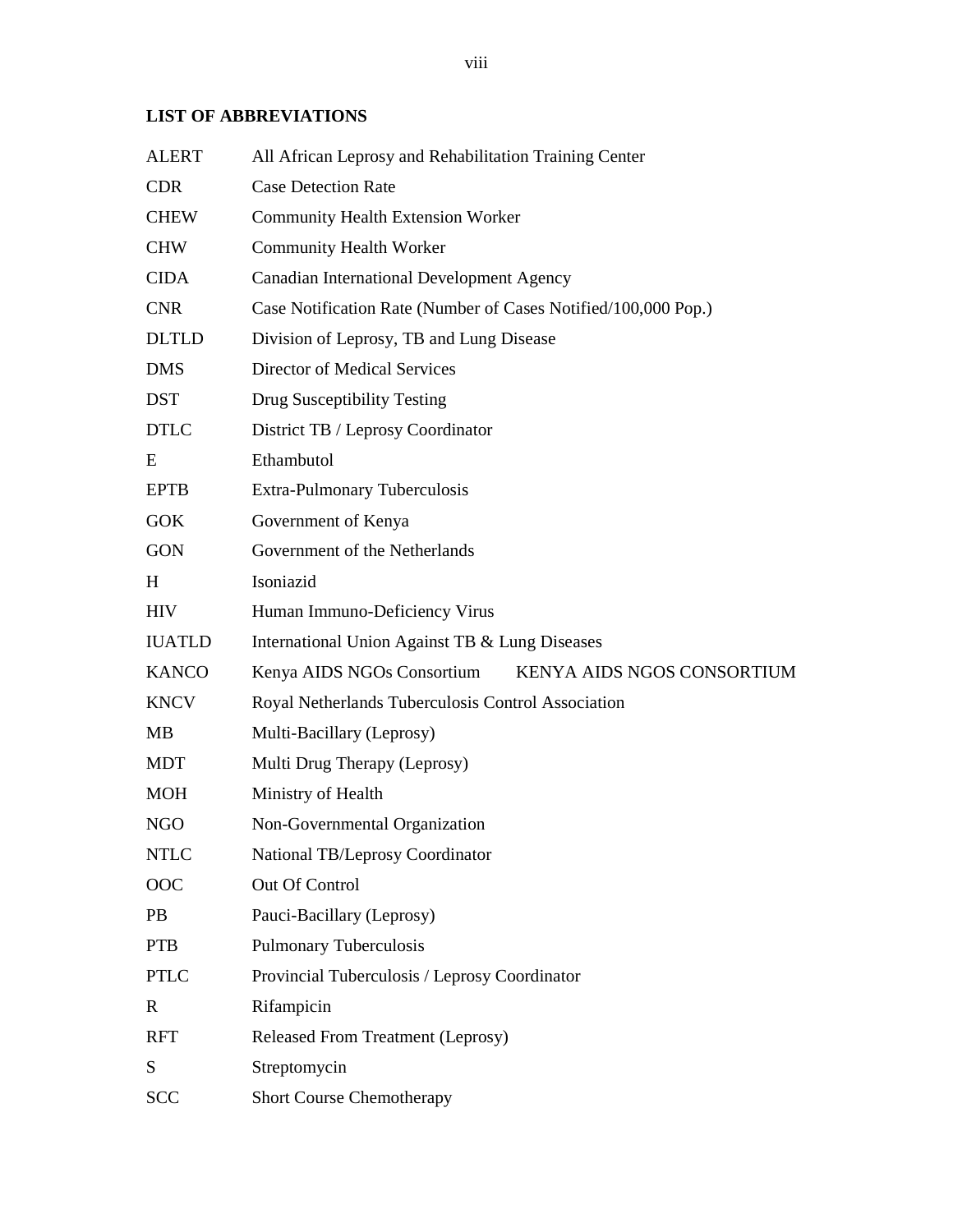| $SM-$      | <b>Smear-Negative Pulmonary Tuberculosis</b> |
|------------|----------------------------------------------|
| $SM+$      | <b>Smear-Positive Pulmonary Tuberculosis</b> |
| <b>ST</b>  | <b>Sensitivity Testing</b>                   |
| TB         | <b>Tuberculosis</b>                          |
| TC         | <b>Treatment Completed</b>                   |
| <b>TNC</b> | <b>Treatment Not Completed</b>               |
| <b>TO</b>  | Transferred Out (of an administrative area)  |
| <b>VMT</b> | <b>Voluntary Muscle Testing</b>              |
| <b>WHO</b> | World Health Organization                    |
| Ζ          | Pyrazinamide                                 |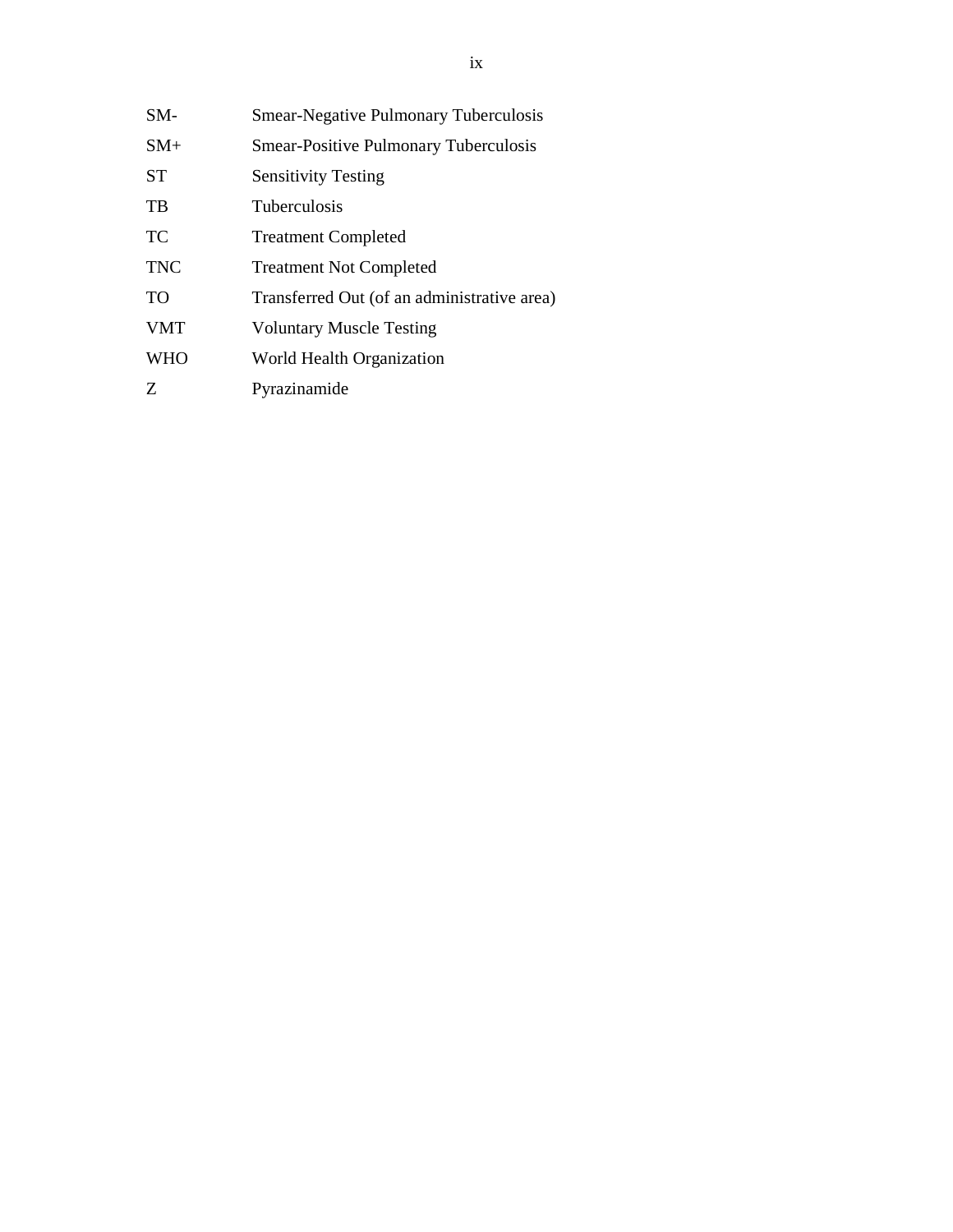#### **SUMMARY**

The DLTLD, continued to carry out relevant activities aimed at controlling the tuberculosis (TB) epidemic, lung disease and the elimination of leprosy in 2009. In relation to TB control the focus of attention in 2009 remained hinged on the six elements of the STOP TB strategy formulated by WHO with emphasis on DOTS expansion, improvement in DOTS quality and expansion of TB/HIV collaborative activities, addressing the challenge of MDR TB, Empowering communities with the knowledge about TB and enabling and promoting research. Leprosy control continued to focus on early case finding, intensified supervision in the leprosy endemic districts, multi-drug therapy and prevention of disabilities.

The total number of TB cases (all forms of tuberculosis) reported in 2009 was 110,065. This is a decrease of 0.2% compared to the 110,251 cases of TB cases reported in 2008. This is a clear indication that TB cases notified in Kenya is stabilizing and hopefully beginning to turn round. Although the stagnation in case notification, was first noticed in 2004, this phenomenon that may be the result of a slackening of TB case finding efforts or may be due to a stabilization of the epidemic as a result of previous TB control efforts. With the increased communication and social mobilization efforts sustained and technical support to implementing units being provided case notification in 2010 may further reduce.

Tuberculosis treatment results for TB patients started on treatment in 2008 show treatment success rates of 85.43% for new smear-positive pulmonary TB cases (n=36,811), 80% for smear-positive re-treatment relapse cases  $(n=2,617)$ , 79% for smear-positive re-treatment failures cases (n=155), 84% for new smear-negative PTB cases (n= 35,232), and 83% for Extra-Pulmonary TB cases (n=16,881). Coupled with an increased case detection rate (TB all forms) to 80%, this is a great milestone since it puts Kenya among the few countries in Africa to have achieved the WHO targets.

There were a total of 204 new leprosy cases in 2009, of which 9 (4%) cases were paucibacillary (PB) and 195 (96%) multi-bacillary (MB) cases. This is an increase of 2% compared to the 200 cases registered the previous year. The number of leprosy patients on the register at the end of the year increased from 188 cases in 2008 to 234 cases in 2009. The proportion of disabilities among the newly registered cases still remain high calling for increased support to sensitization of health care workers to increase their index of suspicion for leprosy. About 20% had disability grade 2, and an additional 23% had disability grade 1, indicating that 43% of cases presented themselves in an already advanced stage of the disease, either caused by patients or health provider delay. However, in 9% of new cases the disability grade was not recorded. Compared to 2008, the overall case holding improved for both (PB) and (MB) cases. The proportion of cases released from treatment (RFT) increased from 60% in 2006 to 70% in 2007 for PB cases and for MB cases it increased from 70%in 2008 to 73% in 2009.

The DLTLD continued to pursue implementation of the quality DOTS strategy through expansion and harnessing gains made in previous years. These initiatives include engaging all providers (PPM), implementation of activities aimed at mitigating the impact of HIV on TB and TB on HIV. Community engagement and involvement (CB-DOTS), intensification of efforts to control TB in large urban centres, strengthening the laboratory network for TB control, communication and social mobilization and the control of TB in congregate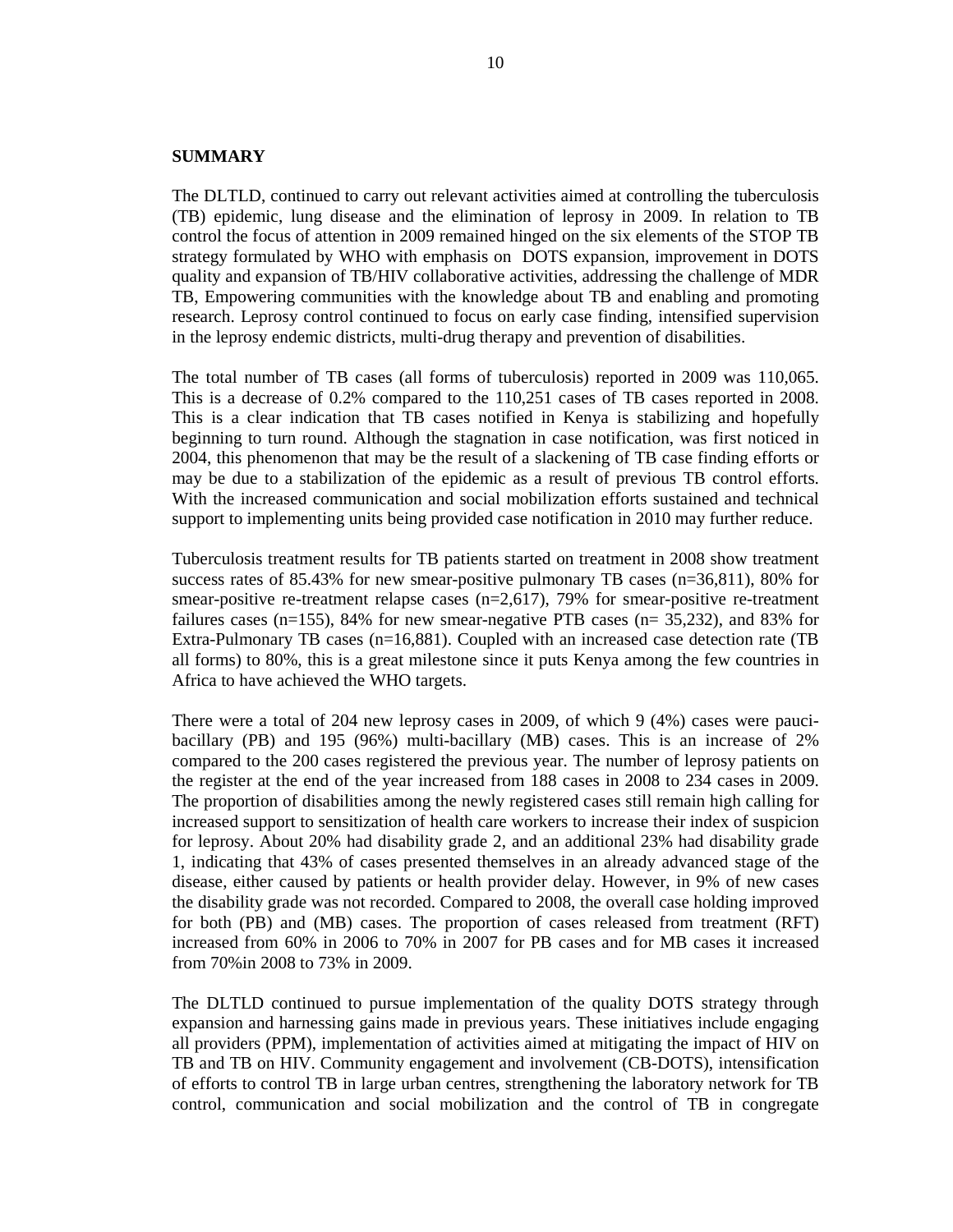settings. DLTLD TB control activities in summary hinges on the six elements of STOP TB strategy.

 To enable the DLTLD to implement these initiatives the DLTLD continued to receive financial and technical support from several organizations including the Government of Kenya through the Ministry of Public Health and Sanitation; the Government of the United States of America (USG) through the President's Emergency Plan for AIDS Relief (PEPFAR) whose main implementing agencies in Kenya include the Centers for Disease Control and Prevention (CDC) and the United States Agency for International Development (USAID) through TBCAP and subcontracting APHIA II partners, Canadian International Development Agency (CIDA), Royal Netherlands Tuberculosis Association (KNCV), Malteser; a German NGO; the Global Fund to fight AIDS, TB and Malaria (GFATM), African Medical and Research Foundation (AMREF), MERLIN, and World Health Organization (WHO).

Activities carried out by the DLTLD in 2009 are summarized in this report. It is hoped that those who read this report will provide the DLTLD with constructive comments that will assist in the development of new or improved approaches to TB and Leprosy control activities in Kenya and assist the country towards implementing activities.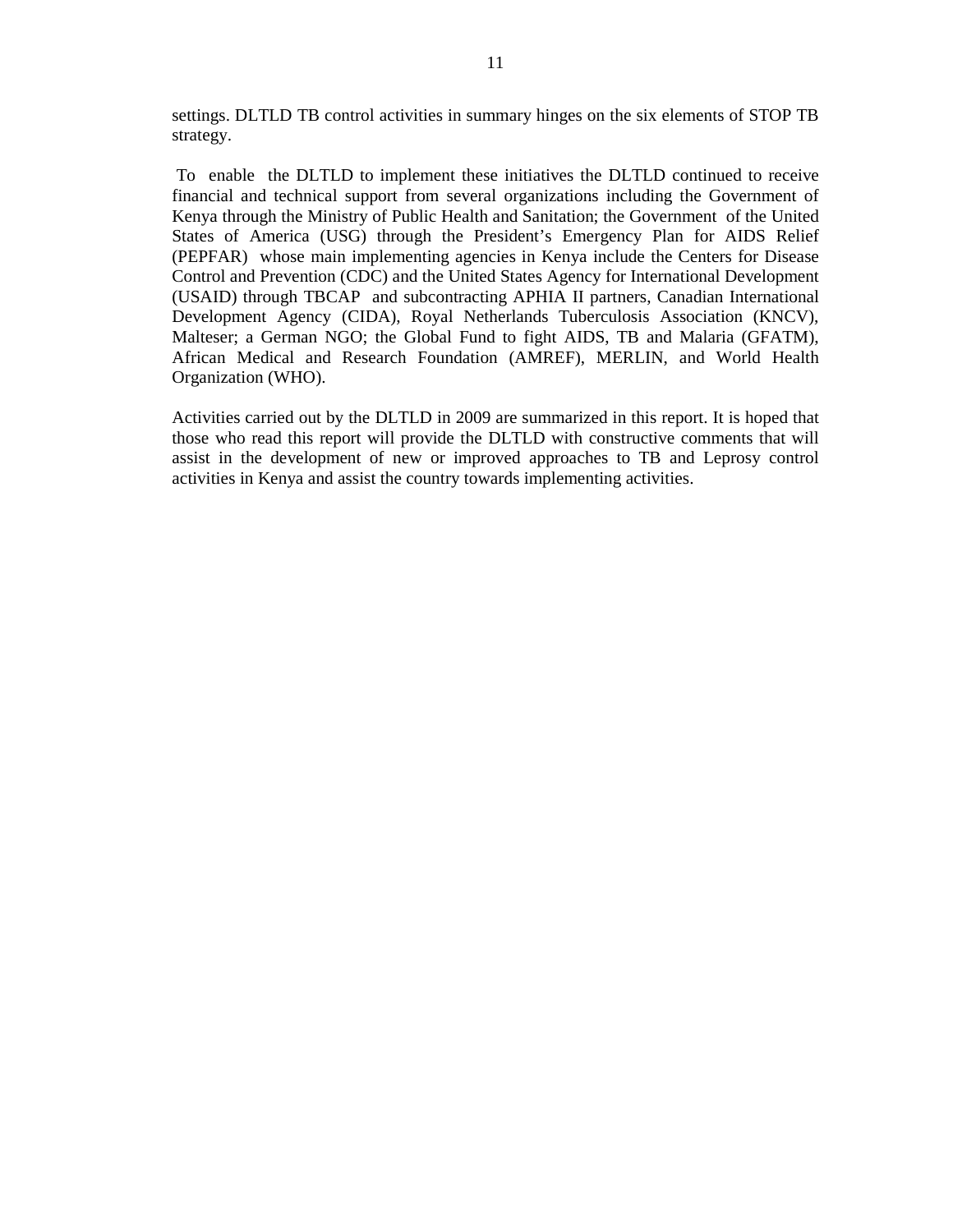### **1 INTRODUCTION**

#### *1.1 History and organization of DLTLD*

The Government of Kenya launched the National Leprosy and Tuberculosis Program (DLTLD) in 1980 combining the then existing tuberculosis control activities, which had been in place since 1956, with several leprosy control projects in Western Kenya, Coast and Eastern Province, which had been initiated since the early seventies, into one program: the National Leprosy/Tuberculosis Program (NLTP).

As at 1<sup>st</sup> July 2007 the National Leprosy and Tuberculosis program (NLTP) was elevated to Division of Leprosy, Tuberculosis and Lung disease (DLTLD), within the Ministry of Public Health and Sanitation in the Department of Disease Prevention and Control. This has given more impetus to the program with new demands and challenges that will include amongst others, critical issues on lung health.

In 2009 TB and Leprosy services were delivered through 2,318 health units managed Mainly by the Ministry of Public Health and Sanitation, Ministry of Medical services Health (and other Ministries), NGO/FBO health units and some private institutions. Smear microscopy services were available at 1,030 of these health units (see table 1A and B).

|              | GOK  | <b>NGO</b> | PR  | <b>Total</b> |
|--------------|------|------------|-----|--------------|
| Hosp.        | 199  | 105        | 82  | 386          |
| Health C.    | 544  | 118        | 60  | 722          |
| Disp.        | 915  | 139        | 37  | 1091         |
| Other        |      | 20         | 53  | 81           |
| <b>Total</b> | 1704 | 382        | 232 | 2,318        |

#### **Table 1A: Provision of TB treatment services in 2009**

|              | <b>GOK</b> | <b>NGO</b> | PR  | <b>Total</b> |
|--------------|------------|------------|-----|--------------|
| Lab          | 679        | 199        | 119 | 997          |
| AFB          | 753        | 172        | 105 | 1,030        |
| <b>Total</b> |            |            |     |              |

**Table 1B: Provision of AFB diagnostic services in 2009** 

Provision of leprosy and tuberculosis services is integrated into the general health service at the district level. However special staff of the DLTLD is responsible for coordination, supervision and technical advice in relation to management of TB and Leprosy at all levels. In 2009, a total of 148 District Tuberculosis/Leprosy Coordinators (DTLCs) were responsible for coordinating the delivery of TB and Leprosy services. These officers were supported by 12 Provincial Tuberculosis/Leprosy Coordinators (PTLCs). Eighteen technical officers were available at the central unit of the DLTLD to provide technical guidance for the national response to TB and Leprosy control. These technical staff at the central unit were supported by administrative, secretarial and support staff including 7 drivers.

The organogram of the DLTLD is shown in *Annex 2*.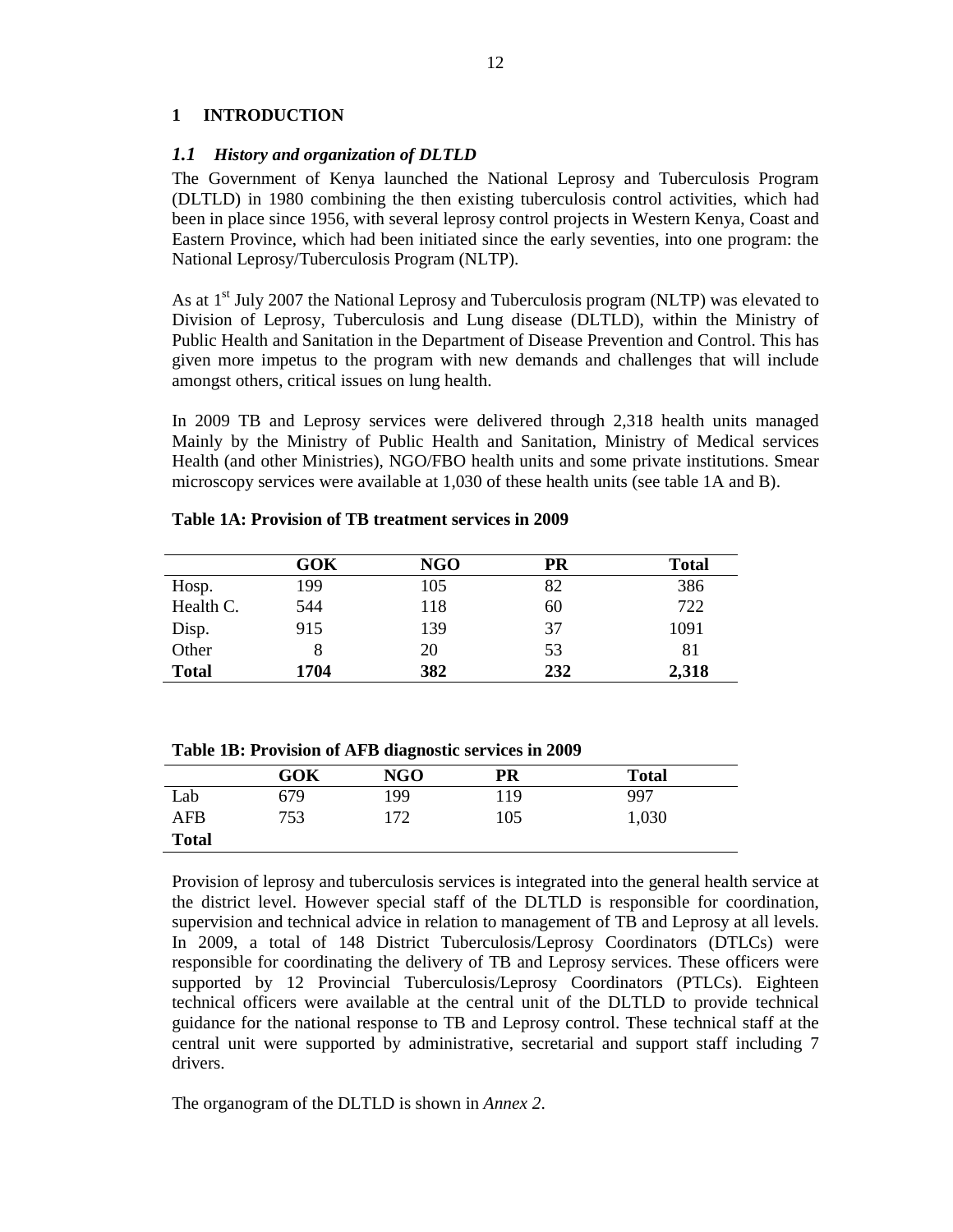#### *1.2 Technical policies*

For a long time the DLTLD relied on passive case finding to identify infectious and other forms to reduce the transmission of both leprosy and tuberculosis. In 2009 there were efforts to intensify TB case finding through the use of household/community cough monitors, screening for TB in persons found to be HIV infected at HIV testing sites, intensification of TB screening for contacts of patients with PTB through contact invitation and screening of new inmates in prisons. Emphasis was geared towards intensified case finding among the smear positive tuberculosis. The GOK continued to provide free TB treatment at all government owned facilities, most Faith Based (FBO) and NGO health facilities, and some private institutions. All the institutions receiving free quality assured anti-TB drugs from the DLTLD (and some private hospitals supplied with anti-TB drugs by the Kenya Association for the Prevention of Tuberculosis and Lung Diseases (KAPTLD)) used the DLTLD TB case recording and reporting tools to report cases on a quarterly basis to the central level through the DTLCs and PTLCs.

Monitoring and Evaluation system was enhanced during the year with training of 75 DTLC's and care providers on monitoring and evaluation. During the trainings, the monitoring and evaluation tools were reviewed and printed to ensure that they are in line with the current TB and Leprosy control efforts.

DLTLD with the support of CDC in 2008, rolled out the use of Electronic TB registers with the aid of PDA's and Desktop computers; this was further expanded in 2009 to cover one more region. Preliminary results indicate that this initiative is assisting in significantly improving the timeliness and quality of the reported data.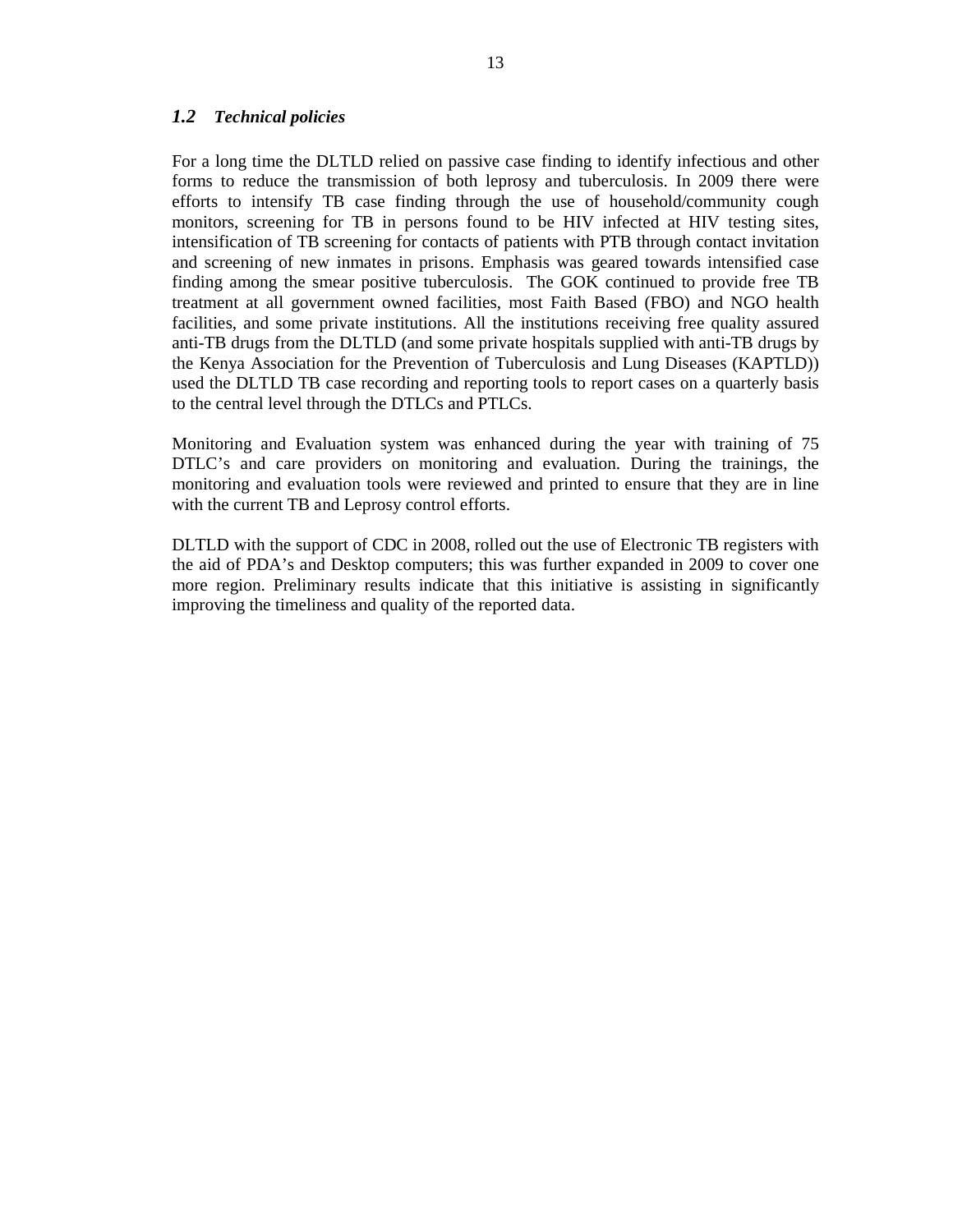### **2 LEPROSY**

### *2.1 The extent and trend of leprosy in Kenya*

Like in most countries, the true prevalence and incidence of leprosy in Kenya is not known. So far, the most reliable indicators to monitor the extent and the trend of the leprosy disease burden is the registered prevalence of cases currently on treatment, and the notification of new cases. Since the introduction of Multi-Drug Therapy (MDT) in 1985, the registered prevalence decreased from 6,558 cases in 1986 to 204 cases by the end of 2009. The number of new leprosy cases detected decreased from 630 in 1986 to 157 in 2009 as shown in *Fig.1 below* 

### **Figure 1: Leprosy New Cases & cases on register by the end of the year: 1986-2009**



## *2.2 Case-finding*

### **2.2.1 Case notification**

The number of leprosy cases (new and re treatment) reported increased by 2% from 200 in 2008 to 204 in 2009. Leprosy is no longer a public health problem in Kenya. The WHO defines leprosy as a public health problem if there is a registered prevalence of more than one (1) leprosy case per 10,000 population. It is noted that the great majority of new leprosy cases are found in just a few districts in Kenya. However, even in these districts, leprosy is not a public health problem as it has been eliminated, although it is yet to be eradicated. The number of cases on register increased from 188 at the end of 2008 to 234 by the end of 2009. The rise in the number of Leprosy cases on register is however attributed to the intensified supervision to the leprosy endemic districts. Of great concern is that most patients (43%) are diagnosed with disabilities i.e. grade 1 and 2. These could be a result of patient or health system delay. Concerted efforts must be made to train health care workers on how to effectively suspect and diagnose leprosy cases.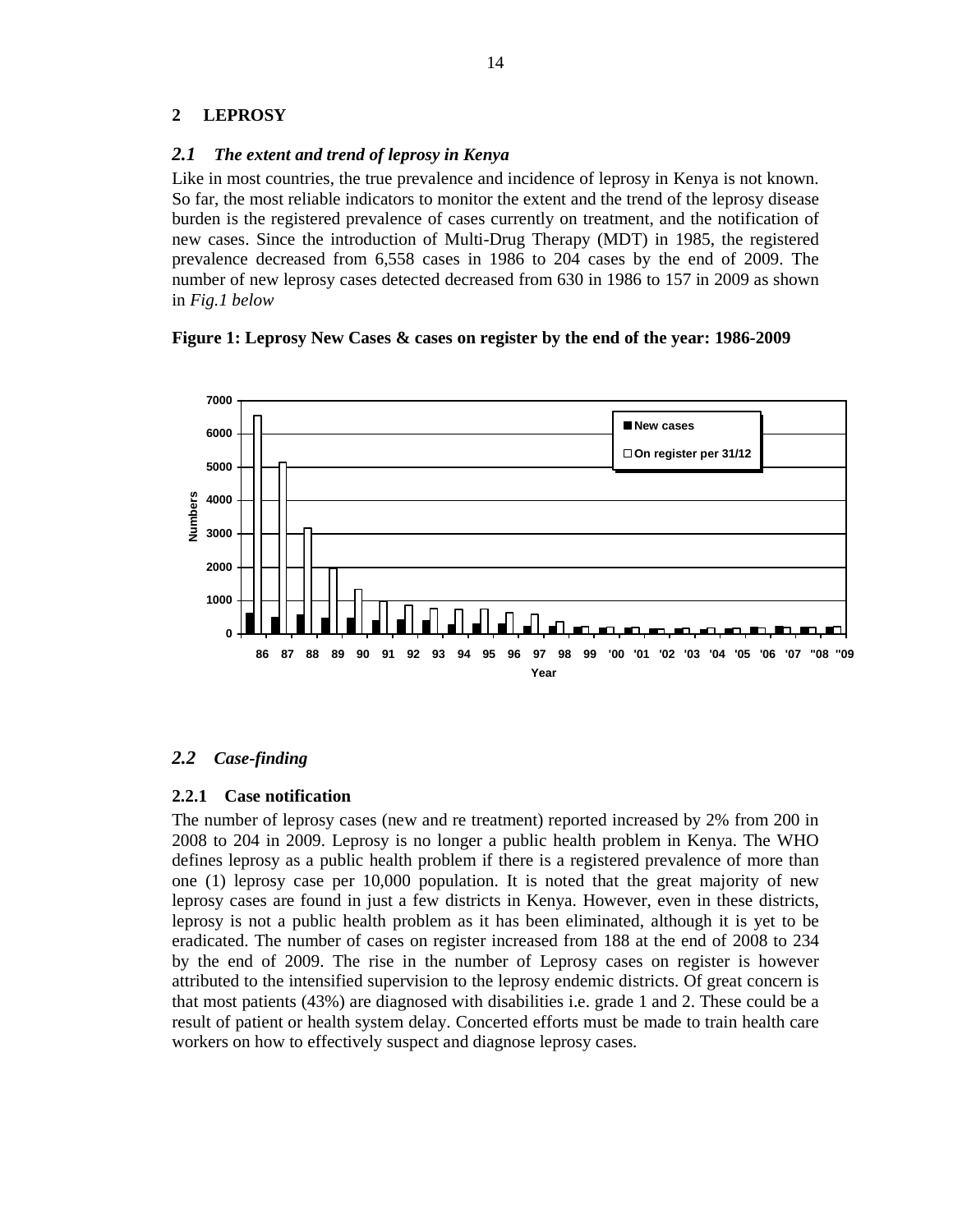### **2.2.2 Leprosy: Epidemiological indicators.**

*Table 2* gives a summary of epidemiological indicators for new leprosy cases put on treatment from 1994 up to 2009.

|  |  |  | Table 2: Epidemiological indicators new leprosy cases Kenya: 1996-2008 |  |  |  |
|--|--|--|------------------------------------------------------------------------|--|--|--|
|--|--|--|------------------------------------------------------------------------|--|--|--|

| Indicators/vear                    | <b>'97</b>  | <b>98</b>    | 499            | $00^{\circ}$ | 61           | 92             | <b>'03</b> | 64   | <b>'05</b>     | .06            | <b>'07</b>     | '08  | <b>409</b>   |
|------------------------------------|-------------|--------------|----------------|--------------|--------------|----------------|------------|------|----------------|----------------|----------------|------|--------------|
| <b>New PB</b> cases                | 43          | 41           | 25             | 37           | 18           | 13             | 9          | 6    | 12             | 18             | 17             | 14   | 9            |
| <b>New MB</b> cases                | 194         | 174          | 166            | 133          | 157          | 141            | 153        | 137  | 146            | 172            | 196            | 153  | 148          |
| <b>Total new cases</b>             | 237         | 215          | 191            | 170          | 175          | 154            | 162        | 143  | 158            | 190            | 213            | 167  | 157          |
| Pop. $(n \times 1,000,000)$        | 27.0        | 27.7         | 28.7           | 29.5         | 30.4         | 31.4           | 32.3       | 33.3 | 34.4           | 35.5           | 36.6           | 37.1 | 39.4         |
| CDR new cases $(n/100,000)$        | 0.9         | 0.8          | 0.7            | 0.6          | 0.6          | 0.5            | 0.5        | 0.4  | 0.5            | 0.5            | 0.6            | 0.5  | 0.4          |
| <b>Registered Prevalence 31/12</b> | 589         | 375          | 214            | 209          | 195          | 148            | 176        | 182  | 180            | 185            | 191            | 200  | 234          |
| Reg. prev $(n/10,000)$             | 0.2         | 0.08         | 0.07           | 0.07         | 0.06         | 0.05           | 0.05       | 0.05 | 0.05           | 0.05           | 0.05           | 0.05 | 0.06         |
| M/F ratio                          | 1.2         | $\mathbf{1}$ | 0.7            | 1.2          | $\mathbf{1}$ | $\mathbf{1}$   | 1.1        | 1.3  | 0.9            | 1.2            | 1.4            | 113  | $\mathbf{1}$ |
| Child $<$ 15 yrs. $(\%$ )          | $\,$ 8 $\,$ | $\tau$       | $\overline{4}$ | 5            | 3            | $\overline{c}$ | 5          | 3    | $\overline{4}$ | $\overline{4}$ | $\overline{4}$ | 6    | $\tau$       |
| $MB$ proportion $(\% )$            | 83          | 81           | 87             | 78           | 90           | 91             | 94         | 96   | 92             | 91             | 92             | 92   | 90           |
| Reported disability (%)            | 97          | 100          | 100            | 95           | 88           | 93             | 87         | 88   | 69             | 78             | 81             | 100  | 91           |
| Disability grade $0\frac{6}{6}$    | 59          | 67           | 55             | 60           | 45           | 36             | 34         | 50   | 61             | 64             | 56             | 54   | 48           |
| Disability grade 1(%)              | 23          | 15           | 20             | 24           | 27           | 42             | 39         | 34   | 25             | 26             | 26             | 23   | 23           |
| Disability grade 2(%)              | 16          | 19           | 25             | 16           | 28           | 22             | 27         | 17   | 15             | 10             | 17             | 13   | 20           |
| <b>MDT</b> coverage $(\% )$        | 100         | 100          | 100            | 100          | 100          | 100            | 100        | 100  | 100            | 100            | 100            | 100  | 100          |
|                                    |             |              |                |              |              |                |            |      |                |                |                |      |              |

**Child proportion < 15 years:** This indicator provides information on the transmission of leprosy in the community (a high transmission level will cause a high proportion of children among newly reported cases of leprosy). In 2009 this proportion was 7%, which indicates a low level of transmission as would be expected but this represents a 1 percent increase from the previous year.

**Male/female ratio:** This indicator provides gender differences on the distribution of leprosy. In most countries, the male/female ratio among leprosy patients is unequal with, in general, more males than female cases. However, in Kenya this ratio, on average, has for many years been around 1.

**Proportion of new MB cases:** This indicator provides information about the success of a leprosy control program. If infectious cases are detected and treated effectively, the number of new cases will gradually decrease and the proportion of infectious cases (MB leprosy) amongst them will increase. In Kenya the proportion of MB cases has increased from about 25%, before 1990, to 90% in 2009, indicating that leprosy control, so far, is effective.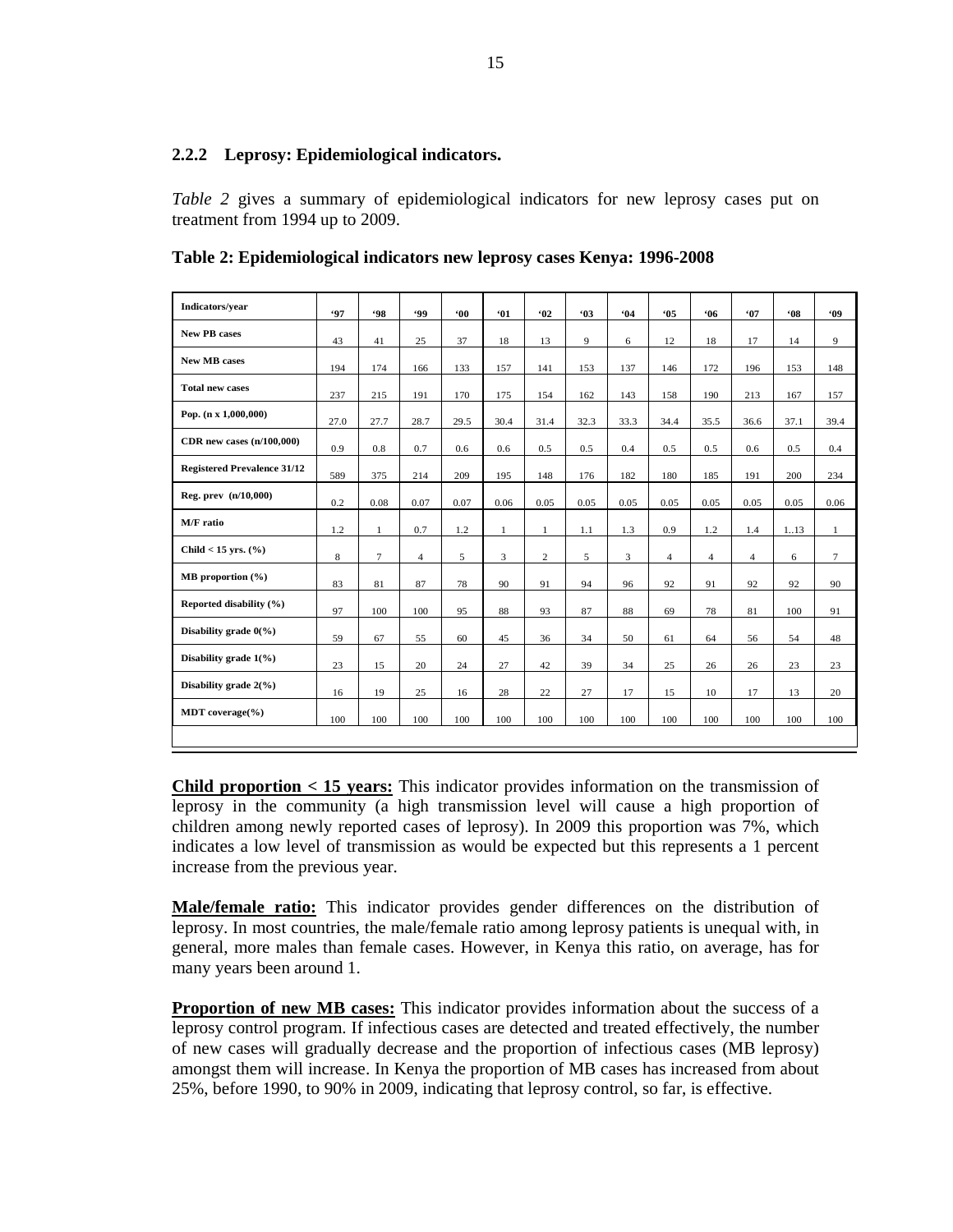**Proportion of Disability grade 2**: This indicator gives information about the delay between noticing the first symptoms of leprosy (hypo-pigmented patches) by the patient and the start of treatment with anti-leprosy drugs (MDT). The longer the delay, the bigger the chance that the patient will have developed nerve impairment and subsequent anatomic and or functional damage by the time treatment is initiated. This delay may be caused by patient factors including lack of awareness of the disease by the patient or lack of motivation to report to the health service (patients delay), or by health system factors including health provider knowledge and skill to properly diagnose and or treat leprosy (health provider delay). In 2009 the proportion of grade 2 disabilities among newly registered leprosy cases was 20% a 7 percentage increase from 13% in 2008, which is increasing from the recommended level of below 10%. This increase may be explained by health care provider sensitization carried out previously. The proportion of patients presenting with either grade 1 (23%) or 2 (20%) disability was 43% indicating that still a considerable proportion of patients are diagnosed at an already advanced stage of leprosy. This implies that there is a significant delay in the diagnosis and treatment of leprosy. There was no disability grading for 10% of new cases. This is a reason for concern since it implies that a significant proportion of leprosy patients may not be receiving appropriate evaluation and care. The declining prevalence of leprosy coupled with insufficient training and awareness for the disease and its management amongst health workers most likely is contributing to this observation. Thus efforts must be applied to ensure that proper recording and management of cases is instituted immediately.

### *2.3 Case-holding*

Case holding includes all activities directed at reaching the highest possible proportion of patients successfully completing their treatment. This can be observed in the proportion of cases "released from treatment (RFT)". The proportion "out of control (OOC)" is of importance because it is an indicator of the activities of the health services to timely detect possible defaulters, find and motivate them to complete their treatment. The following tables show the results of treatment of PB and MB cases from 1987. Although the WHO - MDT regimen was introduced in 1985, it was not until 1991 that it was fully implemented.

*Tables 3 and 4* show the outcome of treatment for the new PB and MB cases from 1987 to 2008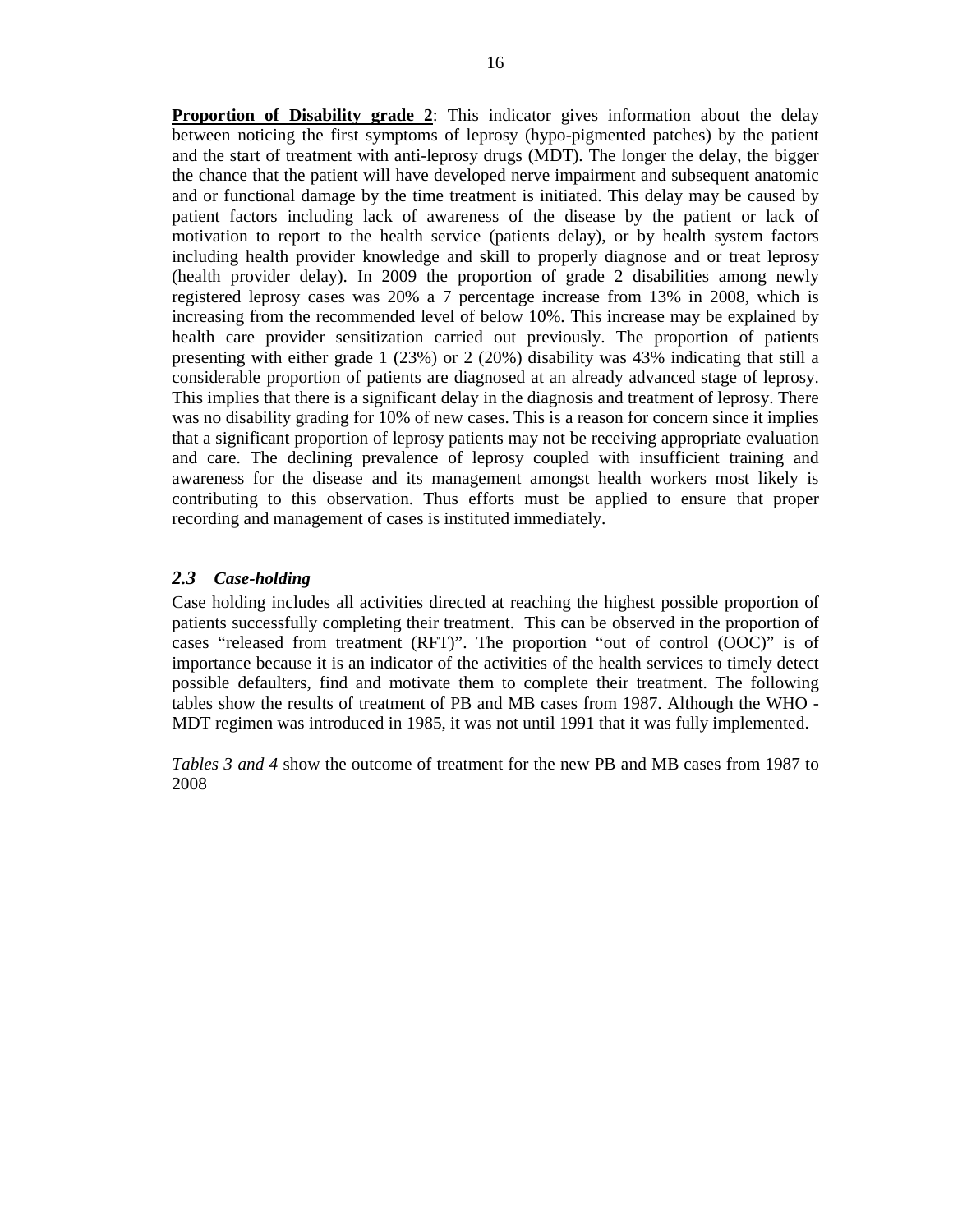| PВ            | <b>RFT</b> |      | <b>TNC</b>     |                | <b>Died</b>    |                | <b>TO</b>      |                | 00C            |                | <b>Total</b> |
|---------------|------------|------|----------------|----------------|----------------|----------------|----------------|----------------|----------------|----------------|--------------|
| <b>Cohort</b> | n          | $\%$ | $\mathbf n$    | $\%$           | $\mathbf n$    | $\%$           | $\mathbf n$    | $\%$           | $\mathbf n$    | $\%$           | $\mathbf n$  |
| 87            | 147        | 55   | 59             | 22             | 1              | 0.4            | 10             | $\overline{4}$ | 52             | 19             | 269          |
| $88^\circ$    | 514        | 66   | 71             | 9              | $\overline{4}$ | 1              | 62             | 8              | 126            | 16             | 777          |
| <b>89°</b>    | 452        | 79   | 73             | 13             | 3              | 1              | 5              | 1              | 40             | 7              | 573          |
| $90^{\circ}$  | 260        | 74   | 43             | 12             | $\overline{4}$ | 1              | 5              | 1              | 39             | 11             | 351          |
| <b>'91</b>    | 158        | 70   | 23             | 10             | $\overline{2}$ | 1              | 4              | 2              | 39             | 17             | 226          |
| $-92$         | 131        | 78   | 11             | $\tau$         | $\theta$       | $\theta$       | 6              | $\overline{4}$ | 19             | 11             | 167          |
| $-93$         | 132        | 83   | $\overline{2}$ | 1              | $\Omega$       | $\mathbf{0}$   | 10             | 6              | 15             | 9              | 159          |
| .94           | 53         | 79   | 1              | $\mathbf{1}$   | $\overline{2}$ | 3              | 3              | $\overline{4}$ | 8              | 12             | 67           |
| 95            | 62         | 94   | $\theta$       | $\overline{0}$ | $\mathbf{1}$   | $\overline{c}$ | 3              | 5              | $\theta$       | $\overline{0}$ | 66           |
| .96           | 60         | 90   | 1              | 1              | $\theta$       | $\theta$       | 3              | $\overline{4}$ | 3              | $\overline{4}$ | 67           |
| .97           | 32         | 100  | $\theta$       | $\theta$       | $\theta$       | $\theta$       | $\Omega$       | $\Omega$       | $\theta$       | $\overline{0}$ | 32           |
| <b>98</b>     | 31         | 91   | $\theta$       | $\Omega$       | $\Omega$       | $\Omega$       | 1              | 3              | $\overline{2}$ | 6              | 34           |
| <b>99</b>     | 32         | 94   | $\overline{0}$ | $\theta$       | $\overline{0}$ | $\overline{0}$ |                | 3              | 1              | 3              | 34           |
| $60^\circ$    | 26         | 74   | 1              | 3              | $\theta$       | $\theta$       | $\overline{4}$ | 11             | 4              | 11             | 35           |
| 61            | 20         | 77   | 1              | $\overline{4}$ | $\overline{2}$ | 8              | $\overline{2}$ | 8              | 1              | 4              | 26           |
| 62            | 23         | 70   | 8              | 24             | $\theta$       | $\overline{0}$ | $\overline{2}$ | 6              | $\theta$       | $\theta$       | 33           |
| 63            | 31         | 74   | $\theta$       | $\Omega$       | $\theta$       | $\overline{0}$ | 7              | 17             | 4              | 10             | 42           |
| 64            | 28         | 80   | $\overline{2}$ | 6              | $\overline{2}$ | 6              | 2              | 6              | 1              | 3              | 35           |
| 65            | 27         | 69   | 7              | 18             | $\mathbf{2}$   | 5              | $\mathbf{2}$   | 5              | 1              | 3              | 39           |
| 66            | 33         | 67   | 6              | 12             | $\overline{2}$ | $\overline{4}$ | 3              | 6              | 5              | 10             | 49           |
| 67            | 39         | 60   | 17             | 26             | $\overline{2}$ | 3              | 3              | 5              | 4              | 6              | 65           |
| 68            | 31         | 70   | 3              | $\overline{7}$ | $\overline{0}$ | $\overline{0}$ | $\overline{2}$ | 5              | 8              | 18             | 44           |

**Table 3: Treatment Results of PB cohorts 1987-2008** 

The proportion of PB cases RFT for the 2008 cohort was 70% while 18% of patients went out of control. These results indicate that the DLTLD has yet to achieve the recommended treatment results for PB cases of RFT of 90% or higher. With the small numbers of patients, these results are unacceptable and probably suggest the eclipsing of leprosy control activities by the bigger TB problem. However the treatment results of MB cases with a RFT proportion of 73% and a defaulter rate of 9% are unacceptable and are below the recommended range of RFT of 75-80% or higher. The shortening of the treatment duration from two to one year should have contributed to better treatment outcomes.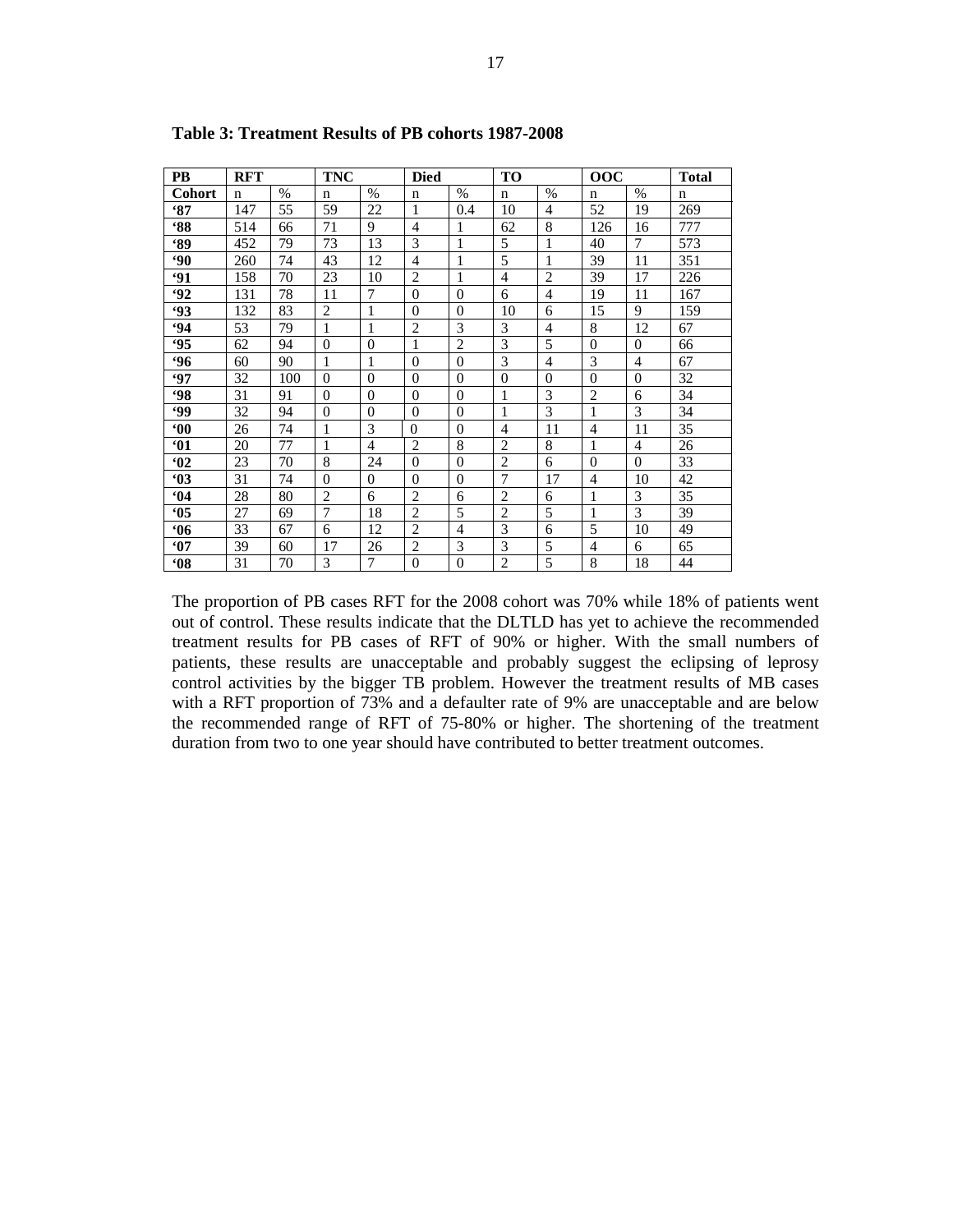| <b>MB</b>       | <b>RFT</b>  |      | <b>TNC</b>     |                | <b>Died</b>    |                  | <b>TO</b>      |                | 00C         |      | <b>Tot</b>  |
|-----------------|-------------|------|----------------|----------------|----------------|------------------|----------------|----------------|-------------|------|-------------|
| <b>Cohort</b>   | $\mathbf n$ | $\%$ | n              | $\%$           | n              | $\%$             | $\mathbf n$    | $\%$           | $\mathbf n$ | $\%$ | $\mathbf n$ |
| 87              | 87          | 67   | 5              | 4              | 1              | 1                | $\overline{4}$ | 3              | 32          | 25   | 129         |
| <b>88°</b>      | 77          | 72   | 67             | 6              | 18             | $\overline{2}$   | 7              | $\mathbf{1}$   | 217         | 20   | 108         |
| 89              | 13          | 69   | 10             | 5              | 5              | 3                | 11             | 6              | 33          | 17   | 190         |
| <b>90</b>       | 94          | 59   | 9              | 6              | 9              | 6                | 7              | 4              | 41          | 26   | 160         |
| 91              | 10          | 62   | 6              | $\overline{4}$ | 3              | $\overline{2}$   | 10             | 6              | 44          | 26   | 167         |
| 92              | 17          | 60   | 18             | 6              | $\overline{7}$ | $\overline{2}$   | 33             | 12             | 53          | 19   | 281         |
| $-93$           | 18          | 67   | 6              | $\overline{2}$ | $\overline{4}$ | $\mathbf{1}$     | 25             | 9              | 56          | 20   | 277         |
| 94              | 15          | 62   | 17             | 7              | 15             | 6                | 22             | 9              | 41          | 16   | 251         |
| <b>95</b>       | 12          | 66   | 6              | 3              | 7              | 4                | 25             | 14             | 24          | 13   | 183         |
| <b>'97</b>      | 16          | 85   | $\overline{2}$ | $\mathbf{1}$   | $\mathbf{1}$   | 1                | 15             | 8              | 11          | 6    | 195         |
| <b>98</b>       | 16          | 84   | $\overline{0}$ | $\overline{0}$ | 3              | $\overline{2}$   | 12             | 6              | 15          | 8    | 192         |
| <b>99</b>       | 11          | 80   | 3              | $\overline{2}$ | $\mathbf{1}$   | 1                | 9              | 6              | 15          | 10   | 143         |
| 60 <sup>°</sup> | 11          | 80   | $\overline{4}$ | 3              | $\overline{2}$ | $\mathbf{1}$     | 11             | 8              | 12          | 8    | 146         |
| 61              | 12          | 80   | 10             | 6              | $\overline{2}$ | 1                | 8              | 5              | 10          | 11   | 156         |
| 62              | 13          | 83   | 7              | $\overline{4}$ | $\overline{4}$ | 3                | 7              | $\overline{4}$ | 9           | 6    | 157         |
| 63              | 17          | 78   | 20             | 9              | $\mathbf{1}$   | $\leq 1$         | 14             | 6              | 13          | 6    | 220         |
| 64              | 15          | 80   | 12             | 6              | 3              | $\overline{2}$   | 12             | 6              | 10          | 5    | 150         |
| 65              | 14          | 80   | 14             | 8              | $\overline{0}$ | $\overline{0}$   | 12             | 7              | 10          | 6    | 177         |
| 66              | 99          | 70   | 23             | 16             | $\overline{0}$ | $\boldsymbol{0}$ | 5              | $\overline{4}$ | 14          | 10   | 141         |
| 67              | 15          | 73   | 13             | 6              | 0              | $\boldsymbol{0}$ | 27             | 12             | 19          | 9    | 217         |
|                 |             |      |                |                |                |                  |                |                |             |      |             |

**Table 4: Treatment Results MB cohorts 1987-2007** 

## *2.4 Prevention of disabilities*

So far, no reliable data is available concerning prevention of disabilities. The DLTLD leprosy guidelines recommend routine VMT/ST examinations on quarterly basis for each newly registered leprosy patient on treatment and for all patients who present with symptoms suggesting a reaction. Technical support missions (supervision) have suggested that either VMT/ST examinations are routinely not done or the results of these examinations are not filled in the patient cards. No records/registers are kept on the incidence of reactions or the prevalence of disabilities (no leprosy ward admission register for leprosy patients or a care/disability register). It is recommended that reactions should be treated with prednisolone. It is questionable whether reactions are recognized in time and if so whether appropriate action is taken. Patient record cards, on which this information is supposed to be entered, are often incompletely filled; the technical support to leprosy endemic areas should be intensified to ensure that guidelines are adhered to.

There are about 6 orthopedic workshops in the country, which produce footwear and prostheses for leprosy patients. However, the DLTLD did not follow up reports on their outputs, again probably the result of the eclipsing of leprosy by TB.

It is clear, that more emphasis should be placed on leprosy control and in particular, on prevention of disabilities.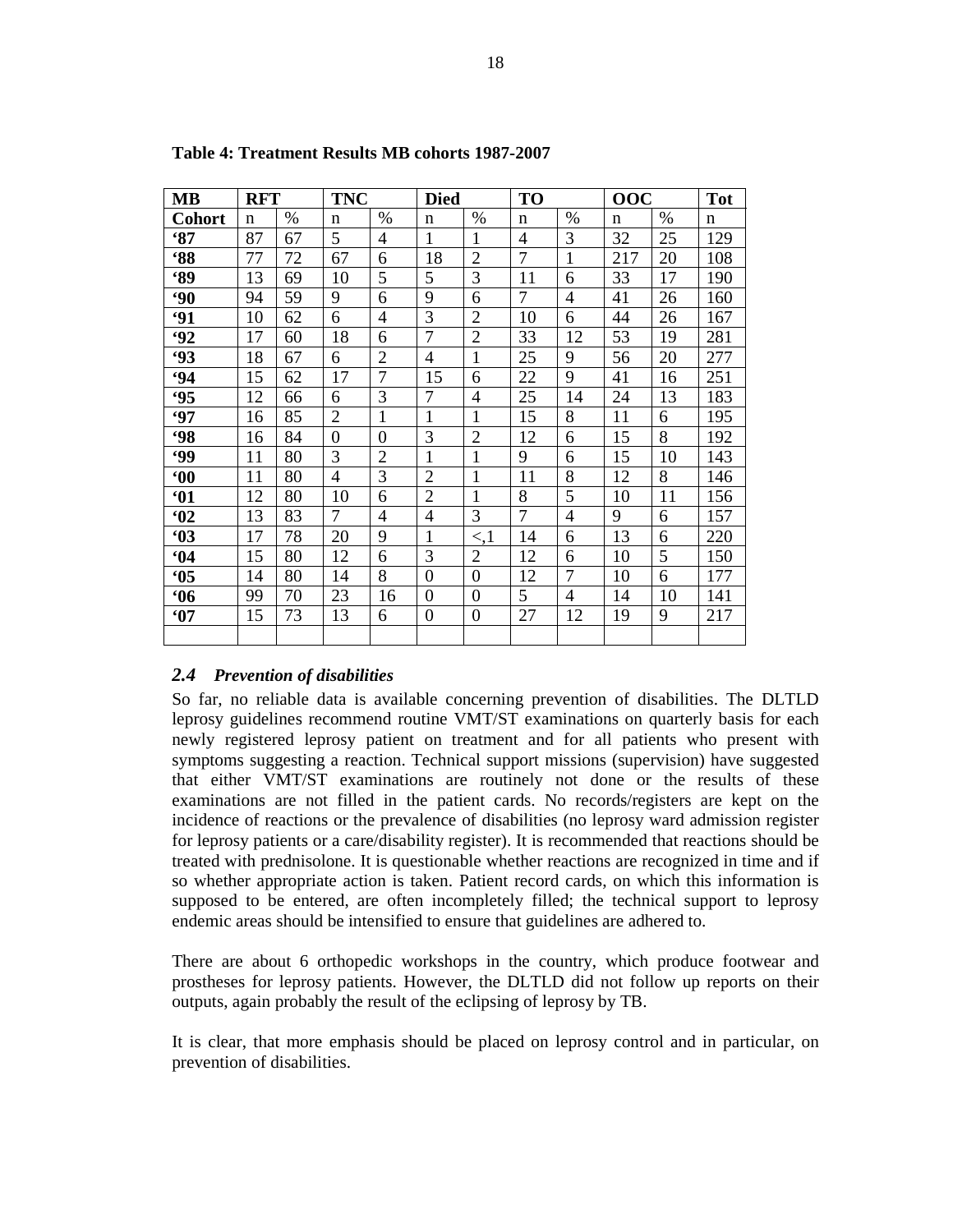#### **Constraints to improved performance**

The declining number of cases detected annually has made leprosy a low priority disease. This has resulted in little resources being allocated to leprosy control activities. This translates to very little training and support of peripheral health staff on leprosy control activities. Virtually all the funds available to the DLTLD are earmarked for TB and especially TB/HIV related activities. It is gratifying to note that some funding from WHO became available in 2009 for sensitization of District health management teams, Training of health care workers and intensified supervision in Leprosy endemic districts. If leprosy control activities continue to receive little attention, there is a real danger that leprosy may rebound to become a public health threat.

- The massive burden of TB continues to eclipse the insignificant leprosy problem. Program staff remains overloaded with the management of high numbers of TB cases and devote less time to the pursuance of leprosy control activities.
- There continues to be a high turnover of trained staff at both peripheral and the district levels.
- Lack of resources set aside for leprosy control

The country however appreciates the technical and financial support in the procurement of Leprosy drugs by World Health Organization.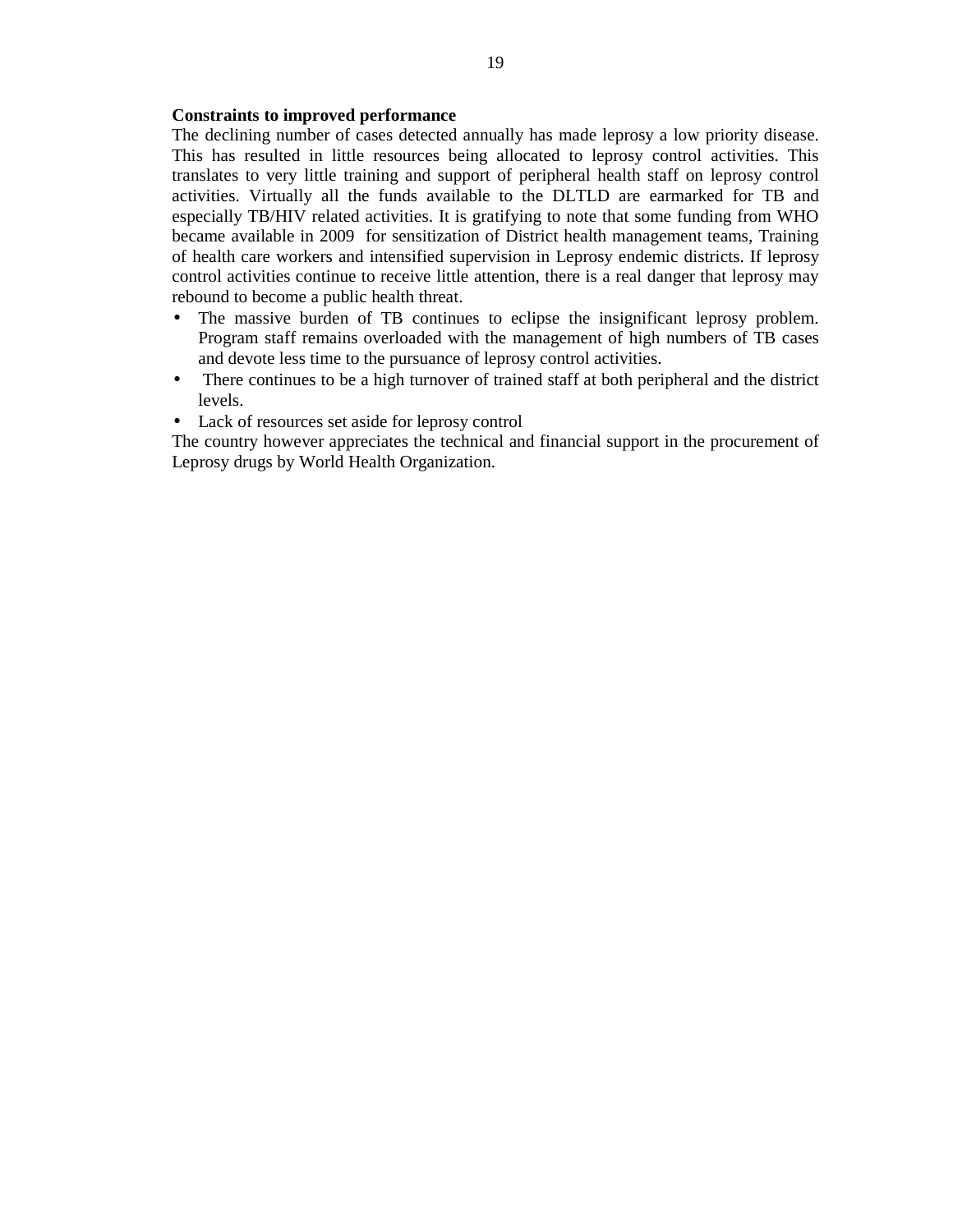## **3 TUBERCULOSIS**

### *3.1 Magnitude of tuberculosis*

DLTLD for the second year in a row reported a decline in the number of notified TB cases. This could be due to stagnation and beginning of the decline in the incidence of TB due to concerted efforts in TB control. The number of reported TB cases has increased tenfold from 11,625 in 1990 to 110,065 cases in 2009 *(Figure 2).* The average annual increase over the past 10 years is 7% for all forms of TB. However, in the last 5 years the annual increase of notified TB cases slowed down to an average of 1%. Case Notification Rates (CNR) increased from 53/100,000 population for all forms of TB and 32/100,000 population for sputum smear-positive PTB cases in 1990 to 326/100,000 population and 95/100,000 population respectively in 2009 *(See Figure 7)*.

The major reason for the increasing burden of TB in Kenya is the concurrent HIV epidemic. In the 3<sup>rd</sup> Ouarter of 2005 the DLTLD introduced an integrated TB/HIV data collection system that enabled the collection of HIV related information. Data for the year 2009 indicate that the national average HIV prevalence in TB patients was 44%.

In 2009 the DLTLD surveillance system captured the contribution of the private sector in notifying a total of 2,166 TB patients who were all put on treatment (see table 5).

## *3.2 Case-finding*

### **3.2.1 Case-finding reporting**

The central unit receives case finding reports on a quarterly basis from all districts. These reports are submitted by DTLCs, through their respective PTLCs.



**Figure 2: TB case notification DLTLD Kenya: 1990 – 2009**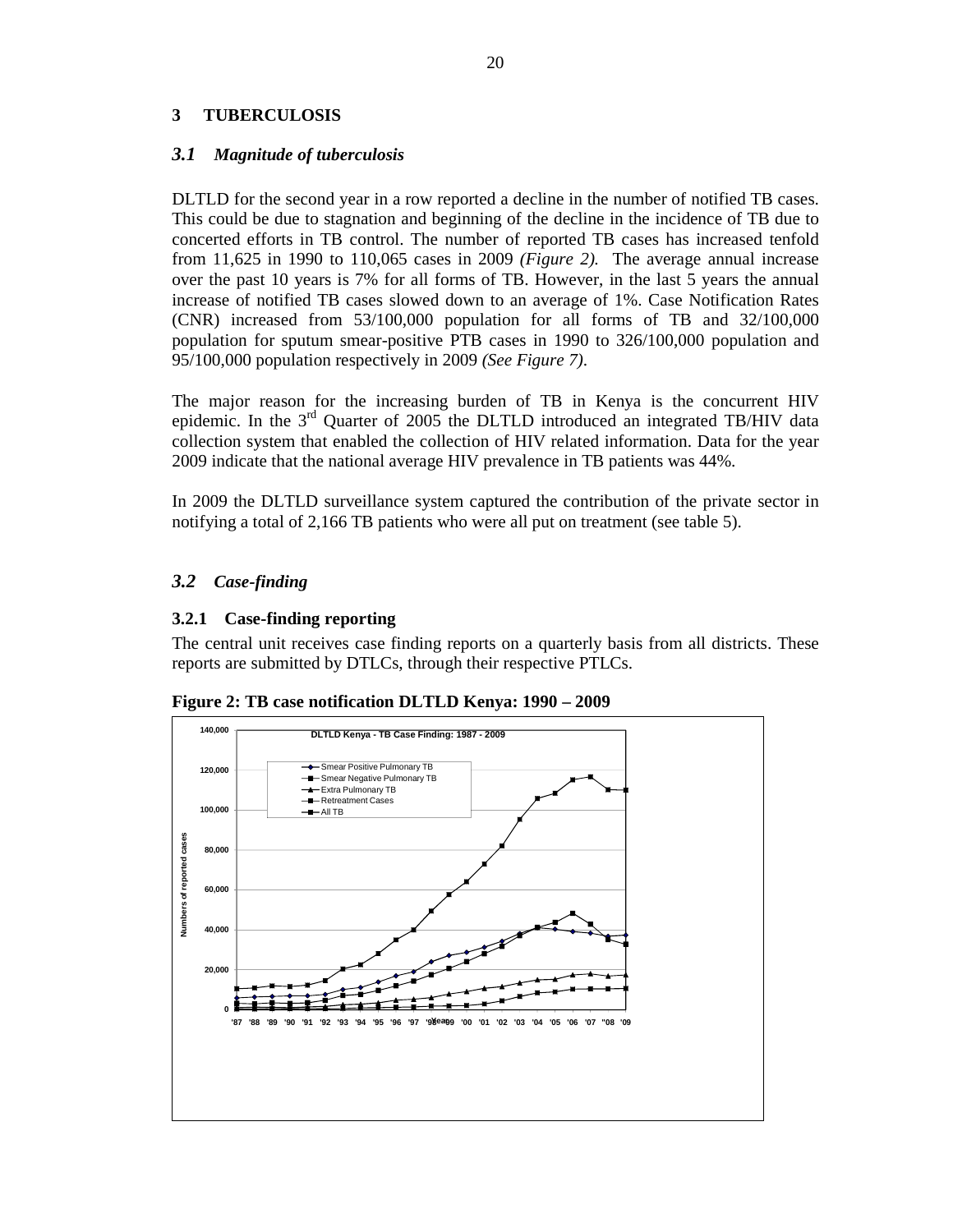

**Figure 3: TB case load by province: 2009** 

**Figure 4: Average 5 year percentage increase in TB cases** 

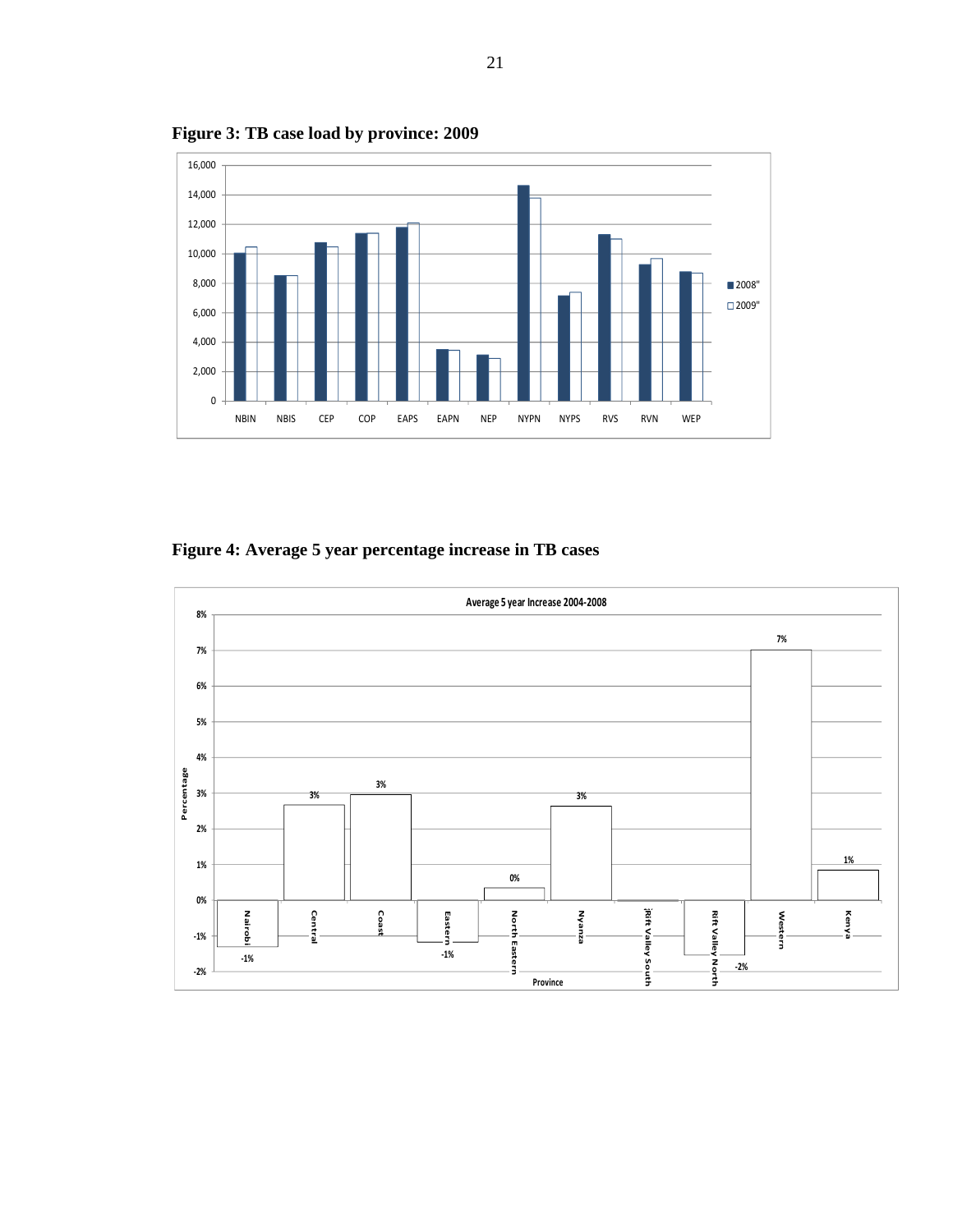



**Figure 6: Provincial TB case findings 1987-2009** 

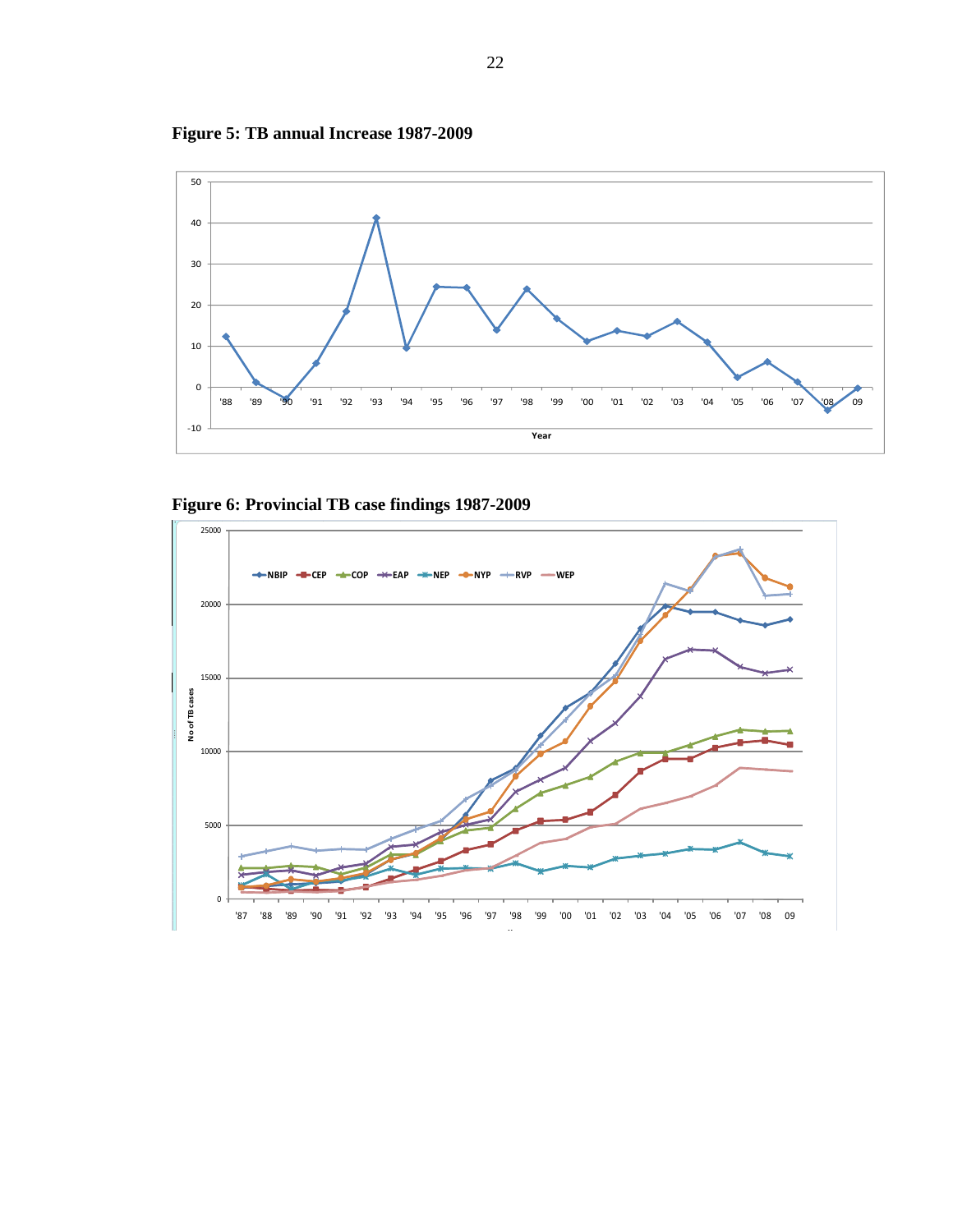**3.2.2 Case notification rates** 





**Figure 8: TB Case Notification Rates: All forms of TB and PTB+ per province in 2009** 

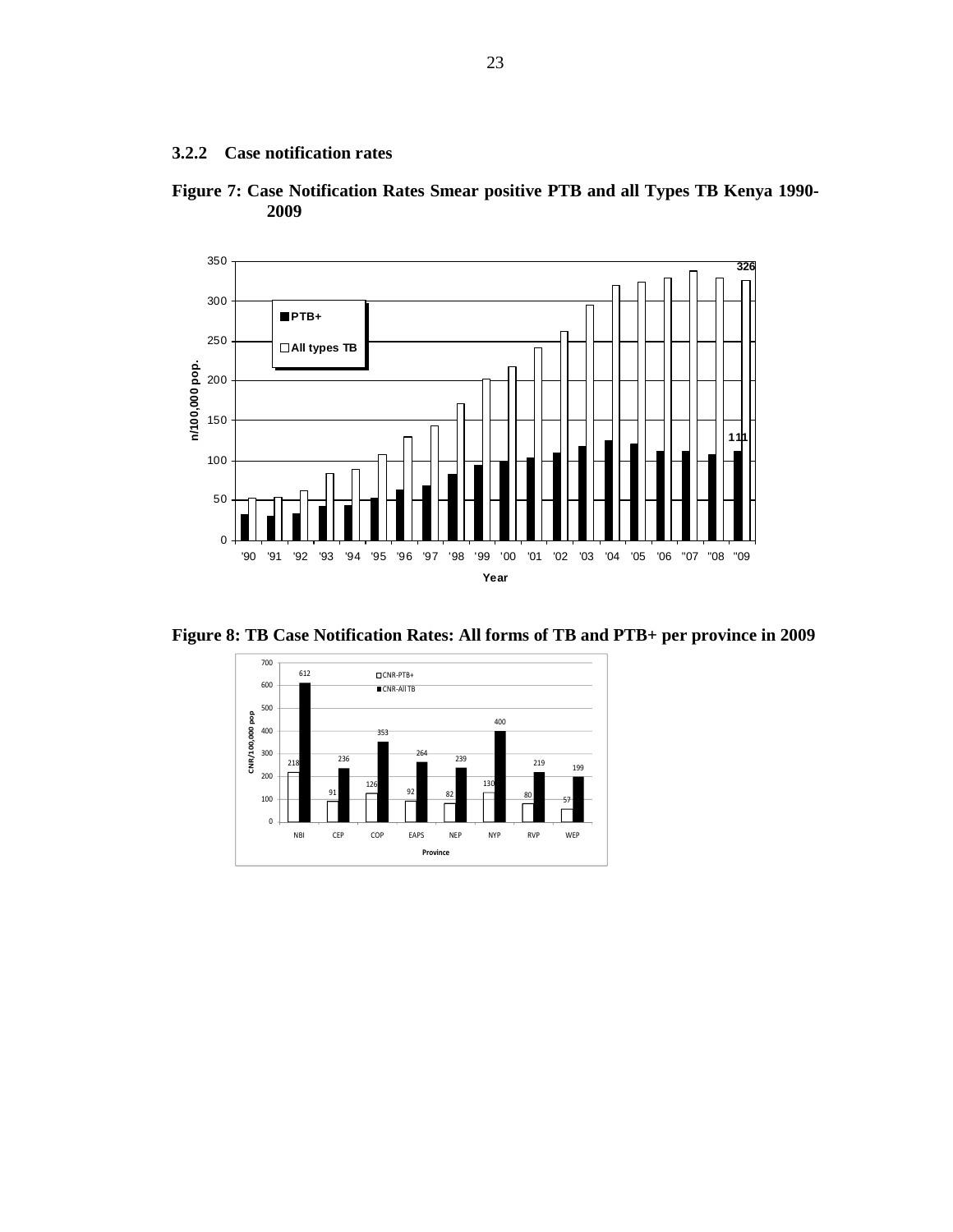#### **Types of tuberculosis**

In 2009, the proportion of sputum smear-positive PTB cases increased by 4% compared to 2008. There was a 17% increase in the proportion of sputum smear-negative PTB cases and adult PTB cases without sputum smear results. *Figure 9* shows the distribution of the different types of TB in 2009. With the high prevalence of HIV in this population it is possible that some of these cases are not true TB cases but represent undiagnosed HIV related disease.

#### **Figure 9: Distribution of TB cases by type, 2009**



### **3.2.3 Gender-age distribution**

The age group with the highest TB notification in 2009 remained 25-34 years in both males and females as has been the trend over the last decade. This is the same age category with a high HIV sero-prevalence. Males continue to dominate after the age of 24 over the females who are more below this age group. This trend is clear in *Figures 10, 11 and 12*.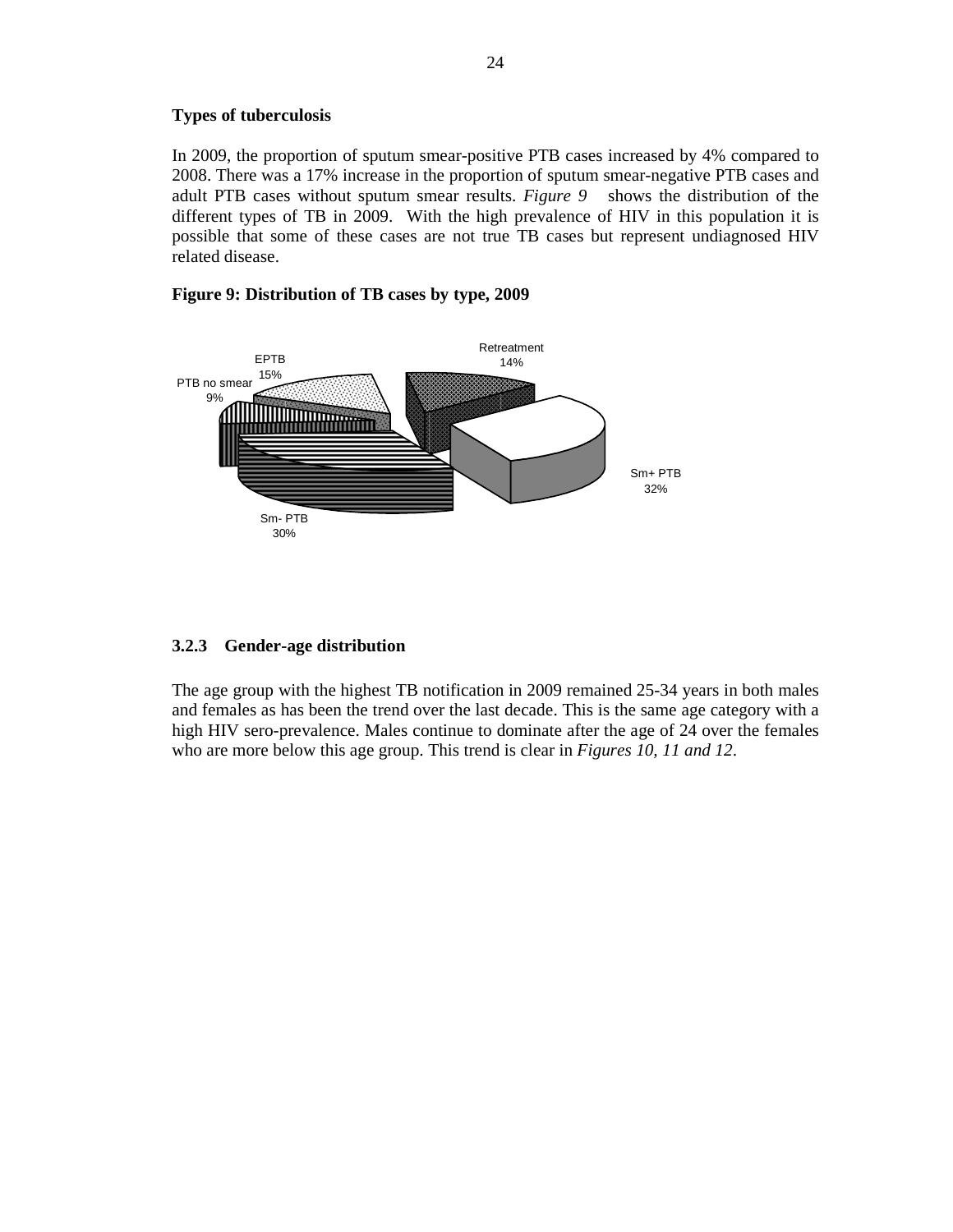

**Figure 10: Age Specific CNR New Male/Female PTB+ Cases 2009** 

**Figure 11: Age-specific CNR new male PTB+ cases: 1993-1998-2009** 

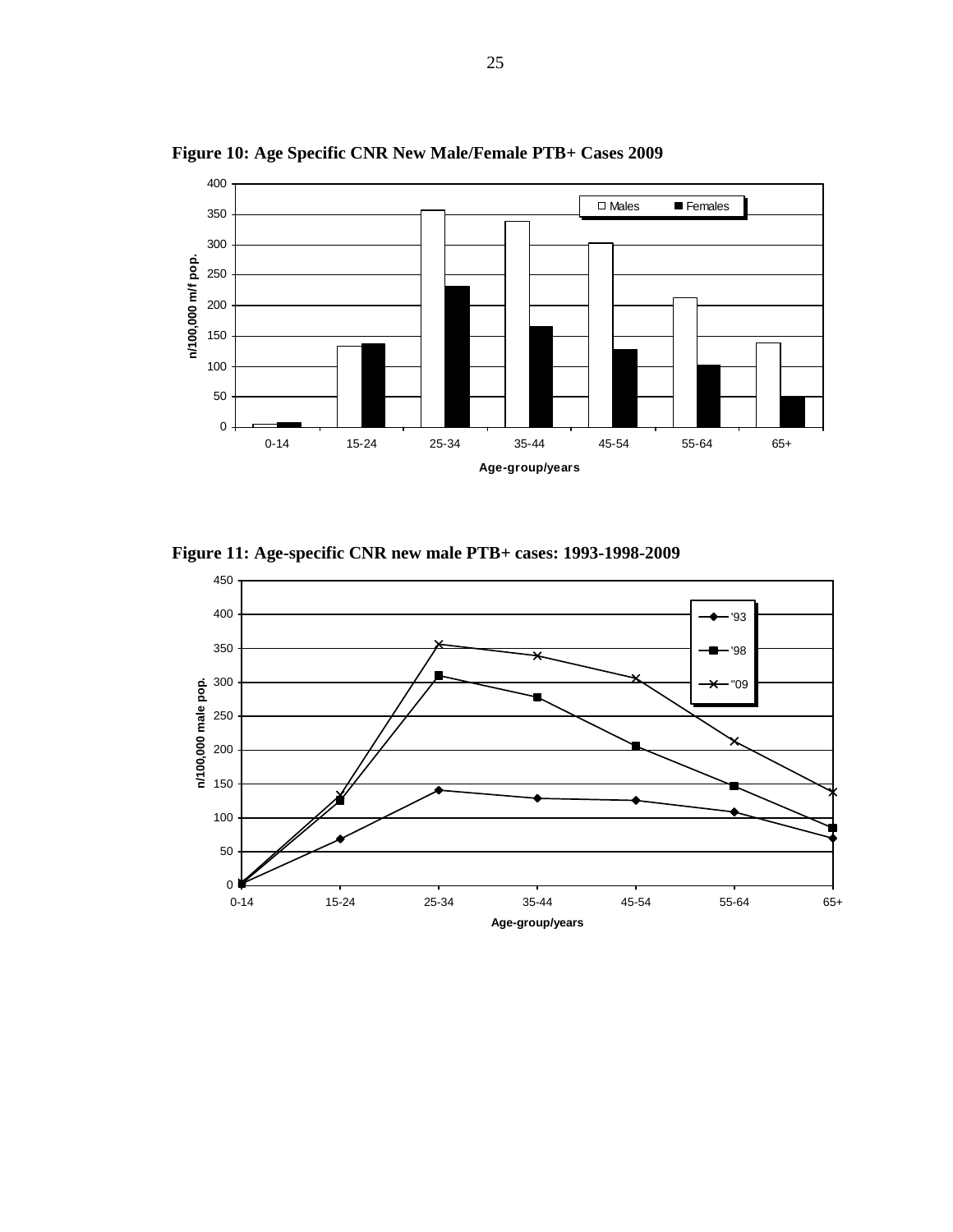

**Figure 12: Age-specific CNR new female PTB cases: 1993-2000-2009** 

#### **3.2.4 Private sector contribution**

The private sector both for profit and not for profit provides significant care to TB patients. This sector has flourished since an agreement facilitated by the program between KAPTLD and a drug manufacturing company was signed in 1997. Through this agreement, a drug company provides high quality anti TB drugs to the private sector in Kenya at a highly subsidized price to patients seeking care in this sector. Since the program has overall supervisory activity, the sector is routinely supervised by program staff and all the policy guidelines used belong to the ministry. To further ensure that quality and standards are acceptable, the M and E tools used in this sector are distributed by the program.

Data collected over the years have shown that about 10% of TB patients in the urban set up are managed by the private sector if Nairobi figures can be generalized to cover the whole country. Initiation of new initiatives in this sector has over the years tended to lag behind the public sector as demonstrated in the testing for HIV amongst TB patients (table 5).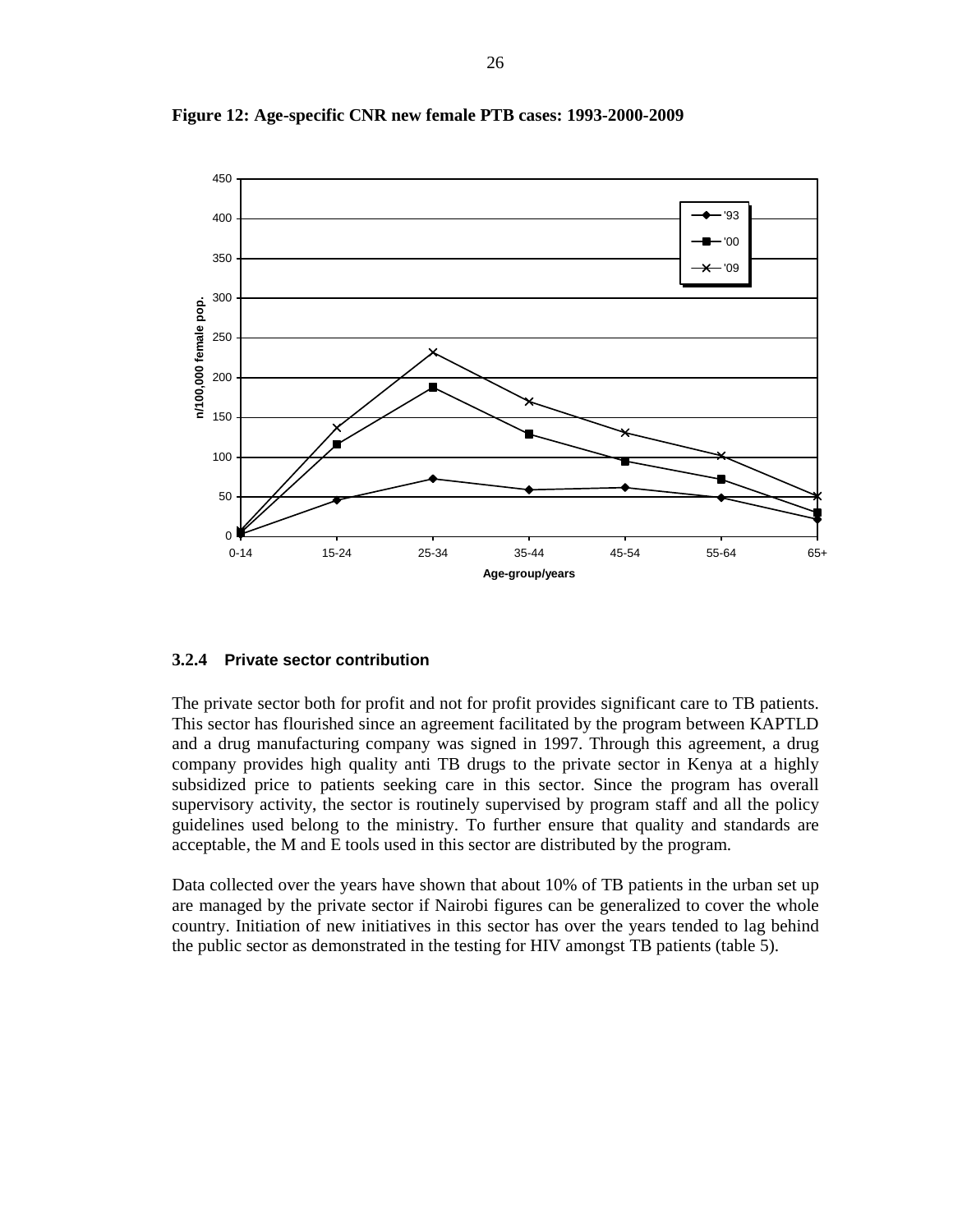| Type of TB    | <b>NBIN</b> | <b>NBIS</b> | COP | <b>RVS</b> | Kenya |
|---------------|-------------|-------------|-----|------------|-------|
| Retreatment   | 31          | 19          | 47  | 57         | 154   |
| PTB+          | 102         | 109         | 99  | 221        | 531   |
| <b>SMND</b>   | 43          | 87          | 73  | 127        | 330   |
| PTB-          | 70          | 152         | 99  | 331        | 652   |
| <b>EPTB</b>   | 107         | 179         | 140 | 73         | 499   |
| Total         | 353         | 546         | 458 | 809        | 2,166 |
| % HIV testing | 69          | 71          | 80  | 89         |       |
| $% HIV+$      | 25          | 45          | 41  | 56         |       |

**Table 5: Case finding in the private sector** 

## **3.2.5 The impact of HIV infection on case-finding**

The HIV epidemic is the major cause of TB epidemic in Kenya. It has significantly led to increased proportion of smear negative pulmonary disease which has surpassed notified cases of smear positive TB disease since 2005. HIV may also have contributed to the increase in cases requiring re-treatment especially those cases classified as other retreatment. Even though smear positive pulmonary disease remains the most important type of TB from a transmission standpoint, in situations where HIV prevalence is high as in Kenya smear negative and extra pulmonary forms of TB assume a great deal of importance because of their contribution to TB morbidity and mortality.

The DLTLD started implementing a countrywide continuous HIV sero-prevalence surveillance system amongst registered TB patients in the last half of 2005 ( $3<sup>rd</sup>$  quarter of 2005). From the  $1<sup>st</sup>$  quarter 2006 onwards, the new system had been fully implemented in all 80 districts. In this way the DLTLD is able to monitor HIV prevalence amongst TB cases and to track the proportion of TB patients receiving HIV related interventions including HIV testing and counseling, cotrimoxazole preventive therapy and anti-retroviral treatment.

There was a vigorous pursuit of HIV Diagnostic Testing and Counseling (DTC) for all TB patients in 2007, resulting from the publication of the policy document on HIV testing in clinical settings in 2004 and availability of support from partners including PEPFAR and the Global Fund for visible results in TB/HIV collaborative activities, a clear strategic vision by the leadership of the DLTLD to provide comprehensive care to HIV infected TB patients and intensified technical support to the DLTLD provided by technical partners including KNCV and WHO. The results of all these efforts were the development and piloting of a TB/HIV training curricula, printing and distribution of the new recording/reporting (R&R) tools incorporating HIV related data in addition to routine TB data and the procurement and distribution of cotrimoxazole for the prevention of opportunistic infections in HIV positive TB patients.

It is important to note that since 2008 the cohort analysis for patients started on treatment has been stratified by HIV status. Figure 13 below shows the proportion of TB cases tested for HIV and the HIV positivity rate amongst those tested*.* Figure 14 below demonstrates the HIV prevalence amongst the different types of TB with re treatment failures leading followed by EPTB below 15 years. HIV testing is being promoted as a standard of care for all TB patients. The rate of testing has been increasing over the years since the introduction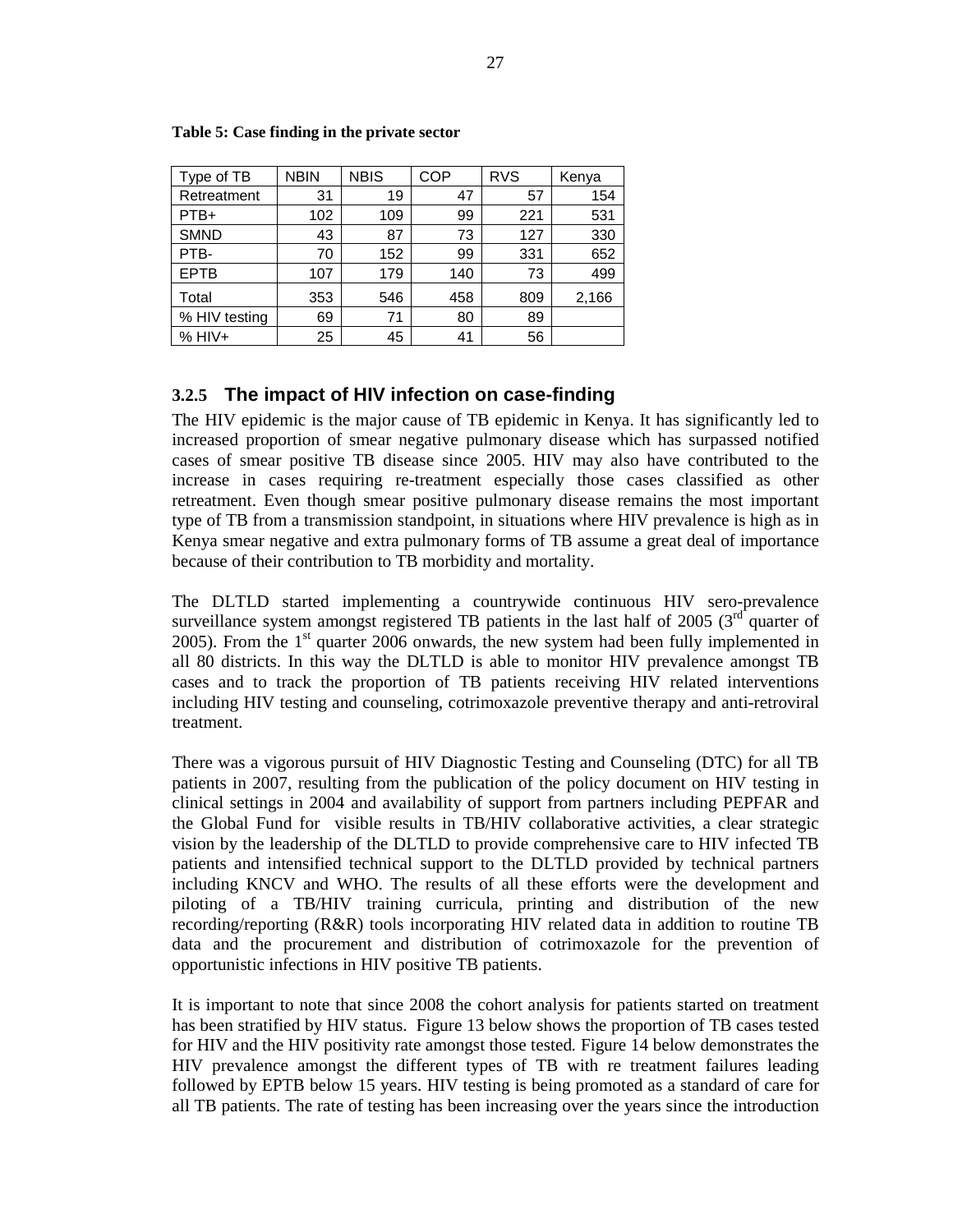of the intervention. Figure 15 indicates that only 8 regions have reached the HIV testing target amongst TB patients of 80% while the rest of the regions are lagging behind.

As expected, with increased coverage of HIV testing, the HIV prevalence amongst TB cases decreases. This probably is caused by a diminishing bias in selecting/offering/availability of HIV testing by the health workers at the different levels of the health care system.







 **Figure 14: HIV prevalence for different types of TB: 2009**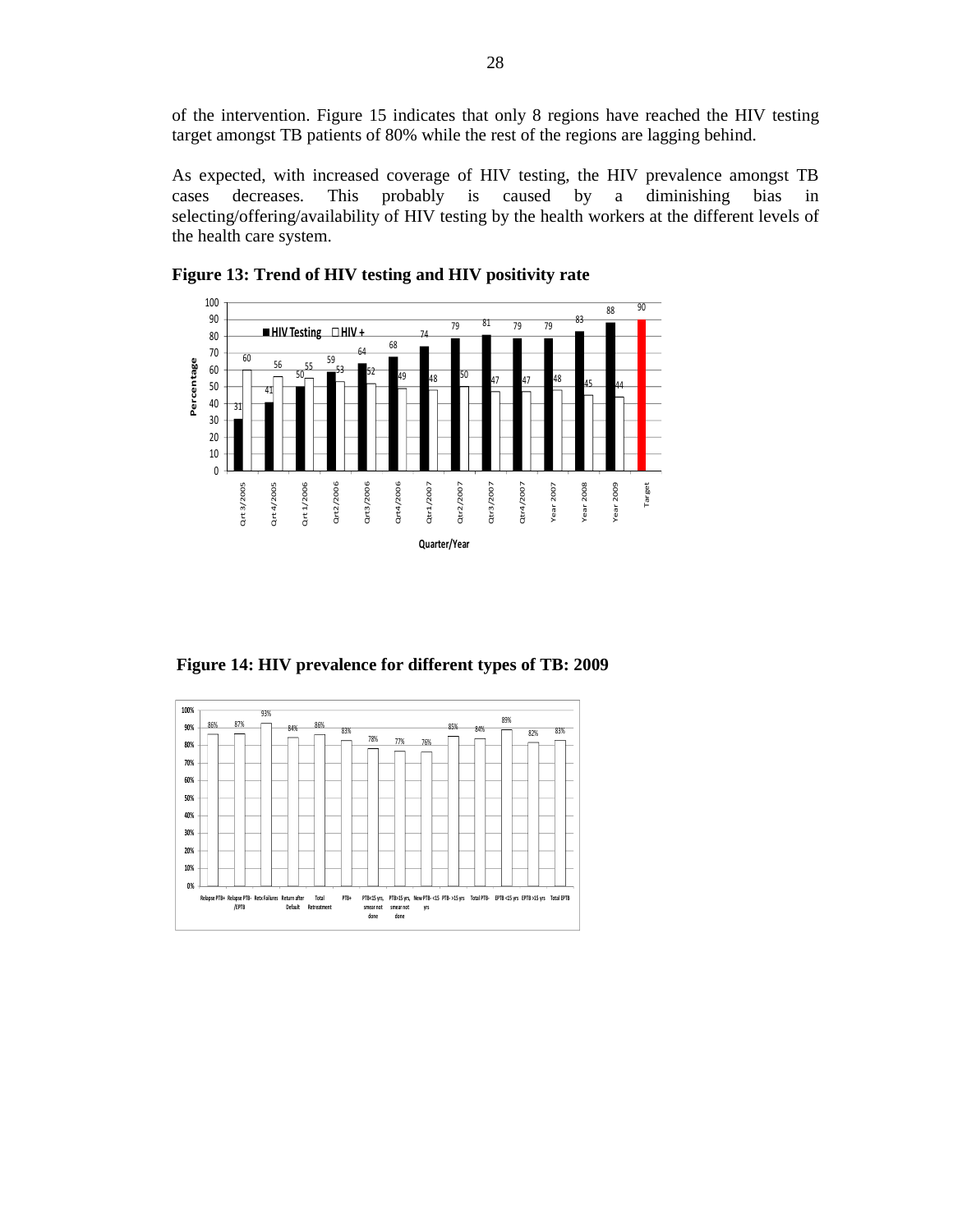

**Figure 15: comparison of HIV testing amongst different Provinces: 2009** 

## **3.2.6 Case-finding in refugee camps**

The refugee camps in Kenya, under the UNHCR, participate in TB control activities under the guidance of the DLTLD. There are four camps: Hagadera, Ifo and Dagahaley (Dadaab) in Garissa District and Kakuma, located in the North of Turkana District. In 2009 a total of 426 cases were reported by the Dadaab camps. All cases were tested for HIV and only 15 (4%) tested HIV positive. These cases were included in the national figures. However it is important to note that most of the immigrants have integrated into the communities in North Eastern province and Nairobi and are served by the general health care system.

## *3.3 Case-holding*

### **3.3.1 Case-holding reporting and terminology**

The case-holding results show the outcome of treatment for the different types of TB cases in non-nomadic and nomadic areas. Results of the refugee camps are reported separately. Since 1999 the DLTLD started analyzing the outcome of treatment of smear-negative PTB and EPTB cases.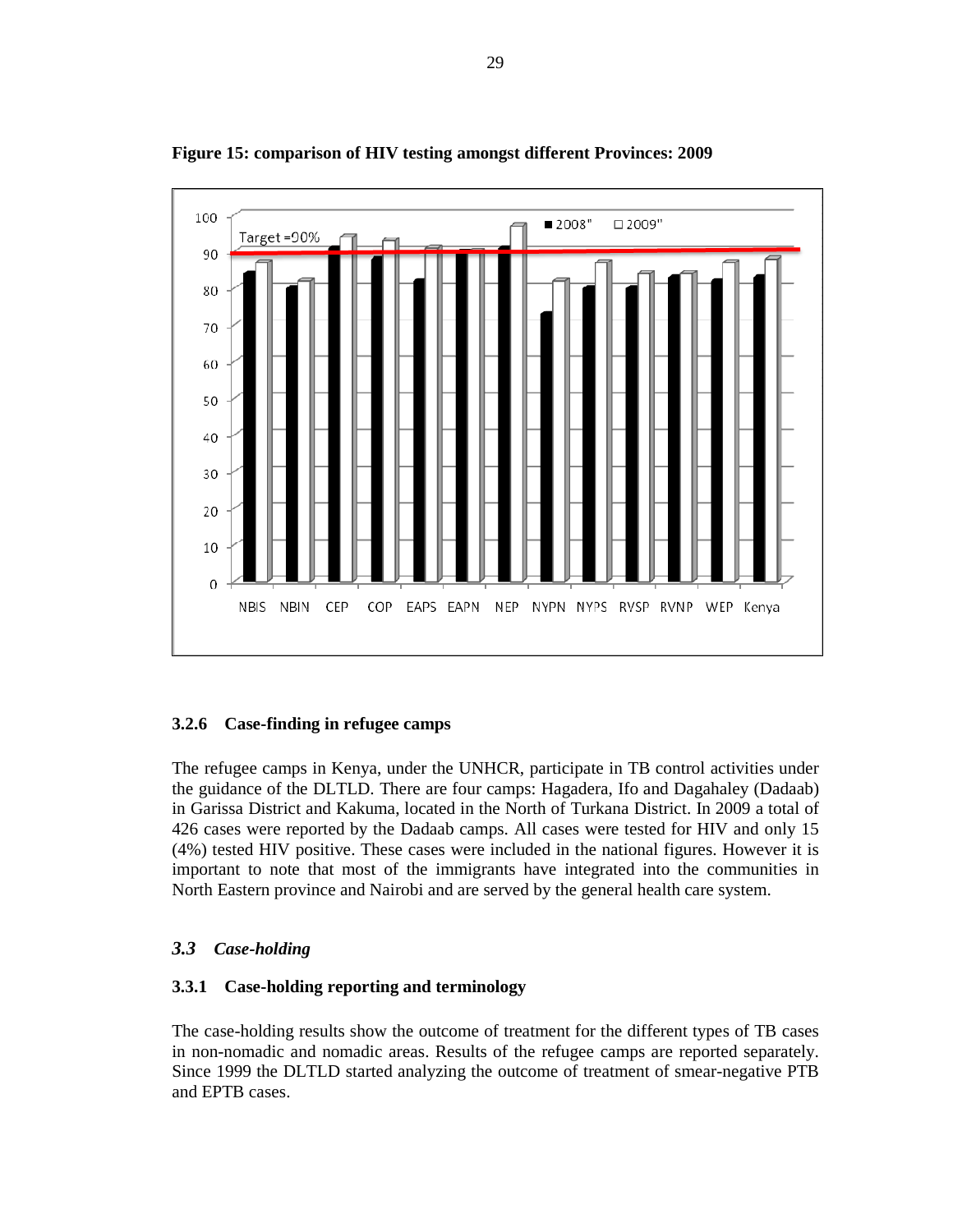The terminology used in assessing the results of treatment (treatment outcome) includes the following:

| Cured        | : Completed treatment and smear-negative at the end of treatment  |
|--------------|-------------------------------------------------------------------|
| TC.          | : Completed treatment, but no smear taken at the end of treatment |
| Died         | : Died of any cause during TB treatment                           |
| Failure      | : Smear-positive at 3, 5 or end of treatment                      |
| <b>OOC</b>   | : Out of control/absconded from treatment                         |
| TO.          | : Transferred out to another administrative area (province)       |
| Success rate | : Proportion of PTB+ cases cured and completed treatment          |

## **3.3.2 Short Course Chemotherapy (SCC) implementation**

Short course chemotherapy (SCC) for new smear positive PTB cases was initiated in 1993 and fully implemented in the whole country by the end of 1997. Implementation of SCC for Smear negative PTB and Extra-Pulmonary TB commenced in 1997 and covered the whole country by the second half of 1998. Since then, the whole country is under DOTS giving a 100% geographic DOTS coverage.

## **3.3.3 Regimen used**

Kenya subscribes to the internationally accepted WHO strategy in TB control and treatment which has been tailored from WHO recommended regimes. Although treatment for TB in Kenya has been 8 months in total, in 2007 6 months regime using support from GDF was started in Nairobi province and expanded to cover the whole country by 2009. Additionally, the GDF support also included pediatric formulations that are now being used for the first time in Kenya.

The following regimes continue to be used in Kenya:

- 1. 2RHZE/4RH for new cases with smear-positive PTB (Category 1), smear negative PTB and extra-pulmonary TB (Category 3)
- 2. 2SRHZE/1RHZE/5RHE (re-treatment regimen) for smear positive relapse cases, recurrent negative PTB/EPTB cases, failures and defaulters (Category 2).
- *3.* 2RHZ/4RH for new cases of smear positive or negative PTB or EPTB who are younger than 15 years

## **3.3.4 SCC treatment results of new sputum smear-positive PTB cases**

As is usual the TB treatment outcomes are reported for the year preceding the year in question, in this case the cohort of 36,811 patients put on treatment in 2008 was analyzed. A treatment success rate of 85.4% as in figure 16 was achieved. This puts Kenya amongst few countries that have achieved the WHO recommended treatment success rate. Coupled with the improved case detection rate of 72% that Kenya has also achieved, Kenya now stands to improve on TB control targets beyond what was initially put. This result is a very reasonable performance when the high rate of HIV in TB patients is taken into account. Tuberculosis cases co-infected with HIV are at risk of dying from non-TB opportunistic infections during treatment for TB. The reported death rates of TB patients remained low at about 5%, but an estimated 30% of the out of control cases are most probably cases who died at home and were not reported as such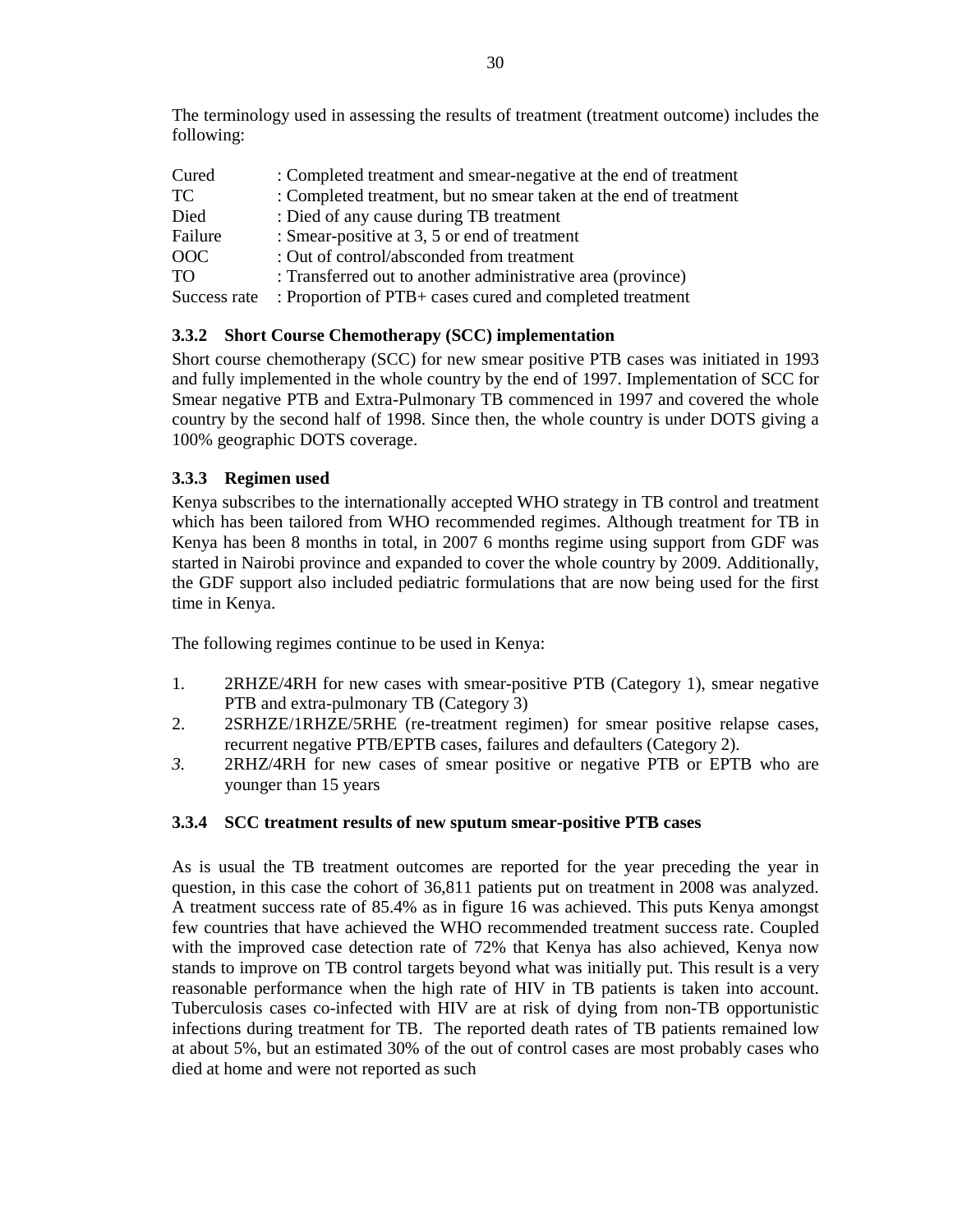

**Figure 16: Results of SCC treatment cohorts of new smear-positive PTB cases: 2002 - 2008** 

#### **3.3.5 Re-treatment results**

Since 2003 the DLTLD has put a lot of emphasis on obtaining sputum smear results during the continuation phase, and especially at the end of treatment as a known form of monitoring treatment. Put on re treatment regime are considered high risk for resistant strains of TB and subsequent development of resistant forms. Figure 17 shows that there has been a gradual improvement in treatment outcomes for this category of patients. This resulted in a small increase in the proportion of cases cured and an equally small decrease in cases that completed treatment without a smear result.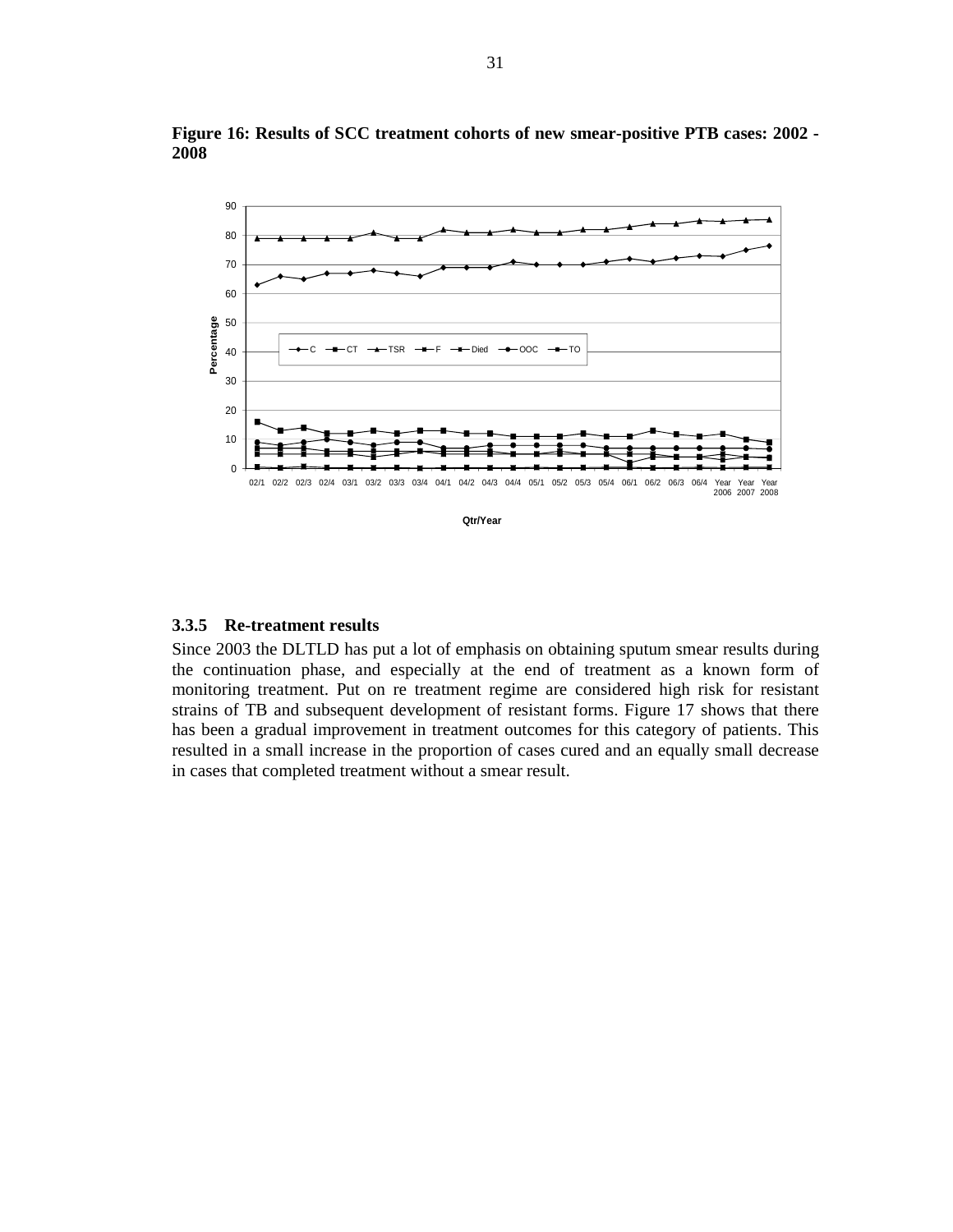



Results at 8 months (end of treatment)

#### **3.3.6 Results of SCC treatment for smear-negative and extra-pulmonary TB cases**

An 8 months SCC regimen replaced the 12-month standard regimen for sputum smearnegative PTB cases and Extra Pulmonary TB cases in 1998 *(see section 3.3.3 - Regimens used*).

The treatment success rates for new sputum smear negative and extra pulmonary PTB cases are 82% and 80% respectively, death rates were at 6% and the out of control rates 8% and 9% respectively (figure 18 and 19). This can be explained by the higher HIV prevalence in both categories of patients.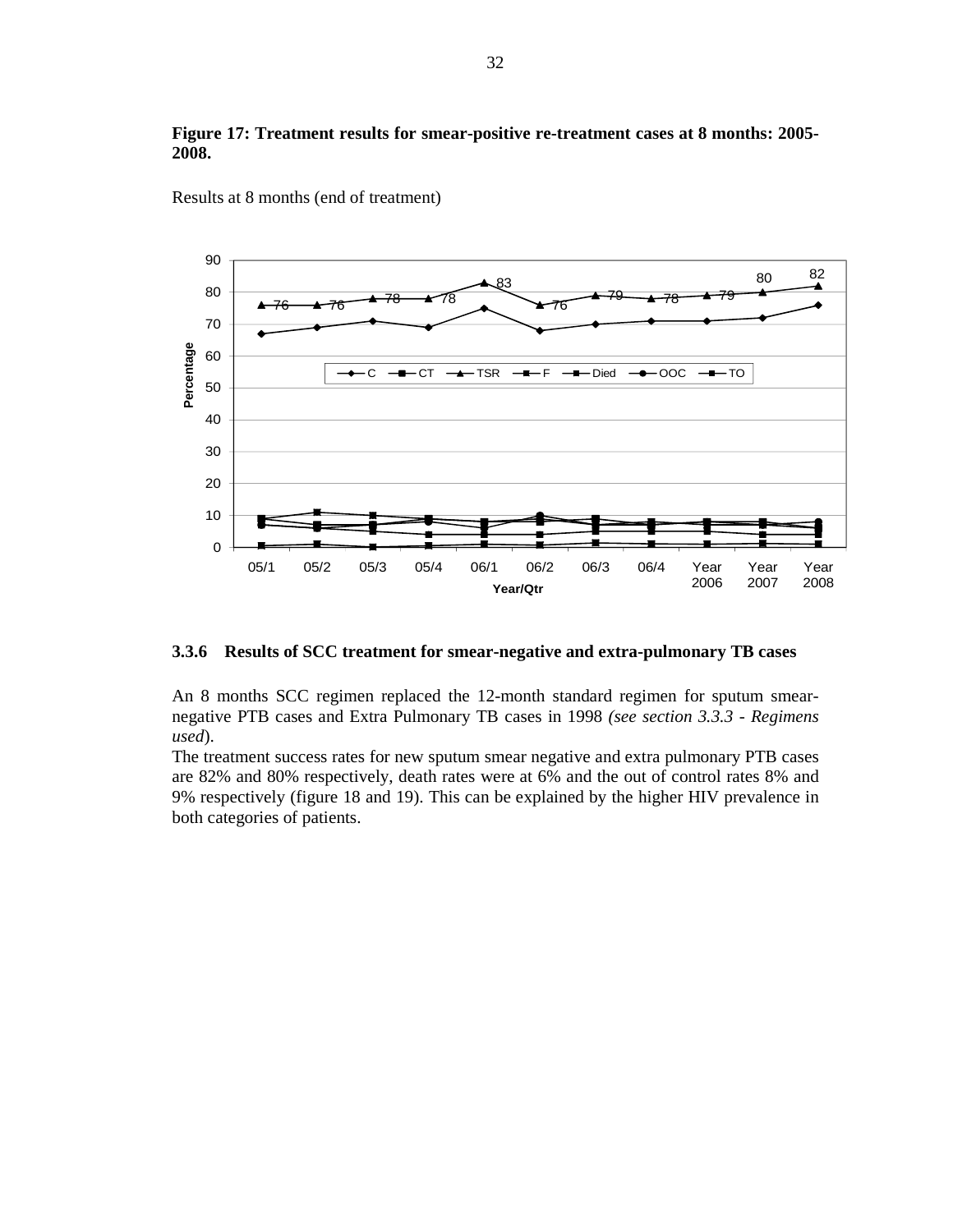

**Figure 18: Treatment results for new smear negative PTB cases: cohorts 2002-2008**

**Figure 19: Treatment results new extra-pulmonary TB cases: cohorts 2005-2008** 

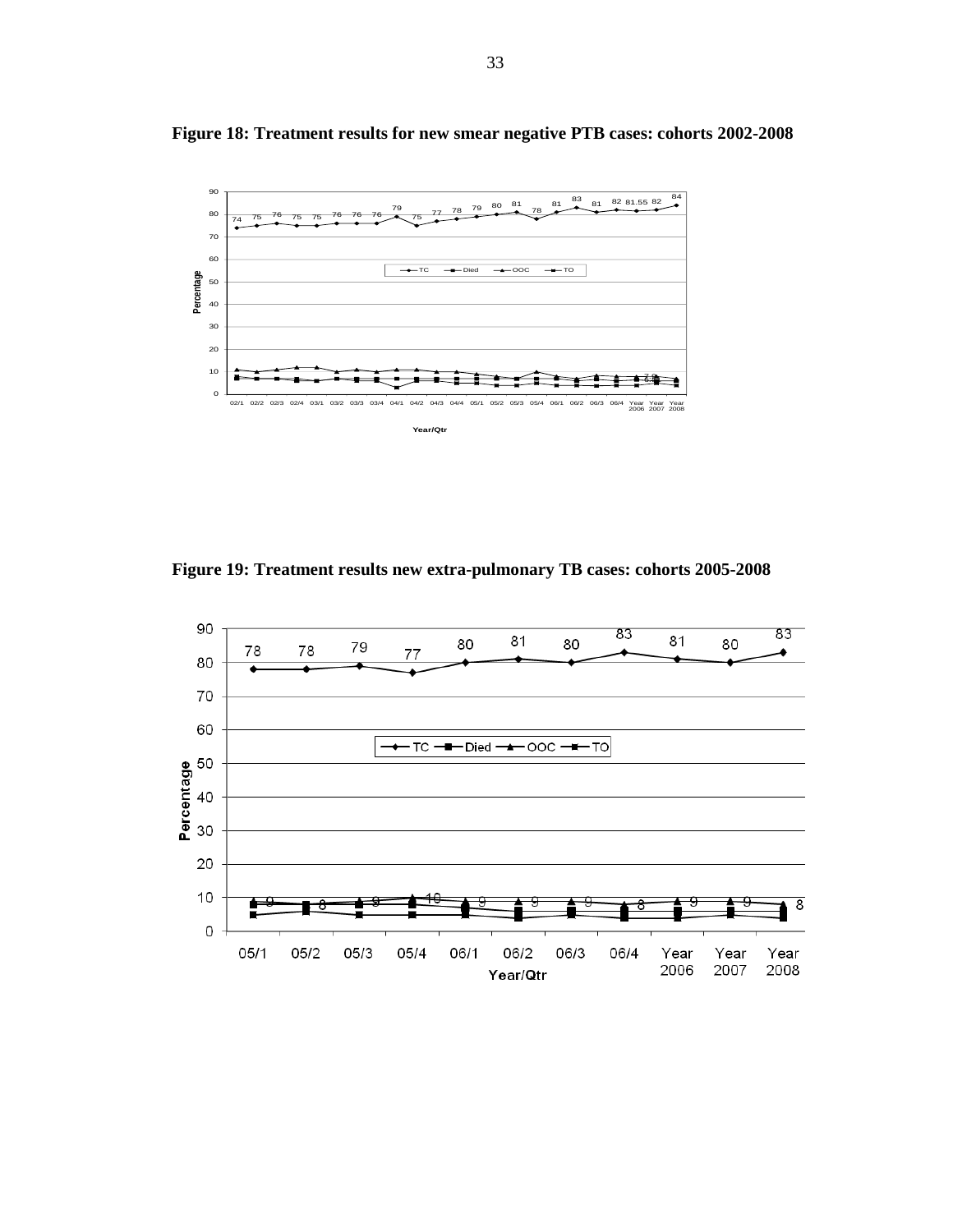## **4 Sectional Activities**

### *4.1 Leprosy control*

Kenya is in the Leprosy post-elimination phase.

### **4.1.1 Key Activities**

The leprosy program officer carried out a number of activities including revision of the leprosy M&E tools, development of diagnostic flow charts, support supervision and on job training of health care providers in leprosy endemic areas.

### **4.1.2 Capacity building**

Owing to the decrease in number of leprosy cases, there is a general loss of competence of health care workers in diagnosis and management of leprosy. In order to facilitate continuous training and leprosy supervision, sensitization of DHMTs in four provinces (Coast, Nyanza north, Western and Eastern North.) was carried out by the national and provincial teams with the support of WHO.

## **4.1.3 Funding**

WHO Kenya country office supported the printing of diagnostic flow charts and the DHMT sensitization meetings.

### **4.1.4 Challenges and Constraints**

There has been minimal funding of leprosy control activities since its elimination in 1989. Consequently, there has therefore little or no training of staff on leprosy. The division therefore recommends on the job training of care providers during routine support supervision. This is not usually effective given the large number of health facilities to be supervised.

## *4.2 Community Based TB Care (CB-DOTS)*

The Division of Leprosy, TB and Lung Disease (DLTLD) in line with international trends launched several new approaches aimed at increasing access to TB services as well as to expand population DOTS coverage. Community based TB Care program (Community DOTS) is one of the established initiatives launched in 2004 and aimed at promoting partnership between the health service and Communities in providing TB care services at the community level. The main objective of the Community TB care program in Kenya is to decentralize the TB services (diagnostic and treatment) beyond the fixed health facilities to the Community where most patients live. This initiative was expanded to include pro poor initiatives

### **4.2.1 Planned activities**

In 2009, various activities aimed at expanding the community DOTS were identified by the TWG at the beginning of the year. These included:

4.2.1.1 Development of policy and policy documents

In response to the pro poor study finding, the DLTLD prioritized and implemented the recommendations to address the challenges faced by TB patients in accessing TB services.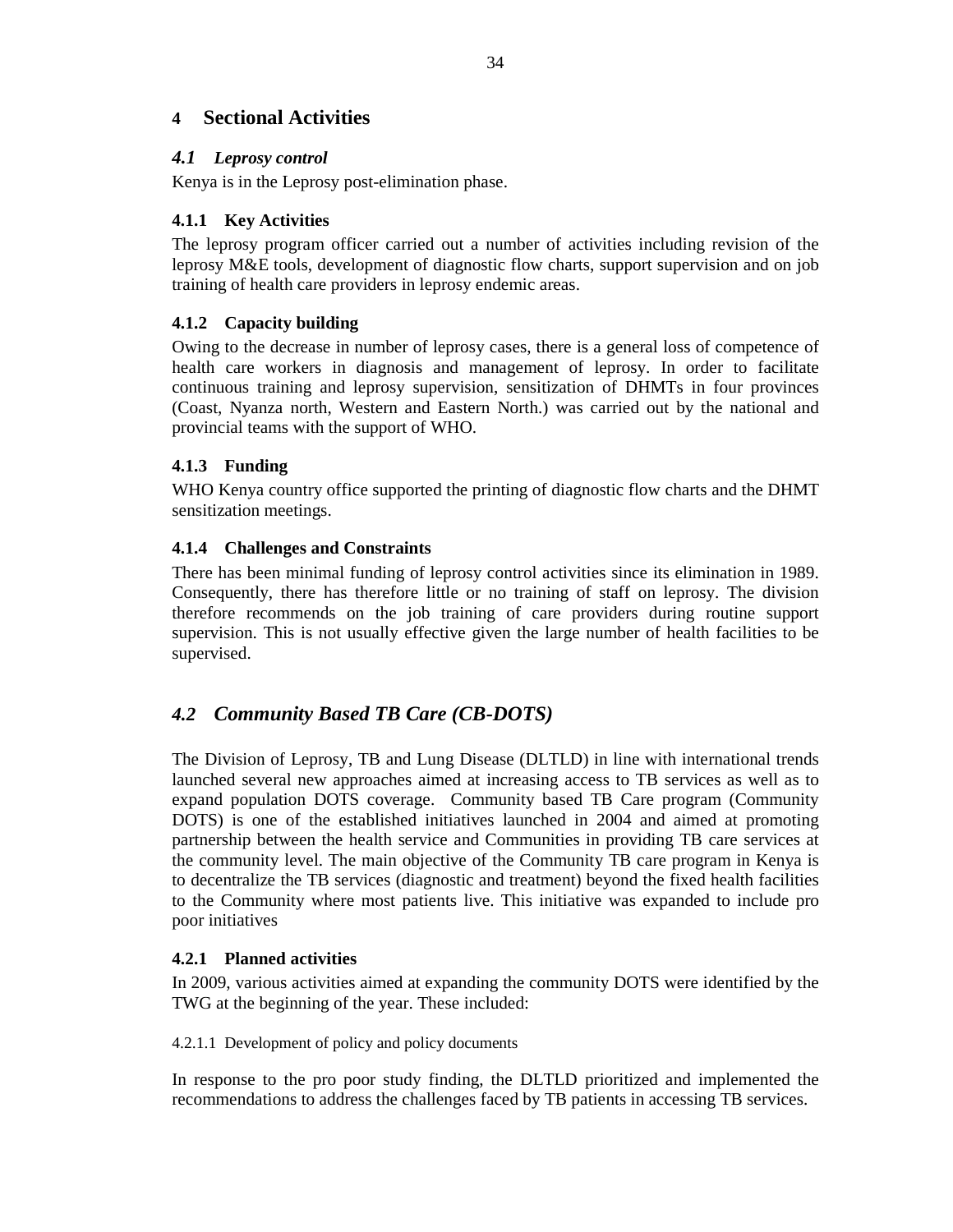A technical working group (TWG) was identified. So far three meetings have been held to deliberate on pro poor approach/initiative in Kenya and a policy draft document developed.

4.2.1.2 Sensitization of DHMT members and Divisional PHO on CBTBC

To facilitate effective implementation of CBTBC program, sensitization of district health management teams (DHMT) members and sub divisional public health officers (PHO) on CBTBC initiative was done.

Based on the 2007 TB treatment outcomes, the DLTLD identified districts to be supported to undertake various CBTBC activities to help improve performance. Seventeen districts that were implementing the community strategy were selected and 300 DHMT members trained.

4.2.1.3 Training of Health workers on CTBC Initiative

Following successful sanitization of DHMT members on CTBC during the first quarter 2009, a total of **235** HCW 13 districts comprising mainly of nurses, PHTs and RCOs were trained in the second quarter.

4.2.1.4 Participation in conferences and workshops

The CBTBC coordinator participated in various conferences and workshops including: PIA training of PTLCs and CU staff, Two Operational research trainings, ISO certification training workshop, TB/HIV MOST and IUALTD conference in Mexico.

4.2.1.5 Facilitation of District TB managers' course

In November, 12 DTLCs and 11 DMLTs underwent a 3 week District TB managers training in which the CBDOTS program officer was a facilitator. During this meeting the following recommendations were made:

- DLTLD to provide resources for CHEWS/CHWs quarterly meetings to facilitate prompt and accurate reporting on CBTBC indicators.
- DLTLD to avail funds to facilitate training of CHEWs, implementing partners and CHWs.
- CU / PTLCs to improve on supportive supervision to implementing sites, allocate funding to facilitate establishment of patient support groups (both EX-TB and current motivated patients) and provide CBTBC materials (IEC materials, CHWs diaries, referral forms).

### 4.2.1.6 M & E Supportive supervision

CBTBC M&E is done along the routine program technical supervision. In the year, two regions (Nairobi South and North) were visited during which two community groups based in Dagoretti and Langalanga Health centres were visited. The two Health facilities have community units in place and both have active CHWs attached to them. The CHWs at Dagoretti have registered their group with ministry of social services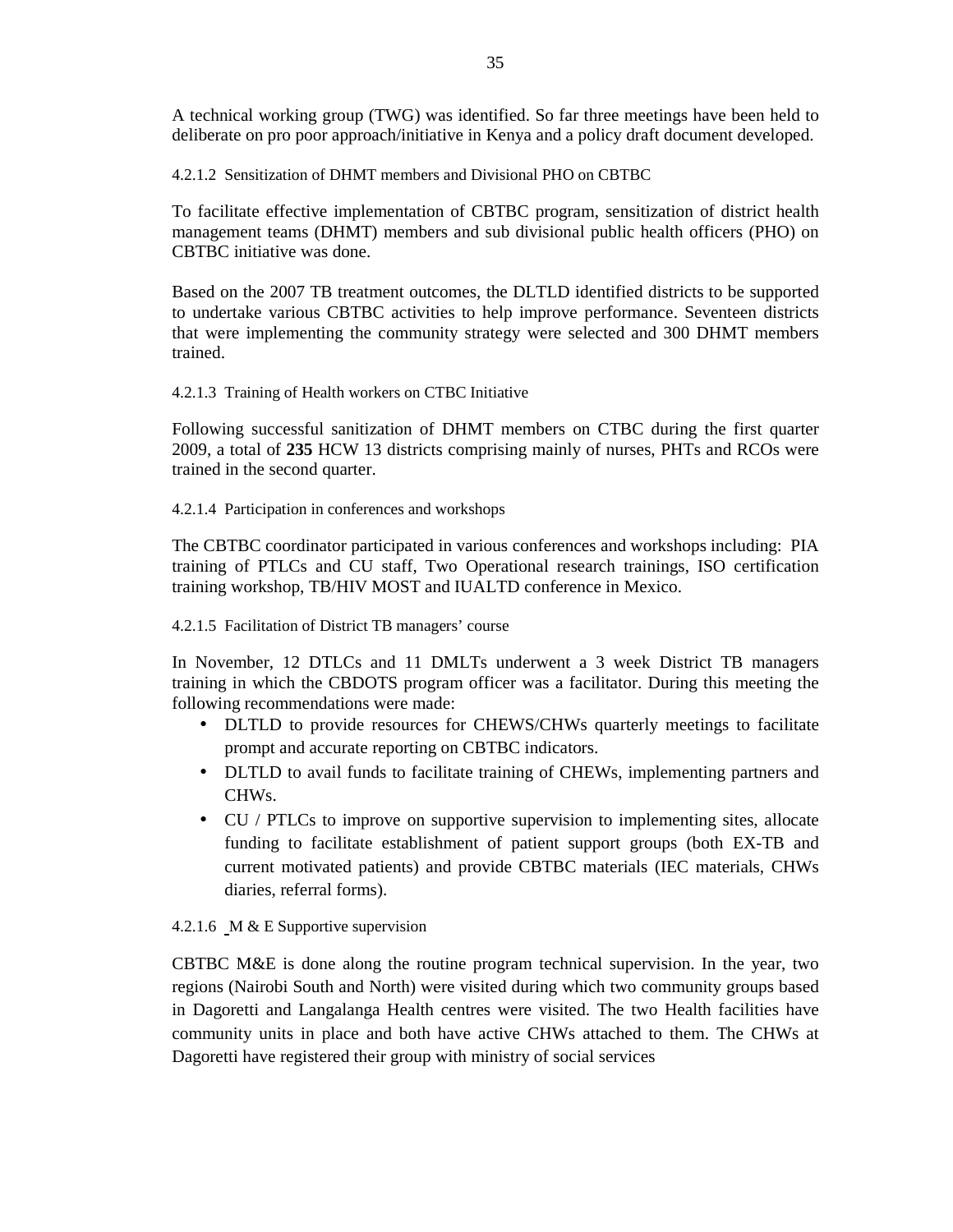### **4.2.2 Funding**

A total of Ksh 1,088,000 and Ksh 2,002,200 from WHO were used for DHMT sensitization and Training of HCW and TB treatment supporters respectively.



*Dagoretti Community health workers, Riruta HC, provincial and CU staff during a support supervision visit*.

| DAME: SHIMO LA TEWA HIC PROVINCE: COAST BETRICT: MOMEAGA MONTH/VEAR : AUGUST 2009. | PRISONERS      |         |                          | CIVILIANS               | STAFFS       |          | TOTAL                    |                |
|------------------------------------------------------------------------------------|----------------|---------|--------------------------|-------------------------|--------------|----------|--------------------------|----------------|
| INDICATOR                                                                          | M              | E       | M                        | F                       | $\mathbf{M}$ | F        | $\mathbf{M}$             | F              |
|                                                                                    | $\overline{5}$ |         | $\overline{\phantom{a}}$ | 5                       | $\mathbf{I}$ | $\circ$  | 12                       | 6              |
| TOTAL CASES                                                                        | 4              | ٠       | $\overline{7}$           | $\geq$                  |              | $\circ$  | 12                       | 4              |
| NO OFFERED PITC<br>NO HIV POSITIVE                                                 | $\circ$        |         |                          |                         | ı            | $\Omega$ | $\mathbf{r}$             | $\mathbf{r}$   |
| NO HIV NEGRTIVE                                                                    | 4              | $\circ$ | 6                        | $\overline{\mathbf{a}}$ | $\Omega$     | $\Omega$ | 10                       | $\mathbf{r}$   |
| NO SPUTUM SMEAR TVE                                                                | $\overline{2}$ |         | $\sqrt{2}$               | 4                       | $\circ$      | $\circ$  | $\overline{\phantom{a}}$ | $\overline{5}$ |
| NO SPUTUM SMEAR -VE                                                                | $\overline{3}$ | $\circ$ | $\overline{2}$           | ı                       |              | $\circ$  | $\mathbf{b}$             |                |
| <b>NB</b><br>JULIUS NGONDI ITHOKA -; FROM MWINGI-MBONDONI<br>$F1 -$                |                |         |                          |                         |              |          |                          |                |

CHWs involvement in recording and reporting

### **4.2.3 Challenges and constrains**

- Inadequate funds to support the implementation of various CBTBC activities such as training and incentives for CHWs.
- Inadequate reporting on community TB activities by the districts (Many districts not utilising the referral tools)
- Sustaining the retention of trained Community Health workers
	- up to 12% drop out is reported in some districts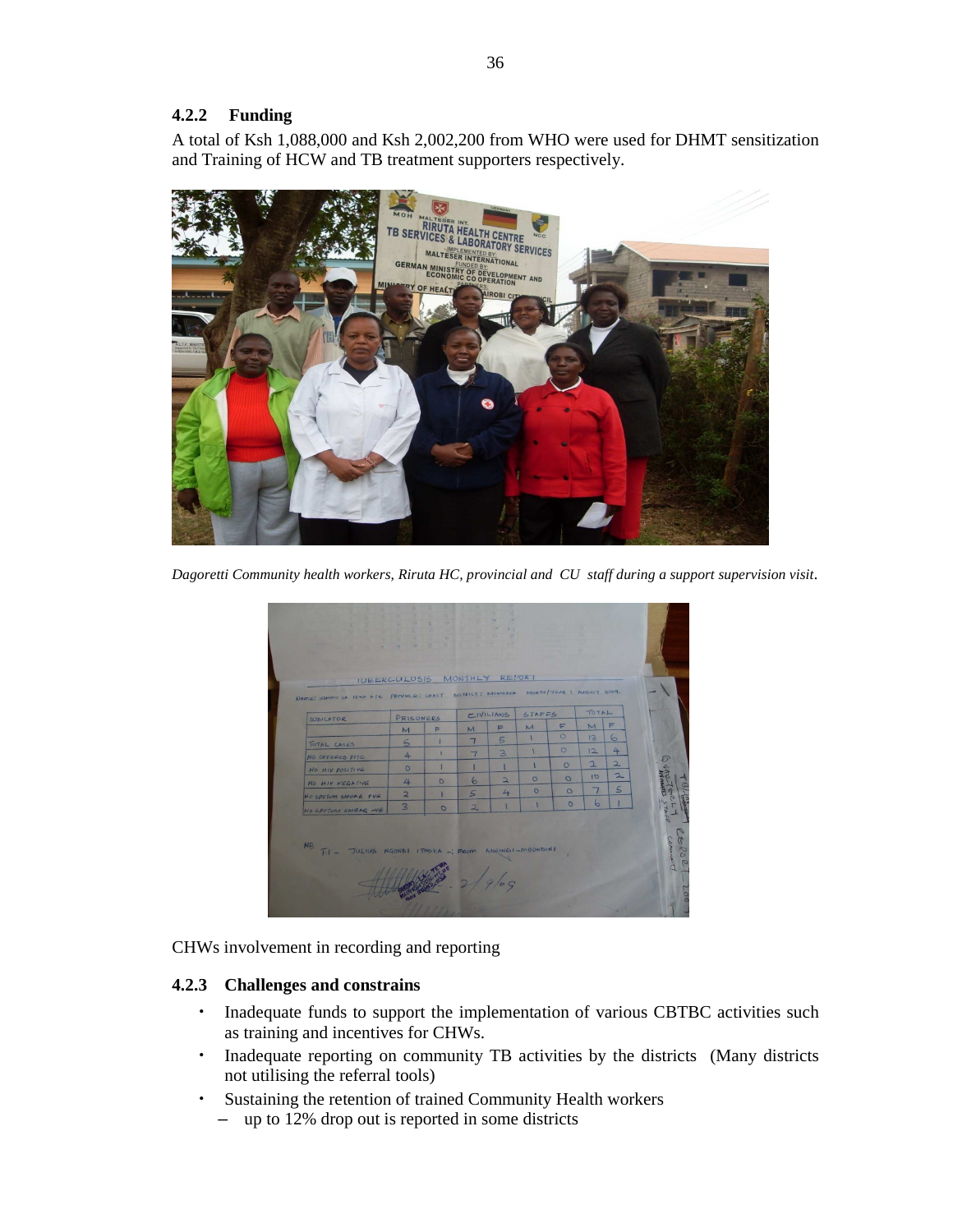- community health workers allocated tasks meant for professional health staff
- Minimal participation of DTLCs in the implementation of community strategy
- Weak linkages between communities and facilities except where CHEWs are in place
- Weak Coordination of CHWs except in areas with CHEWs
- Inadequate CBTBC Materials especially the referral and reporting tools

## *4.3 Monitoring and Evaluation*

Throughout the year, this section continued to spearhead monitoring and evaluation activities for various programs within the national office and the field as well as manage routine TB, Leprosy and MDRTB surveillance data. The section planned and carried out support supervision to the provinces. Although during this period supervision was not done as planned, the section is redirecting its supervision focus on the 30 poorly performing districts. In the coming year, 2010, support supervision will be intensified to all regions and particularly in these districts.

 $M \& E$  section during the year provided support to other sections of the division including developing work plans, program indicators as well as the study protocols for Drug resistance survey and the TB prevalence survey to be funded under the global fund round 9.

During the year the division in collaboration with KEMRI, KNCV Tuberculosis foundation, KAPTLD and other partners successfully held the country's first Lung Health conference. This conference brought local and international experts in TB and HIV control giving program staff at various levels an opportunity to present their scientific and programmatic research findings.

### **4.3.1 Capacity building**

M&E officers trained 129 DTLC's on monitoring and evaluation through the support of global fund round 6. Through CDC funding, training of DTLC's on the use of computers and PDA's was done in the four TB control provinces (Nyanza North and South, Nairobi North and South).

### **4.3.2 Technical Support**

Support supervision was provided to all the 12 TB control provinces in the year 2009.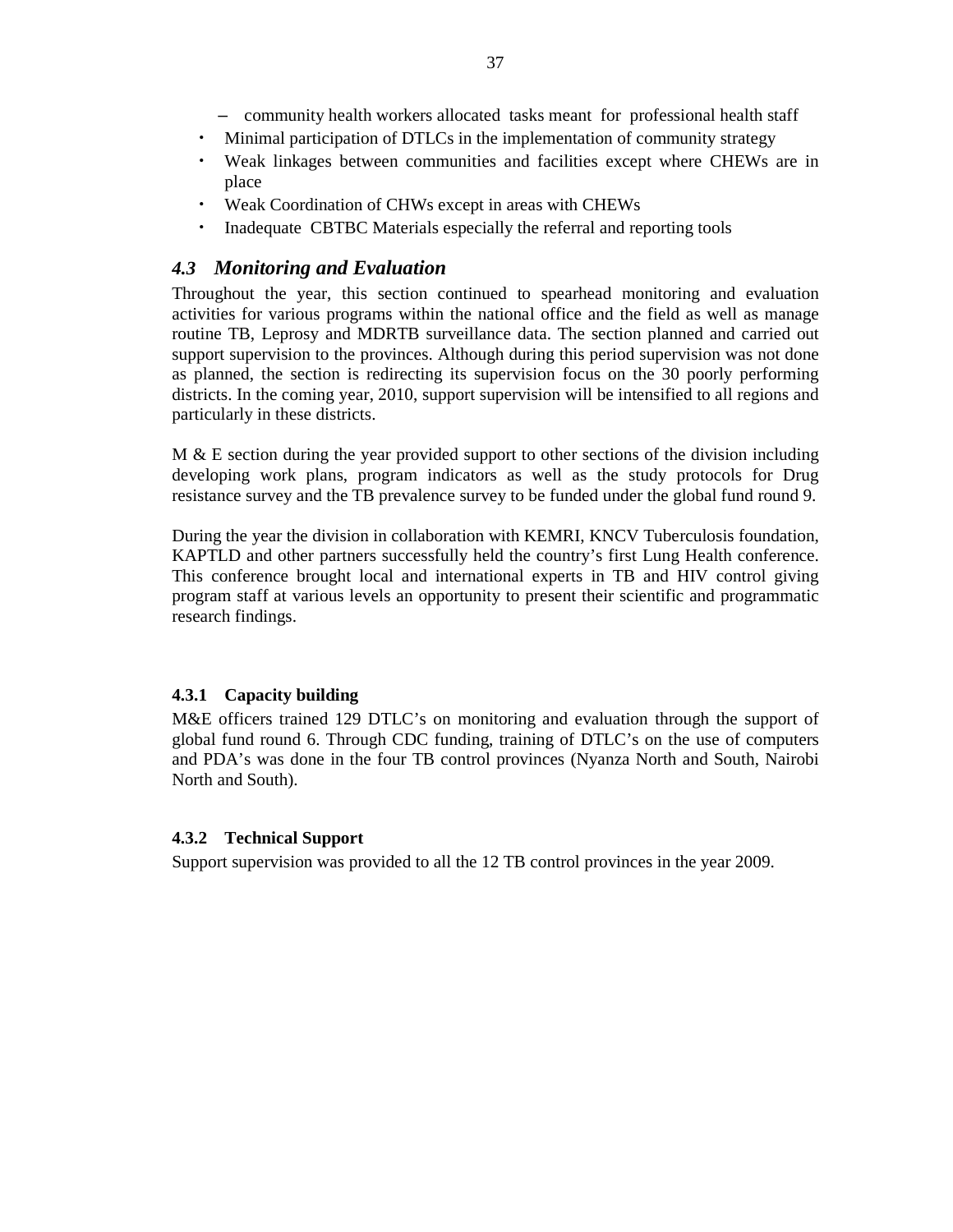## **4.4** *TB HIV collaborative activities*

Tuberculosis and HIV/AIDS continue to gain public health importance in Kenya in this era of drug resistant TB (MDR and XDR TB). In 2009, 110,065 cases were reported; this was a 7% decrease from 110,251 cases reported in 2008.

Human Immunodeficiency Virus continues to fuel the TB scourge in Kenya while TB remains the largest killer of HIV infected patients. In 2009, 44% (42,210) of the notified TB cases were HIV infected. DLTLD and its partners continued to step up the fight against the dual epidemic through implementation of TB HIV collaborative activities.

The TB HIV collaborative activities focus on three main objectives as stipulated in the WHO Interim policy and from where the Division of TB, Leprosy and Lung Disease division borrows heavily. These objectives are:

- Setting up mechanisms of collaboration between the HIV and TB program
- Reducing the burden of HIV amongst TB patients
- Reducing the burden of TB amongst People living with HIV/AIDS

Introduction of TB/HIV collaborative activities was done through a stepwise approach starting with revision of TB data collection tools to capture both TB and HIV variables, development and adoption of policy guidelines including training materials and ensuring that there were teams to roll out training in quality assured standard manner throughout the country. By Quarter 1 of 2006, all the districts were using the revised tools which enabled monitoring and 33 evaluations including analysis of the implementation of the activities. In 2009 there was a scale up of implementation of 11 of the 12 TB HIV collaborative activities. However IPT was not widely implemented due to challenges faced in the field in properly and effectively ruling out active TB before initiating IPT and follow up of the patients to ensure that they complete therapy. There are fears that widespread use without ensuring proper adherence could lead to development of resistance.

## **4.4.1 Key activities**

4.4.1.1 Strengthening Mechanism for Collaboration

In 2009, TB HIV committees at national, provincial and districts levels held their quarterly collaborative meeting for the year.

In a move to further strengthen collaboration, DLTLD, NASCOP and partners held Management and Organization Sustainability Tool workshop (a joint planning meeting) in the third quarter. This meeting brought together key players in TB/HIV at national and provincial levels who reviewed the progress in implementation of TB/HIV collaborative identified weakness set targets and came up with strategies to achieve a common goal.

DLTLD continued to strengthen HIV surveillance among TB patients. TB/HIV data was collected and transmitted electronically in 5 TB regions including Nairobi north and south, Rift valley north, and Nyanza north and south.

4.4.1.2 Reducing the burden of HIV among TB patients

Testing for HIV in TB clinical settings through Provider Initiated Testing and Counseling (PITC) protocol offers the entry point to comprehensive care for dually infected patients in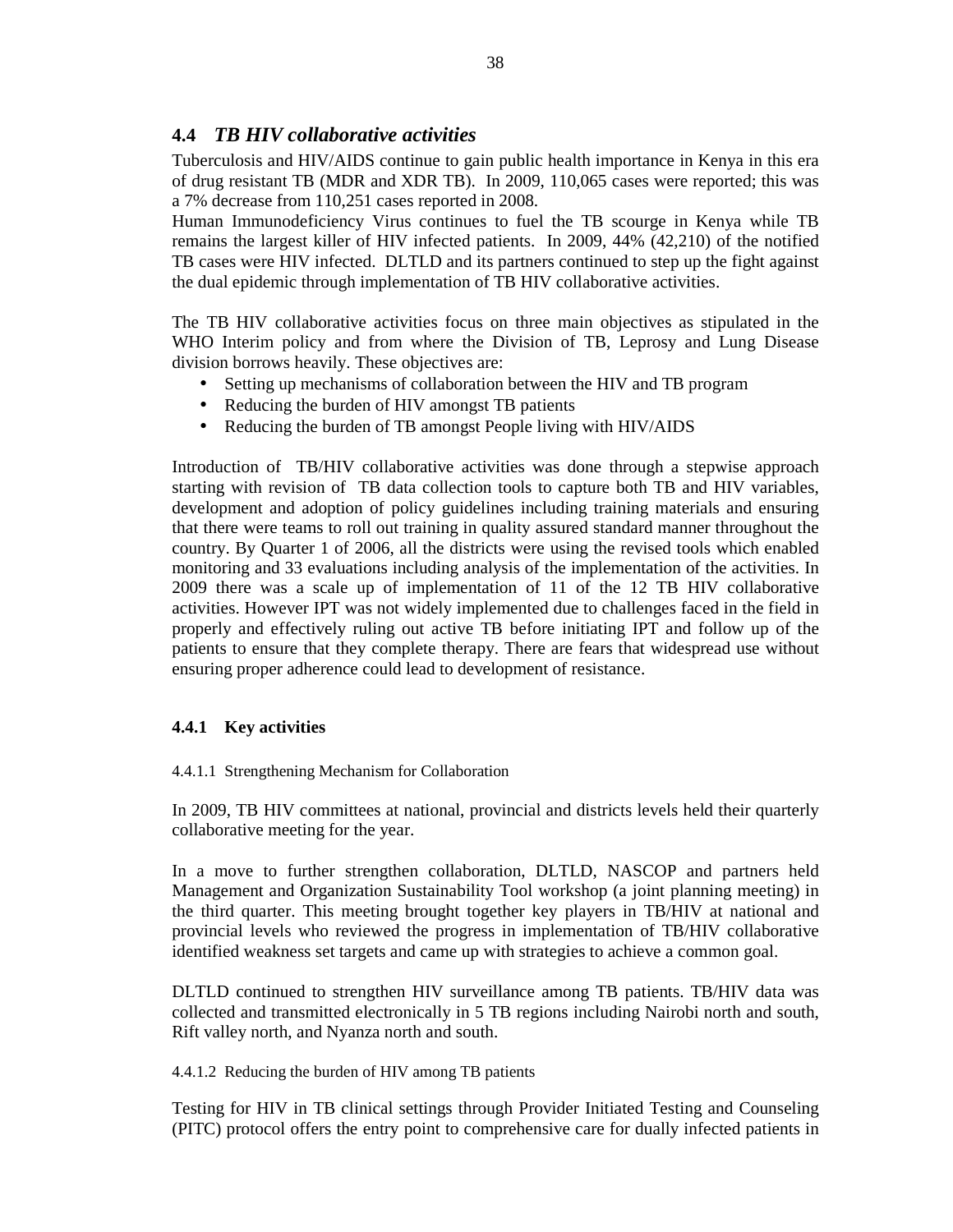Kenya. The country adopted the WHO and UNAIDS policy on testing through policy guidelines *'HIV testing in clinical settings'* in October 2005. Testing for HIV is offered in the context of the three C's (counseling, Consent and Confidentiality). To guide implementation and to monitor progress, the division set up targets (for 2009) to be met at all levels for HIV testing of TB patients at 90%. However the division achieved 88%, falling short of this target by 2 points. Five of the provinces achieved this target. However seven regions including Western, Nyanza North, Nyanza South, Rift valley North, Rift Valley South, Nairobi North and Nairobi south need to intensify PITC as the division gears towards the ultimate goal of universal routine testing for HIV amongst all TB patients and suspects.

Figure 20: DTC Uptake in Kenya



In an effort to prevent and manage opportunistic infections, to improve the quality of life as well as TB treatment outcomes of the dually infected, DLTLD has progressively increased the proportion of patients receiving cotrimoxazole. By the end of 2009, 92% (38,989) of all HIV infected TB patients had been put on CPT. This was 12% above the years 80% target.

Concomitant ART during TB treatment is well documented to improve TB treatment outcomes among the HIV co-infected. The DLTLD collaborates with NASCOP to provide ARV to TB patients. In 2009, 34% of HIV infected TB patients were put on ART. This was an improvement from 31% the previous year. However the national target of 50% is yet to be reached.

The division has continued to plan for and provide HIV infection prevention methods in all its sites including risk reduction (condom promotion and distribution etc). In 2008 the DLTLD deliberately engaged HIV infected TB patients in PwP; an intervention that calls for meaningful involvement of PLHIV in prevention of the spread of HIV. By 2009, 21% of HIV positive TB patients' sexual partners were invited and tested for HIV. This was an improvement compared to 16% in 2008.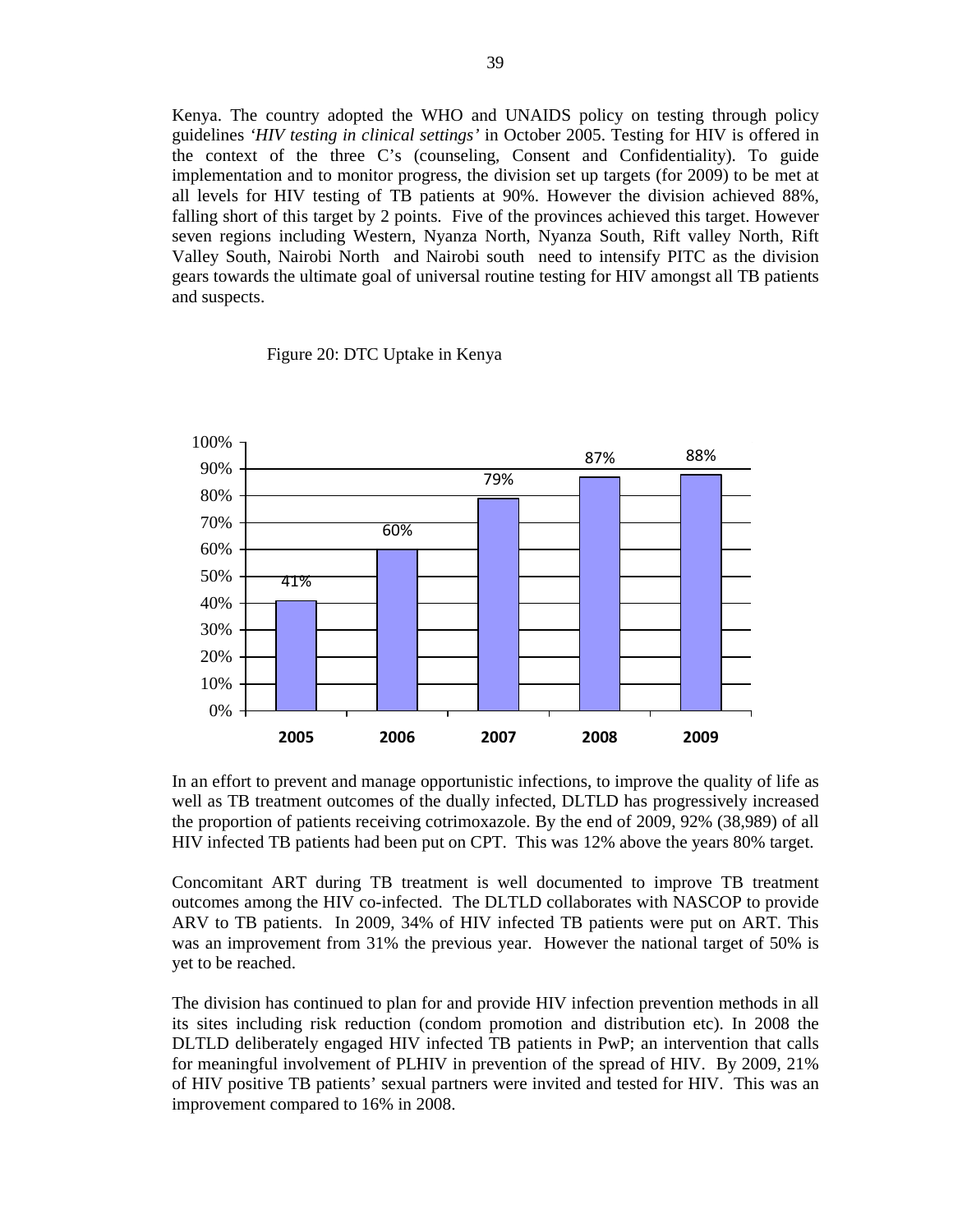#### 4.4.1.3 Decreasing the burden of TB among PLHIV

Although the target for TB screening among HIV patients was set at least 20% of PLHIV, this remained largely un documented partly due to lack of appropriate recording and reporting tools. Cognizant to this, NASCOP and DLTLD TB/HIV focal persons developed a draft tool and later called for a 3 day stakeholders meeting to discuss the tool and come up with the final draft to be used in the field. The roll out plan for ICF was discussed and the tool printed and distributed to the provinces. It is hoped that by the end of 2010 TB screening in PLHIV would have picked up to allow review of the national policy on IPT. Currently the implementation of IPT is limited to selected settings that include:

- Congregate settings; prisons, military, children homes
- Target groups; HCW, children exposed to open TB
- Selected Health programs which have adequate systems and structures; e.g. EDARP, AMPATH, MSF
- Controlled research programs

### **4.4.2 Capacity building**

At the national level Dr. Weyenga the DLTLD TB/HIV focal person was supported to attend a three Week Union tuberculosis course in Arusha. The funding support was from USAID through TBCAP. He was also supported to attend a five day operational research workshop in Blantyre Malawi.

During the year peripheral health care workers underwent training to improve their capacity in managing the dually infected patients. A total of 1,927 providers were trained with partner support in various regions.

### **4.4.3 Research**

The TB/HIV focal person also in charge of support and care section evaluated the MDRTB surveillance system and presented the findings in the  $5<sup>TH</sup>$  TEPHINET  $-3<sup>RD</sup>$  AFENET conference held in Mombasa in September.

In collaboration with the NASCOP, he also participated in writing an abstract on the scale up of the 3Is in Kenya. This abstract was presented both at the first lung Health Conference in Kenya and at Cancun Mexico. With the support of the DLTLD, FELTP and CDC he conducted a case control study on factors associated with MDRTB in Kenya.

### **4.4.4 Funding**

Funding for TB/HIV collaborative activities was received from various sources including global fund, CDC and USAID through TBCAP and APHIAs.

Activities funded during the year included Trainings procurement of M&E tools and logistic support

### **4.4.5 Challenges**

One of the greatest challenges facing the dually infected patient relates to linkages to Comprehensive care and treatment, and specifically linkages to ART. This weakness is basically because a TB HIV patient that has been identified in the clinic is referred to the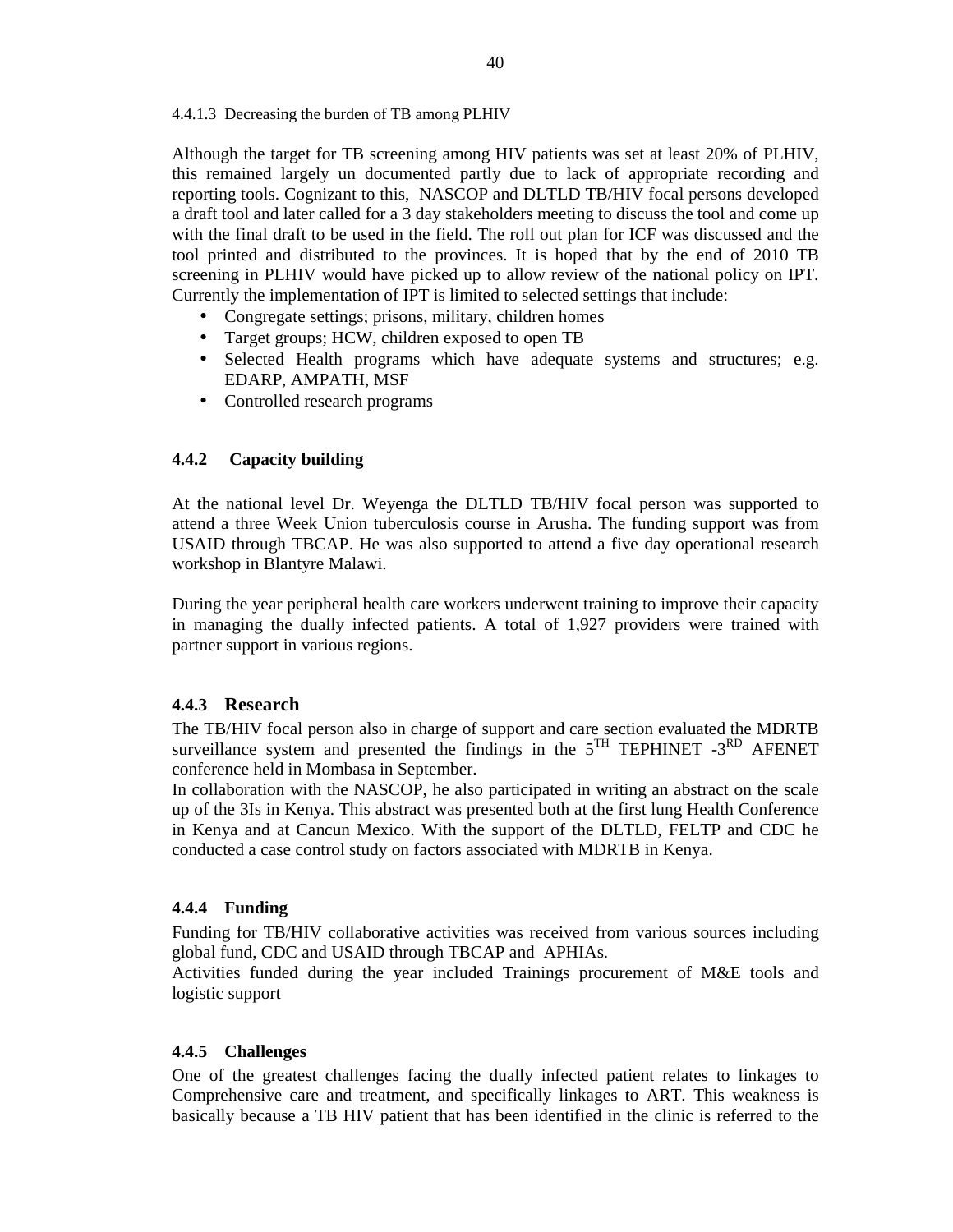ART clinics. Although TB services have been decentralized to the community, HIV services are still limited to specifics sites. In 2009, only 34% (12,426) of TB HIV patients were put on ARV's as compared to 94% (37,757) on cotrimoxazole which is offered at the TB clinics

. Other challenges that continue to impede implementation include how to strengthen health care delivery systems to sufficiently respond to increasing resource demands, financial, human resource, logistics and infrastructure. In particular, there is shortage of funds to train all health care workers in all health facilities (both public and private), creation of space in the TB clinics to respond to demands for testing for HIV and for offering counseling.

The Implementation of TB/HIV collaborative activities in HIV settings remain largely un documented.

Funds for training of HCW have been through partner support and in particular CDC, TB CAP and WHO, PEPFAR. None PEPFAR funded Partners in the field have also played a key role in supporting training of health care workers.

## *4.5 Infection prevention and control*

The urgency of addressing TB infection control practices in all settings where diagnosed and undiagnosed TB patients receive care or other services have been highlighted by the impact of HIV epidemic and the increasing prevalence of drug resistant TB. TB infection control is a combination of measures aimed at minimizing the risk of TB transmission within populations. By the end of 2009, a total of 451 MDR cases had been identified and only 93 out of these had either completed or were on treatment. This left a large number of MDRTB patients in the community untreated possibly transmitting drug resistant TB.

### **4.5.1 Key activities**

### 4.5.1.1 Development of policy guidelines

The guidelines for TB Infection prevention and control were finalized and operationalized in 2009.

The division printed 700 copies while Malteser International supported the printing of 450 more copies. These guidelines were disseminated through the PTLCs.

The officer coordinating TB IPC activities was also involved in the development of the overall National Policy and Guidelines on Infection Prevention and Control.

#### 4.5.1.2 TB infection risk assessment

The DLTLD with technical assistance from KNCV Kenya contacted a TB infection risk assessment in both private and public health facilities. Technical advice on the most appropriate and cost effective methods to reduce the risk of TB infection both to the HCWs and the general population was offered. The hospitals included in the assessment were KNH, Nairobi Hospital, Nakuru PGH and Langalanga Health Center.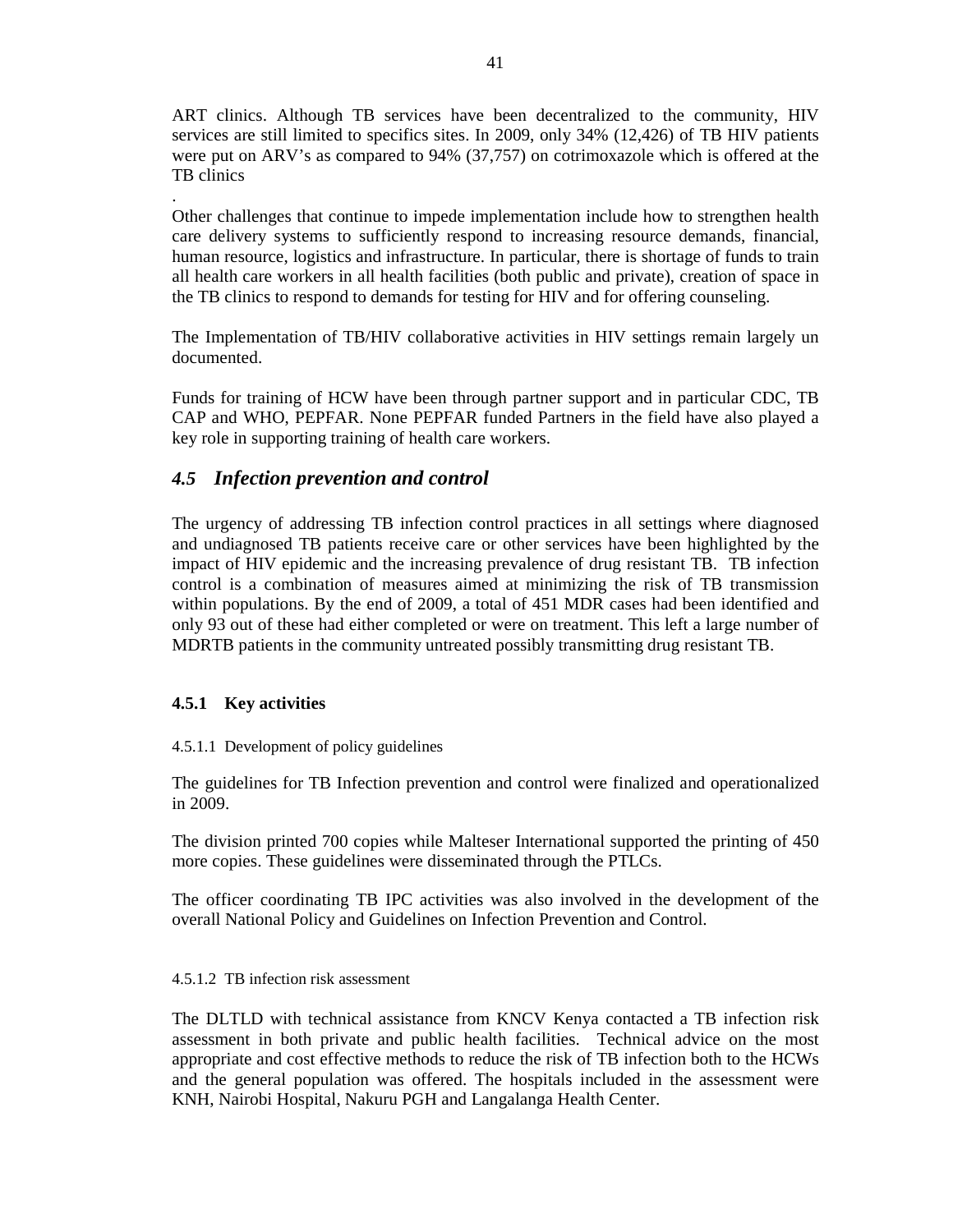Some of the major findings included, Lack of policy guidelines, lack of control points and triage, limited staff knowledge on TB IPC, haphazard collection of sputum, unmaintained bio safety cabinets, inappropriate use of rooms and lack of knowledge on existence and use of respirators.

## **4.5.2 Capacity Building**

4.5.2.1 Local TB infection prevention training and sensitization

The TB infection risk assessment was followed by one day training on TB Infection prevention. The trainees included Central Unit Staff, all the PTLCs and partners. A total of 48 people were trained. One thousand pieces of N95 respirators were bought by the division and distributed to the centres that were managing MDR patients.

### 4.5.2.2 IPC training of High volume hospitals

Following the findings from the risk assessment exercise earlier conducted, health care workers were sensitized and trained on TB IPC. The national office together with KNCV trained teams of four comprising of the NO I/C, Lab I/C, PHO I/C, and the IC focal person from the following hospitals - MTRH, New Nyanza, Nakuru, Thika, Embu, Nyeri, Machakos, Kakamega, Kisii, Coast, Kitale, Garissa. These teams were earmarked for a TOT training in 2010 so as to roll out TB IPC trainings on the ground.

### 4.5.2.3 Sensitization of HMTS

Funds were disbursed to PTLCs to carry out sensitization of HMTs in all high volume hospitals and in particular all provincial hospitals.

### 4.5.2.4 International IPC training

The division in collaboration with TBCAP sponsored an engineer from KNH and Rural Health Project Architect from the ministry to Harvard for TB infection control training for Engineers/Architects-Harvard. The two have since been involved in training health workers on the same.

### 4.5.2.5 MDRTB patient Isolation

So far there are only three MDR treatment centers with isolation facilities namely MTRH which houses the X-DR TB patient, Homabay and KNH. However there is need for construction of more isolation wards at least in the regional hospitals for management of MDRTB cases that require admission.

## **4.5.3 Funding**

TB IPC activities were funded through CDC, TBCAP and WHO

### **4.5.4 Challenges and Constraints**

- Most hospitals were constructed without bearing TBIPC in mind
- Limited human resource for implementation of TB IPC
- Limited funding for renovation of TB clinics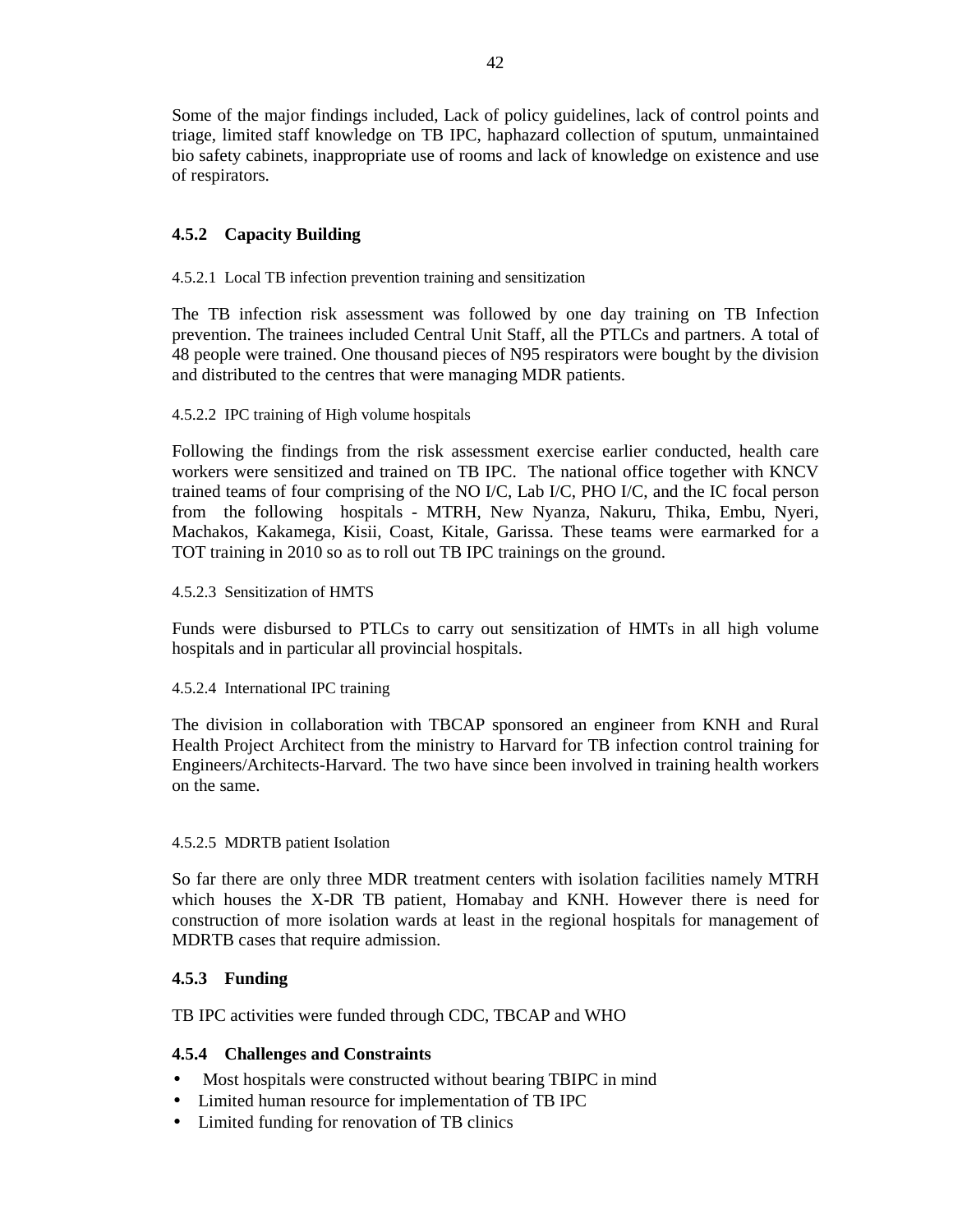### *4.6 Nutrition*

Tuberculosis and malnutrition are closely related. Under-nutrition may increase the life time risk of active TB six fold although there is limited evidence. Malnutrition in tuberculosis tends to persist and is associated with poor TB treatment outcomes.

In 2009, the DLTLD under took many activities in support of nutrition in TB.

## **4.6.1 Key Activities**

### *4.6.1.1 Development of nutrition guidelines*

The first guidelines for nutrition management in tuberculosis were developed. Through partner support the first edition was finalized and printed in October and disseminated to all the regions.

4.6.1.2 Initiation of nutrition M & E

Two nutrition indicators (BMI& nutritional support) were identified and incorporated into the main TB data capturing and reporting tools for routine M&E.

4.6.1.3 Development of training materials

Nutrition training materials were developed and included in the National TB/HIV training curriculum. This was piloted in Nairobi TB regions.

#### 4.6.1.4 Advocacy and resource mobilization

The unit was involved in advocacy and resource mobilization at various levels. This resulted in increased GOK and partners support for nutrition in TB. Some of the activities that were supported in the year include;

- Provision of 40 weighing scale to Western province by the division of nutrition
- Provision of food supplementation to under nourished TB patients by APHIA II Central and Nairobi.
- Provision of ready to use therapeutic food and Ready to Use Supplementary Food feeds to the Co-infected patients also on ARTs by the World food program (WFP) and USAID through the Nutrition Health Program (NHP) / Academy for Education (AED) /NASCOP. However TB patient without HIV do not benefit from this arrangement.

### 4.6.1.5 Supportive supervision

The nutrition program officer participated in supportive supervision in several regions. During the visits, the officer lobbied for nutrition support to TB clinics among nutrition officers in the field.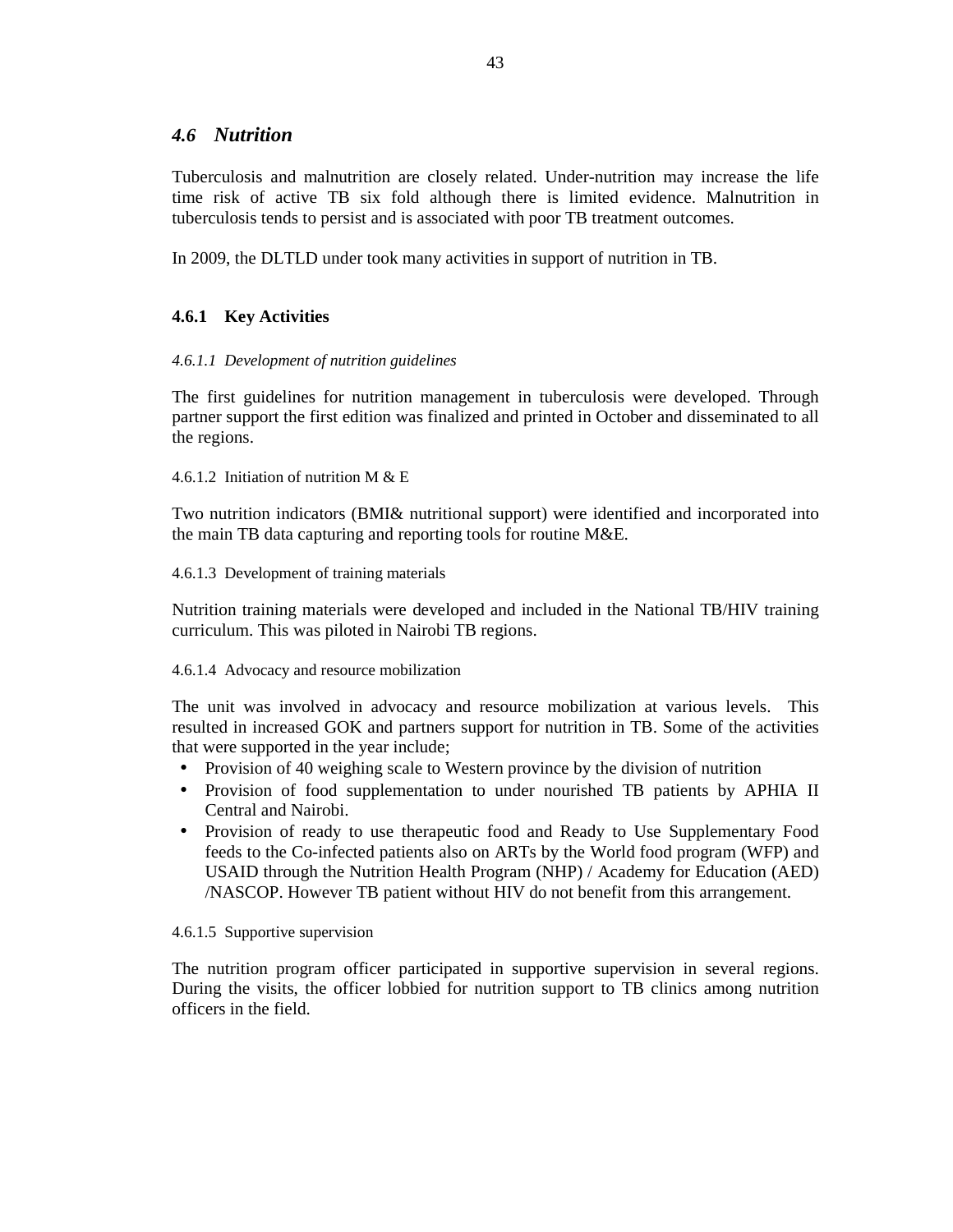### **4.6.2 Capacity building**

4.6.2.1 Sensitization on nutrition assessments

Sensitization of provincial nutrition officers, key partners offering nutritional support and PTLC'S was carried out on in Nakuru to rally for support at the provincial levels and to build the capacity for the further trainings within the TB regions.

### **4.6.3 Funding**

In most of the year there was no funding for nutrition activities. However in the last quarter, CDC through the CDC-MOPH CoAg Provided funds for trainings and sensitization of Health care providers.

### **4.6.4 Challenges and Constraints**

- Limited funding of Nutrition activities.
- Lack of support for food by prescription
- Lack of equipments for nutrition assessments
- Linking nutrition activities to the community TB and pro poor strategy and Leprosy.
- Nutrition knowledge gap in both public and private care setups

It is hoped that in the New Year, more funds will be available to support nutrition activities.

## *4.7 MDR TB/Central Reference Laboratory*

The year 2009 started with a lot of activities and plans. The unit received a new MDR TB coordinator who was tasked to act on the recommendation made during the previous year's GLC teams visit.

### **4.7.1 Key Activities**

4.7.1.1 Revision of drug resistant TB guidelines and SOPs

The MDRTB guidelines were revised and the second edition produced.

Standard Operating Procedures to guide patient management from the point of identification of DR TB patient to the initiation of treatment were developed.

Other documents that were developed and printed include contact tracing tool, DR TB registers, patient cards and referral forms.

### 4.7.1.2 MDRTB consensus building meeting

A consensus building meeting was held in Nakuru to harmonize MDR TB treatment delivery and care models. The following models were agreed upon:

- Isolation: This was only for patients who medically require admission, refugees and mobile populations
- Facility based/Ambulatory: In this model, the patient attends the facility for care on a daily basis. This model was widely accepted as the best method since it appeared to be cost effective method of treatment.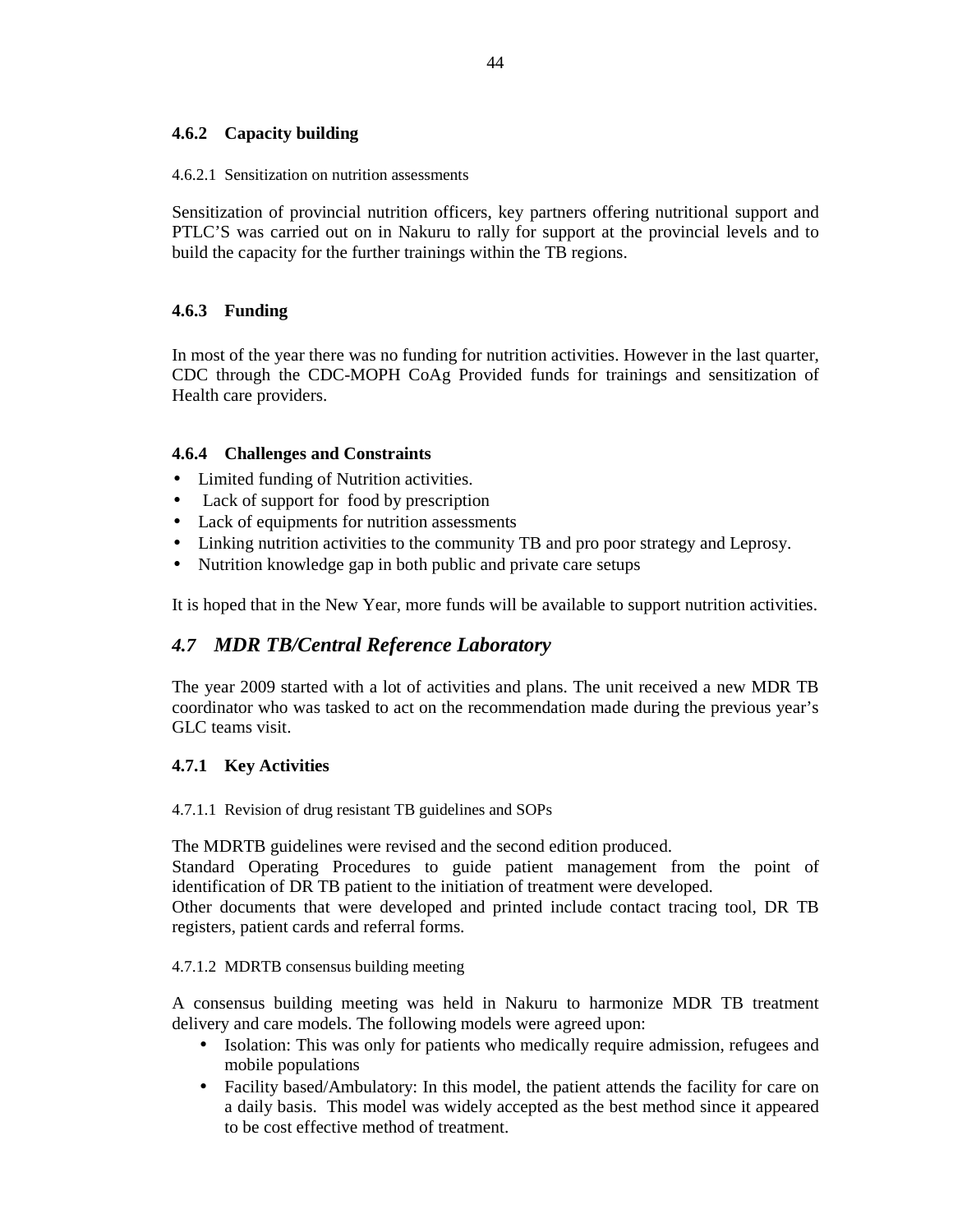• Community based: This was also considered as a good method of treatment delivery. However shortage of staff and resources were sighted as the reasons why it was not practical in our setting. The method would therefore be applied during the continuation phase in which community health care workers would be used to observe DOT. The community based model was being piloted in North Rift (MTRH).

### 4.7.1.3 MDRTB management

The GLC approved treatment of 40 patients in 2004. By March 2009 the 40 had been initiated on treatment. Followed by a six month period when there were no drugs to initiate new cases on treatment. An application was made to GLC requesting an increase of patients on treatment by 50. The application was approved and drugs received from UNITAID and Global fund.

The number of treatment sites was increased from 4 to 8. Fifty patients put on treatment in the second half of the year, the GLC team re visited the country with the aim of assessing the TB programs capacity to manage MDRTB. Following this assessment this assessment the country was allowed to increase number of MDRTB cases on treatment from 90 to 390.

### **4.7.2 Capacity building**

#### 4.7.2.1 Trainings

Capacity building on MDRTB management was required for a successful scale up of MDRTB treatment. Forty health care workers were trained on MDR TB using funds from CDC. More training in the provinces were carried out with funds from other partners in the regions. Two program officers at the Central unit were trained on MDR TB in Philippines while two more underwent the international tuberculosis course at Arusha.

### **4.7.3 DR TB case finding**

In 2009 a total of 150 MDRTB cases were identified and notified to the WHO. One XDR TB patient was isolated and initiated on treatment in Moi Teaching and Referral Hospital.

| <b>Facility/region</b> | <b>Cured</b>     | defaulter        | dead             | still on RX    | <b>Total</b>   |  |
|------------------------|------------------|------------------|------------------|----------------|----------------|--|
| Coast                  | $\overline{0}$   | $\mathbf{0}$     | $\overline{0}$   | 9              | 9              |  |
| <b>MTRH</b>            | $\boldsymbol{0}$ | $\boldsymbol{0}$ | $\boldsymbol{0}$ | 9              | 9              |  |
| Loitoktok              | $\boldsymbol{0}$ | $\boldsymbol{0}$ | $\boldsymbol{0}$ | $\mathbf{1}$   | 1              |  |
| <b>KNH</b>             | 3                | $\overline{4}$   | 6                | 28             | 41             |  |
| <b>Blue House</b>      | 12               | $\overline{2}$   | 3                | 16             | 33             |  |
| Homabay                | $\overline{4}$   | 1                | $\overline{4}$   | 13             | 22             |  |
| Dadaab                 | $\overline{0}$   | $\mathbf{0}$     | $\overline{0}$   | 3              | 3              |  |
| Nyanza N               | $\overline{0}$   | $\mathbf{0}$     | $\boldsymbol{0}$ | $\overline{2}$ | $\overline{2}$ |  |
| <b>Total</b>           | 19               | 7                | 13               | 81             | 120            |  |

|  | MDR TB treatment Outcomes 2006-2009 |
|--|-------------------------------------|
|--|-------------------------------------|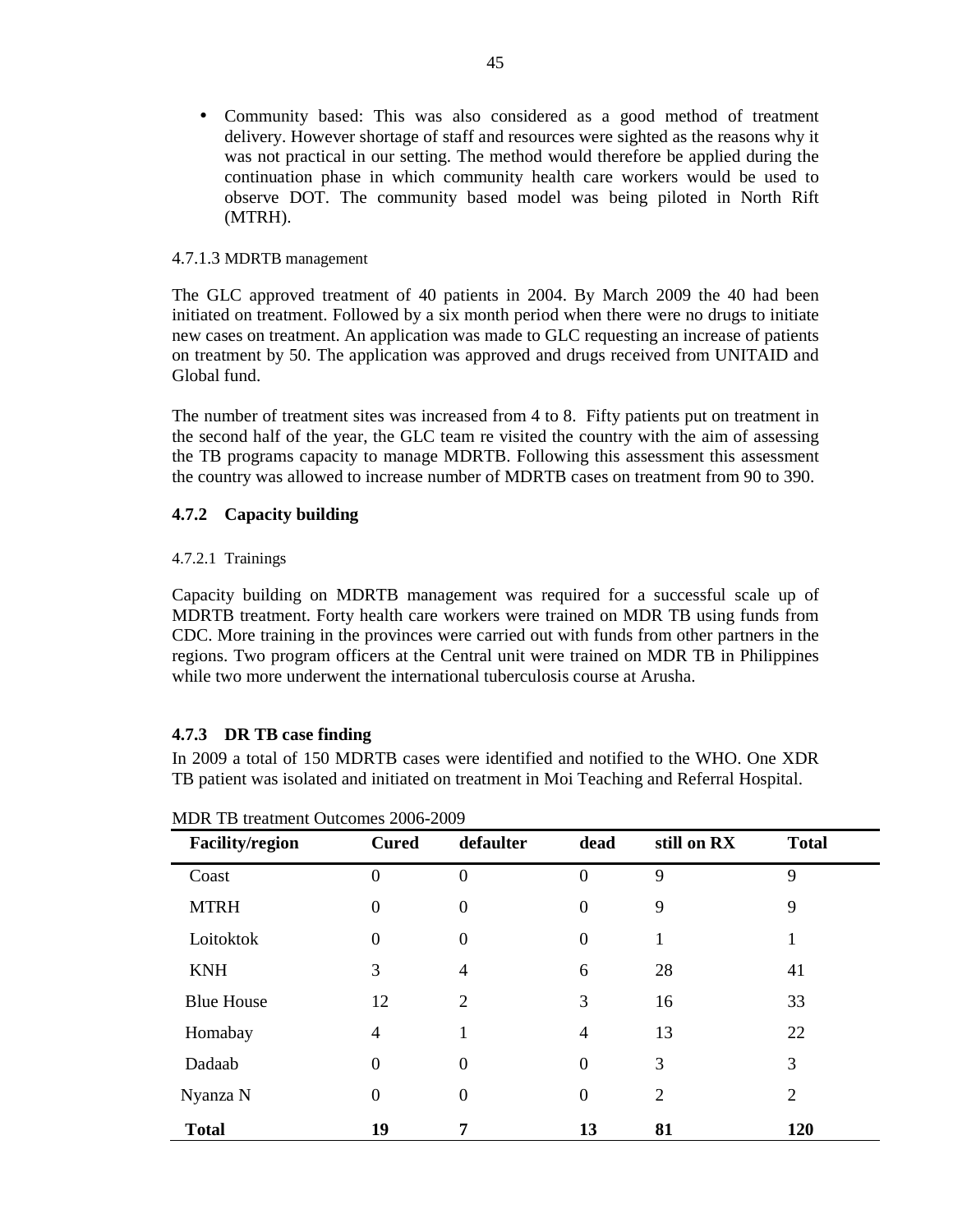Kenya has 8 treatment centres. A cumulative 110 patients have been initiated on treatment with 50 of them being initiated on treatment in 2009. So far among patients who were enrolled on treatment at least 24 months before the end of 2009, 19 (48.7%) were cured. Unfavorable treatment outcomes occurred in 15.4% of the cases. In 2009, the number of defaulters and deaths reduced. This was attributed to the patient support provided to the patients and closer monitoring. It was also attributed to the access and availability of drugs.

### **Central reference TB laboratory (CRL-TB)**

The Central reference TB laboratory plays a critical role in MDRTB diagnosis, surveillance, and patient management.

During the year, the Central reference laboratory ensured that:

- Drug resistance testing was done among previously treated TB cases (FLD/SLD)
- Laboratory processes are quality-assured in cooperation with a partner supranational reference laboratory.
- Strengthening laboratory information and surveillance systems is done to ensure detection and monitoring of the epidemiological profile of mono resistant, poly, multidrug-resistant and extensively drug resistant tuberculosis and monitor achievement in its prevention and control.

MDRTB surveillance was contacted among retreatment TB case and their contacts. By the end of 2009, sputum for 65% of all the retreatment cases and MDR contacts in the country had been submitted to the CRL for routine culture and DST. This was below the national target of all (100%) sputum submission for the retreatment cases.

| Year                        | 2005  | 2006   | 2007   | 2008   | 2009   |
|-----------------------------|-------|--------|--------|--------|--------|
| <b>Sputum Samples</b>       | 1.460 | 2.511  | 4.403  | 5,135  | 6.569  |
| Number of retreatment cases | 8.975 | 10,299 | 10.462 | 10.444 | 10,676 |
| Percentage submission       | $6\%$ | 24%    | 42%    | 49%    | 65%    |

#### **Table 6: Trend of sputum submission to CRL 2005 to 2009**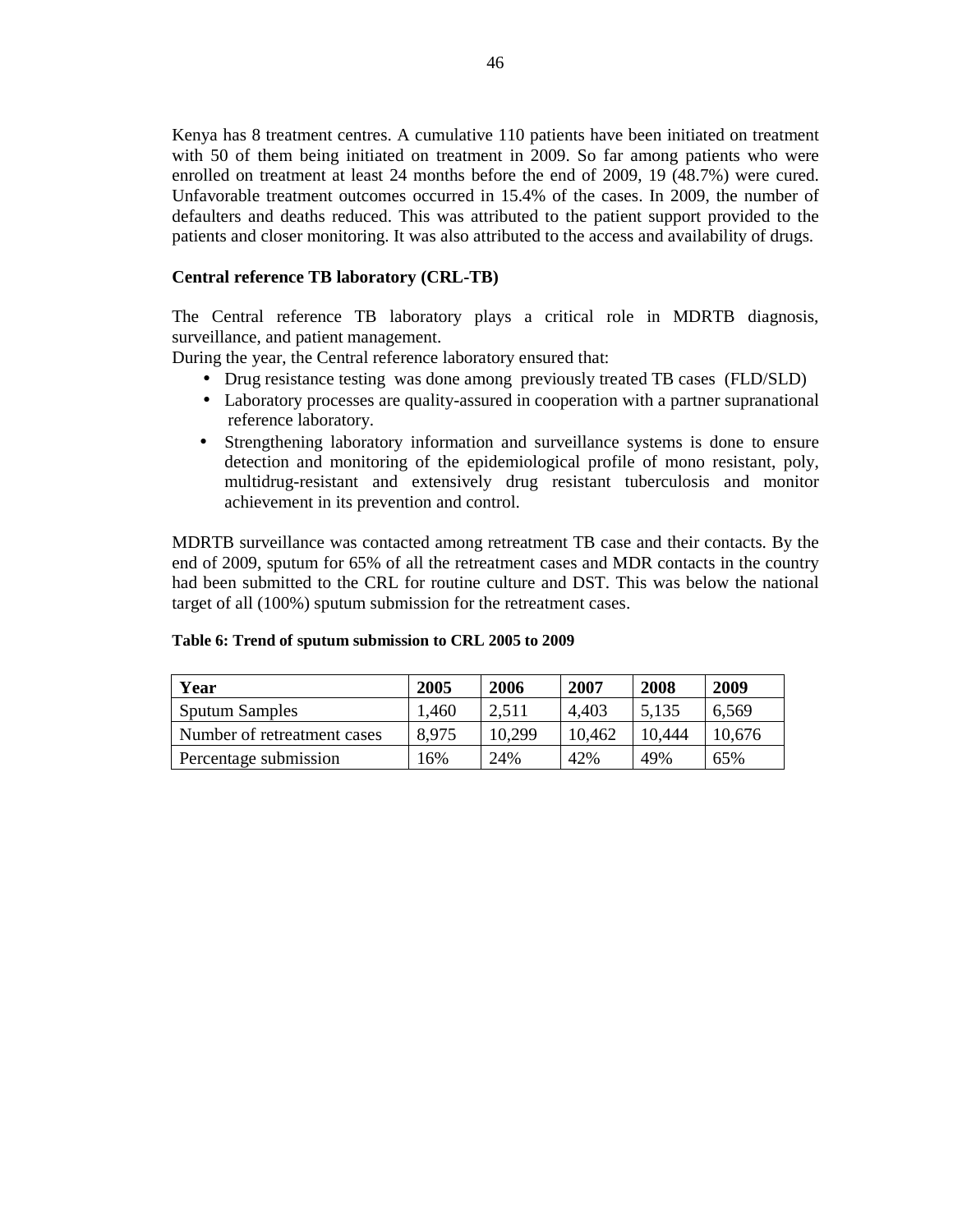

Figure 21: Sputum submission to CRL province 2009.

Figure 21 shows the breakdown of submission of re treatment samples for DST to the CRL The CRL has taken advantage of the funding support to make available, sufficiently trained and motivated staff to enable diagnosis, treatment and care of tuberculosis including multidrug-resistant and extensively drug-resistant tuberculosis, as an integral part of efforts to address the overall health workforce crisis; strengthening laboratory systems, through increasing capacity and adequate human resources, and accelerating access to faster and quality-assured diagnostic tests through technology transfer at the Reference TB laboratory.

### *4.8 Global fund*

The global fund remains a substantial source of funding for TB control in Kenya. The country has so far been involved in implementation of three grants: Rounds 2, 5 and 6 grants providing a potential financing of USD: 47,726,841 out of which USD: 7,343,914 (15% of the approved funds) has been received and USD: 4,593,502 (66% of the funds received) spent over the last four years. Implementation of round 2 came to a closure in October 2008 though the closure plans have not been finalized. This round greatly looked at instrumental activities such as introduction of TB/HIV activities and community TB, assisting the division to train 2,541 health care workers and 1,182 community health care workers. This enabled the program to be able to test for HIV up to 88% of all TB patients registered annually and hence providing an entry point to accessing HIV care which includes cotrimoxazole prophylaxis, ART, PwP etc

During the year, the division constituted a team to specifically address global fund issues made of a focal officer, M and E officer, an accountant and a procurement officer.

#### **4.8.1 GF Round 5**

GF Round 5 support aimed at strengthening MDRTB surveillance and treatment. Through these funds the following activities were supported in 2009.

- Setting up of 13 new AFB diagnostic centers
- Training of 567 laboratory staffs on external quality assurance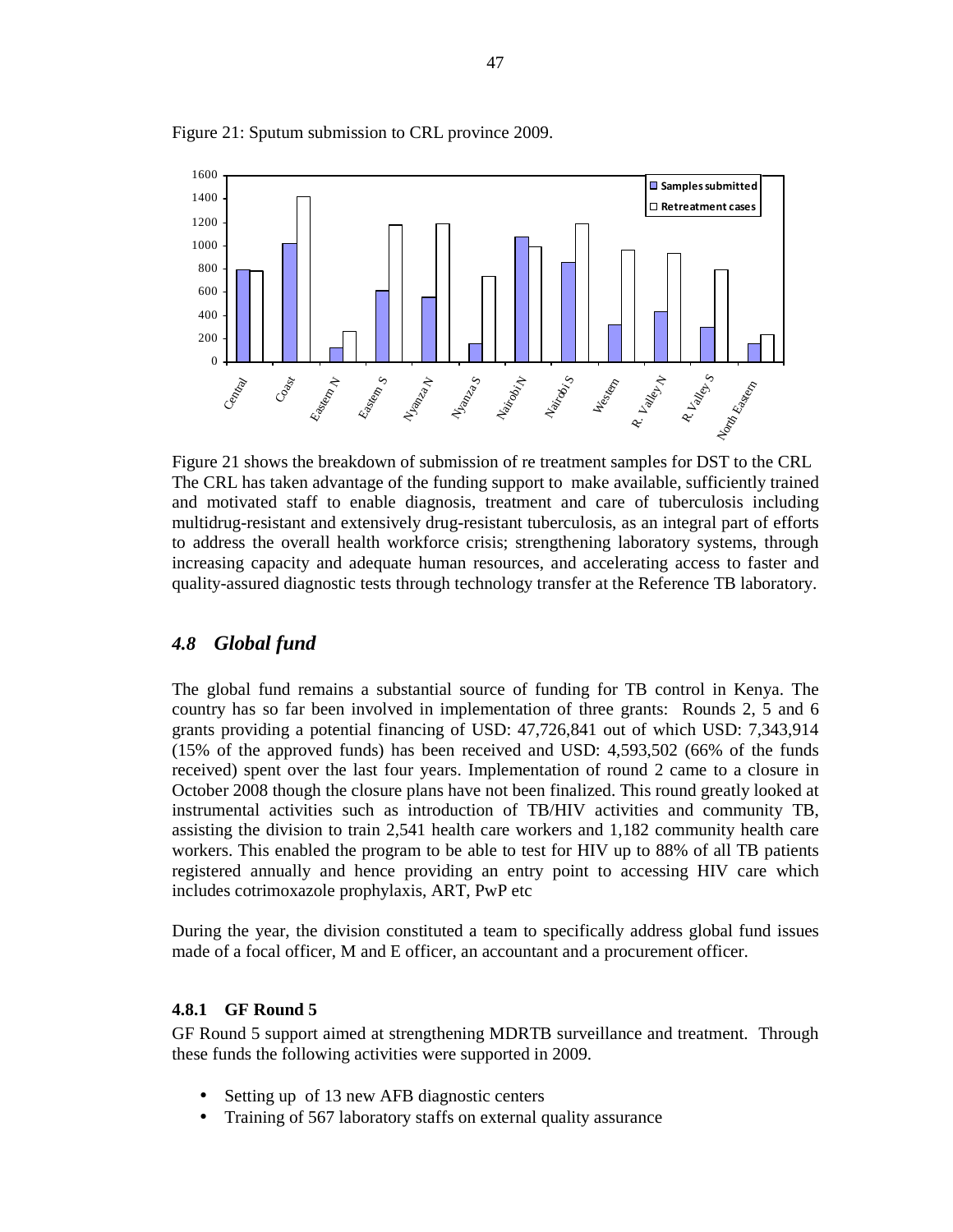- Construction of the isolation facility for MDRTB treatment at Kenyatta National Hospital (KNH) that was completed in November 2009 though not finalized.
- Support supervision to 20 districts

This grant also has an advocacy, communication and social mobilization component that is expected to raise the awareness level on TB among the population through but not limited to mass media campaign activities. During the year the division was involved in the negotiations for phase II which began as early as March. Due to improved coordination, fund utilization and improved implementation of activities including timely and complete reporting, this grant score improved resulting in a better score (B1) for 2009 compared with C in the previous year.

### **4.8.2 GF Round 6**

Round 6, was signed on  $30<sup>th</sup>$  October 2007 and funds disbursement done in April 2008. Most of the activities in this grant were implemented in 2009. These include:

- Setting up 50 new laboratories with equipments, furniture and staff.
- Capacity building health care workers in the following areas TB/HIV, Monitoring and Evaluation, health management, AFB microscopy for managers and
- Workload assessment.
- A workshop held to incorporate TB/HIV curriculum into curricula of training institutions and also printing of guidelines and laboratory standard operating procedures.

The TB grants have also strengthened the program infrastructure especially in provision of transport (additional 9 vehicles, 15 motorcycles and 780 bicycles), diagnostic capacity (100 microscopes and procurement of lab reagents), renovation of laboratories, support to program officers with equipments e. g laptops and LCD machines and in provision of first line and second line anti-TB drugs. A lot of information, education and counseling materials including radio spots, posters have been developed, printed and disseminated Global Fund support.

Part of the global fund support has been channeled through 18 Non-governmental organizations with 11 them in round 5 and 7 in round 6.

The global fund grants have contributed greatly towards the program's achievements including a cure rate of 82%, treatment success rate of 85.4% and DTC uptake of 92%.

### **4.8.3 Challenges and constraints**

The biggest challenge and constraint to implementation of GF activities remain timely submission of reports for activities implemented. GFATM is a performance based grant and continued flow of funds is based on outputs and outcomes of the planned activities with timely submission of reports. Information on implementation of the activities has not been flowing as smoothly as anticipated but has recently improved. The division expects to perform better in 2010 and subsequent years owing to the establishment of a fully functional Global Fund unit within the division with staff from M and E, Lab, Pharmacy, Accounts, procurement and management. Communication at various levels of management and implementers has been a challenge.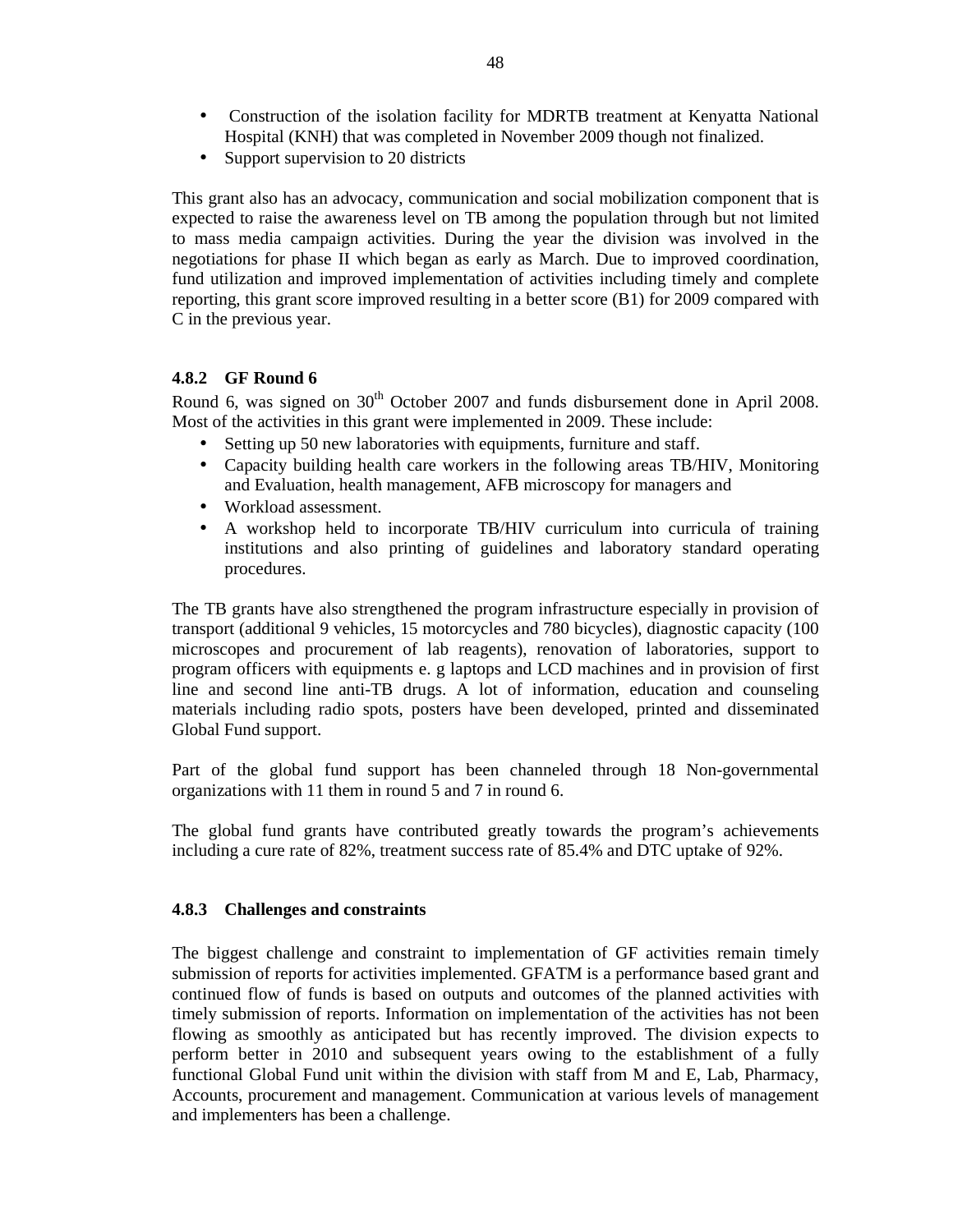### *4.9 Pharmaceutical Unit*

This unit is responsible for handling the supply chain management of the divisions' medicines in order to avoid interrupted supply to all facilities in the country.

The unit had two pharmacists and two record officers in 2009. Many projects were undertaken throughout the year.

### **4.9.1 Key activities**

4.9.1.1 Implementation of Shorter TB regimen and Quality control of TB medicines

A new, shorter (six month) and more potent anti-TB regimen i.e. 2RHZE/4RH was finally phased into the country's all TB regions as the old eight month i.e. 2RHZE/6EH was completely phased out by the end of the year. This change of TB treatment regimen took place over a two year period. Among the many lessons learnt is that implementation of new treatment programs needs a systematic and clear strategy in order to have a smooth change over.

#### 4.9.1.2 Post market surveillance

A post market surveillance of first line Anti-TB medicines was carried out in April/May. Sampling of TB medicines was done in 77 sites from the 12 TB regions in the country. These sites included public health facilities, mission hospitals, KEMSA warehouses and some selected private providers. Close collaboration between the DLTLD, Pharmacy and Poisons Board and the pharmacists in the public sector was made possible and future joint efforts have been encouraged for sustainability of programs relating to quality control of medicines.

This activity was part of the effort to monitor quality of available TB medicines to ensure good and efficacious medicines (one aspect of pharmaco-vigilance) are always aviled to Kenyans. The samples were taken for analysis to the National Quality and Control Laboratory. By the end of the year the final report was being compiled.

#### *4.9.1.3* Missions and Meetings

A Global Drug Facility (GDF) mission was done in March where two consultants from GDF i.e. Dr. Mamadou' Cisse (supply management expert) and Mr. Jerod Scholten (public health expert) participated in this annual supervisory visit. The GDF mission was to assess the country's preparedness to garner the second year support of pediatric TB medicines from GDF. This mission was very successful since the country was fully prepared.

Several recommendations were made by the GDF consultants to further strengthen TB medicines management in the country. These recommendations have been adopted.

The unit formed a national coordinating commodity management committee with specific terms of reference early in the year. Several committee meetings have been held and this has led to streamlining of commodity management activities in the division including involving other partners and technical experts in this field. The commodity management meetings were supported by Management Science for Health (MSH).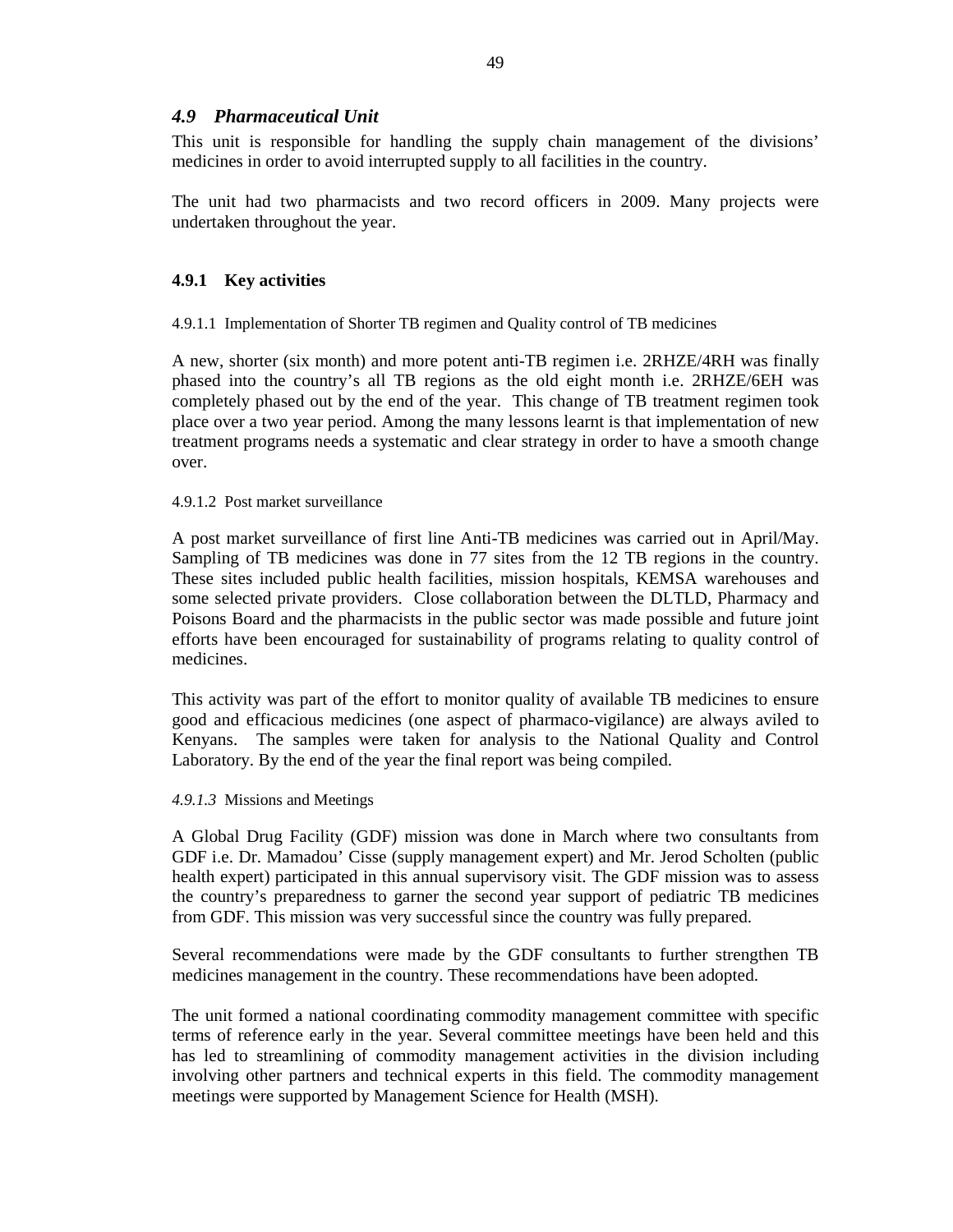A DLTLD commodity design workshop was held in Nyeri as a consultative mechanism in the futuristic way of managing DLTLD commodities. The meeting was attended by mainly pharmacists and health practitioners (PTLC's and DTLC's) within the division and ministry including the division of vaccines and immunization (DVI), MSH, KEMSA, KAPTLD and TBCAP. Several recommendations and action points were made during this two day consultative meeting which guided the division in implementation of various commodity management activities during the year.

An international UNITAID implementer's meeting took place in Nairobi where all countries receiving support from UNITAID participated. The meeting had a high profile attendance with the Minister of Public health  $\&$  Sanitation opening this global meeting.

4.9.1.4 Quantification and Funding for DLTLD commodities

Quantification and forecasting exercise was conducted to ensure commodity security. This exercise involved the use of Quantimed software in calculating the division's two year commodity requirements (2010/2011) for medicines and laboratory reagents and equipment. A concise report was reproduced for this exercise listing the commodity requirement and finances required in having these commodities. Technical and financial support was through MSH, KNCV/TBCAP and Global fund procurement and supply chain consortium.



## **4.9.2 DLTLD commodity financial gap analysis for 2010 and 2011**

The funding for DLTLD commodities was made possible through support from the Government, Global fund, WHO, GDF and UNITAID (supported extra 40 MDR-TB patients to be initiated on MDR-TB treatment). The division managed to get funding from the Government to support commodity distribution through KEMSA and this has gone a long way in supporting efficient commodity distribution to the districts.

The World Bank TOWA funding for first line TB commodities was still being processed and the agreement and requirements were finalized and submitted to WB for procurement. It is anticipated that the commodities from this support will reach the country

## **4.9.3 Logistic Management Information System and Capacity Building**

The LMIS system was rapidly scaled to cover the country including Coast, Central and Nyanza. This will ensure that the whole country shifts to pull system. The Logistic management unit in KEMSA was handling all commodity reports and resupplies on a quarterly basis. LMIS tools i.e. facility consumption and data report and request form (CDRR), district CDRR and daily activity drug register (DADR) were revised, printed and distributed through support from MSH. In addition, through MSH support, three day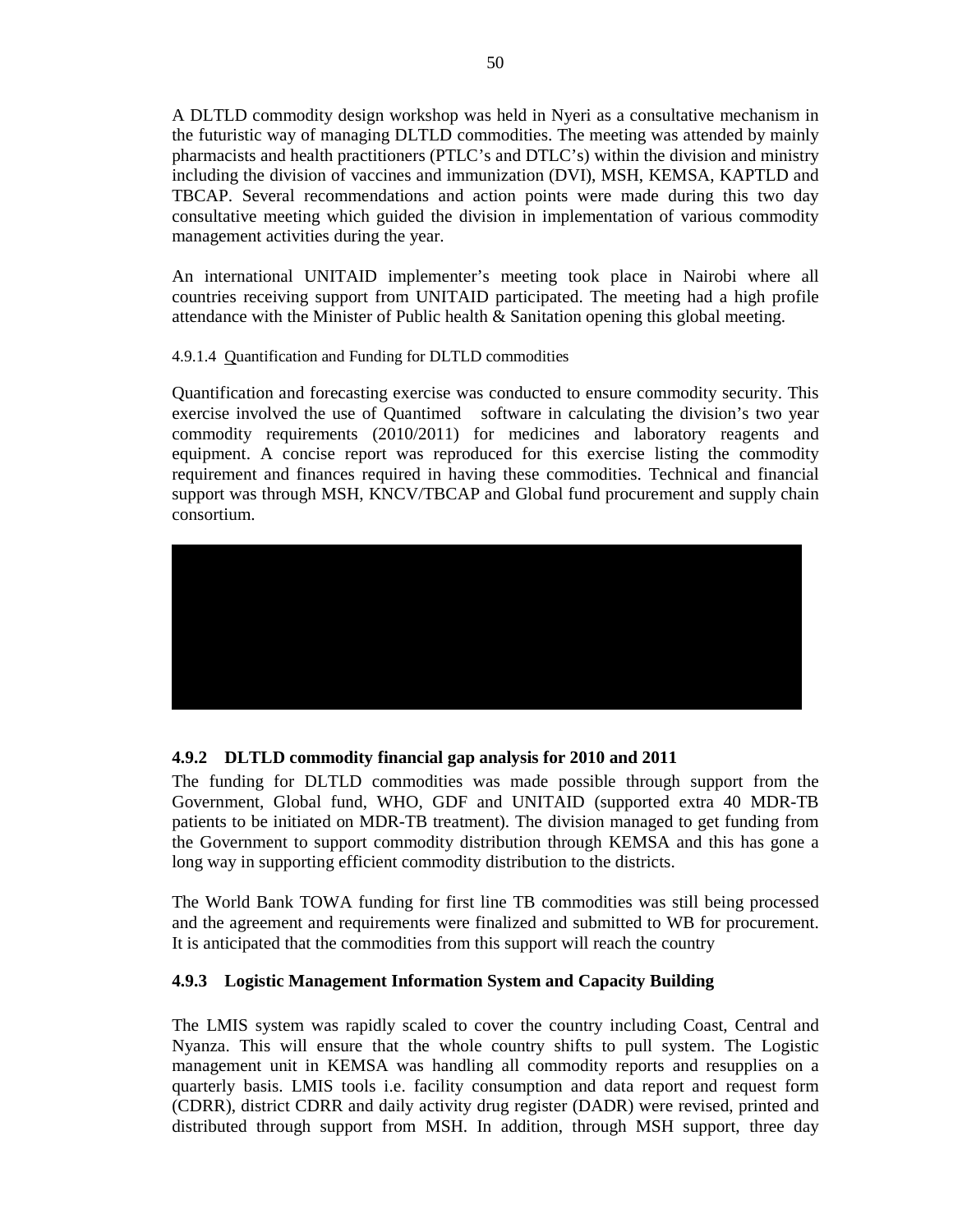commodity management training was conducted before the LMIS was introduced to the regions.

The unit managed to change the supply system from supplying regional stores to district stores for the following regions: Eastern south, Coast, Central, Northeastern, Eastern north and Rift valley south. In 2010, the unit will focus on having the whole country on this supply system as it has proven to be more cost effective, faster, and convenient and the district coordinators get involved in having good commodity management practices within their districts in collaboration with the pharmaceutical personnel.

The unit managed to include a module on commodity management during the TB/HIV curriculum review meeting held in Nakuru. This inclusion has led to improved TB commodity management practices in the field.

During the year Dr. Richard Muthoka attended a two week TB/HIV training in Addis Ababa sponsored through ALERT/ARCAN and also was a key facilitator during the DTLC three week curriculum training in Mombasa. He also participated in the Green light committee mission for Multi-Drug Tuberculosis.

Dr. Chris Masila graduated with a Master of Business Administration from Strathmore Business School. He also attended a CDC/Emory university course in epidemiology. Additionally, he attended an advanced project management course offered by OTE academy, Greece. He also participated in drafting of proposals for the division in World Bank and CDC projects.

### **4.9.4 ISO 9001:2008 certification process**

The Division was selected by the ministry of public health and sanitation as a pilot for implementation of quality management system. The division began to commute the 17 steps process towards attaining a mark of quality and reputation in the healthcare sector. The first step for the division was to participate in the sensitization of senior management at the ministry.

The DLTLD staff was involved in three day training in ISO certification process offered by Kenya Bureau of Standards and a project team was identified to lead the process in having the division ISO-certified.

### **4.9.5 Achievements**

- Full implementation of the six month TB regimen in all regions.
- A quality assurance and control framework for monitoring TB medicines established.
- A commodity management steering committee formed.
- A commodity management curriculum developed in order to train health workers in TB settings.
- LMIS system was rolled out to other regions and funding identified from Government in supporting distribution costs for commodities under KEMSA.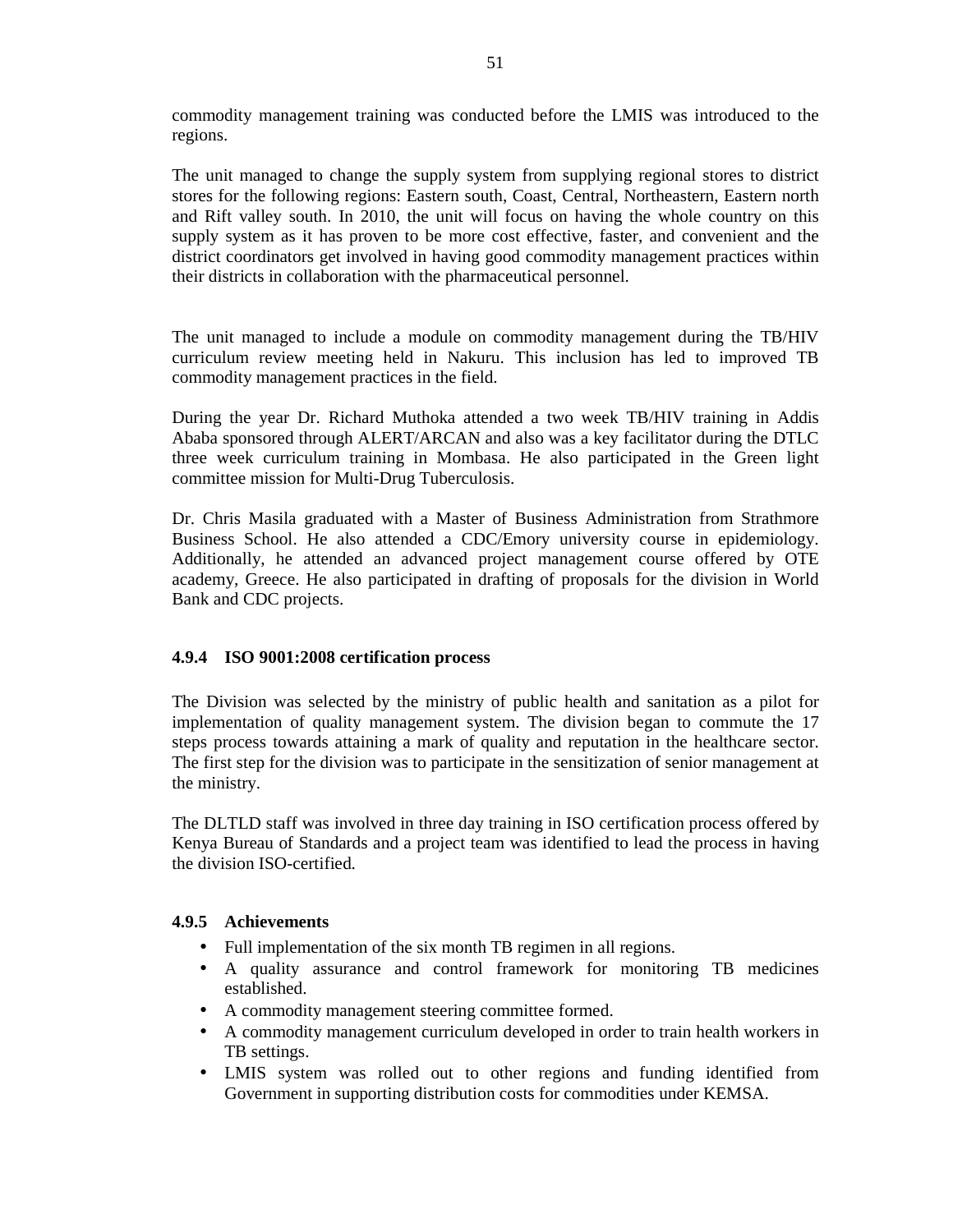- The supply system was changed from supplying commodities to the provincial stores to district stores which has several advantages compared to the previous system.
- The unit developed a good networking and close collaboration with partners like MSH, PPB, DVI, Global fund, KNCV/TBCAP, GDF, WHO and World Bank.

## **4.9.6 Challenges**

- Delay in distribution of TB/leprosy commodities and servicing orders by KEMSA.
- Late and low reporting rates (less than 50%), therefore leading to challenges in quantification and forecasting of commodities.
- Inaccurate filling of LMIS tools due to lack of training especially for DTLC's and other health care workers.
- Involvement of pharmacists in TB commodity management including in disposing off of expired commodities.
- Handling expired commodities in the field since resources for destruction of these commodities was not available.

## *4.10 Advocacy, Communication and Social Mobilization (ACSM)*

This report covers the activities undertaken by the Advocacy, communication and social Mobilization Unit from  $1<sup>st</sup>$  January 2009 to  $31<sup>st</sup>$  December 2009. During the period under review there were many activities planned for. Some of the activities were achieved while others were not achieved. Few highlights of the setbacks and challenges are mentioned in the report.

The stop TB strategy has six elements recommended by World Health Organization adopted by government of Kenya through the Ministry of Public Health and Sanitation. These activities include ACSM which call for high political commitment in the resource allocation, creation of public awareness on TB and mobilizing the communities, persons affected and infected by TB to own up activities and play a leading role in prevention and in TB control activities.

## **4.10.1 Planned Activities**

- Development, production and dissemination of ACSM guidelines (ACSM training manual, Strategic plan, sensitization guide for health workers and community
- Development, production and dissemination of ACSM IEC /promotional materials e.g. brochures, pamphlets, posters and stickers
- Sensitization of health workers from the private and public health facilities on TB/HIV stigma reduction
- Sensitization of Civil society organizations on TB/HIV and ACSM
- Sensitization of the provincial heads of departments
- Training of the media personnel on TB/HIV and ACSM
- Planning and commemoration of Word TB day 2009
- Development and placement of adverts and supplements on newspapers
- Planning and Participating in Nairobi International Show and Public Civil Services celebration week (creation of awareness on TB and leprosy)
- Planning and holding stakeholders meetings on TB ACSM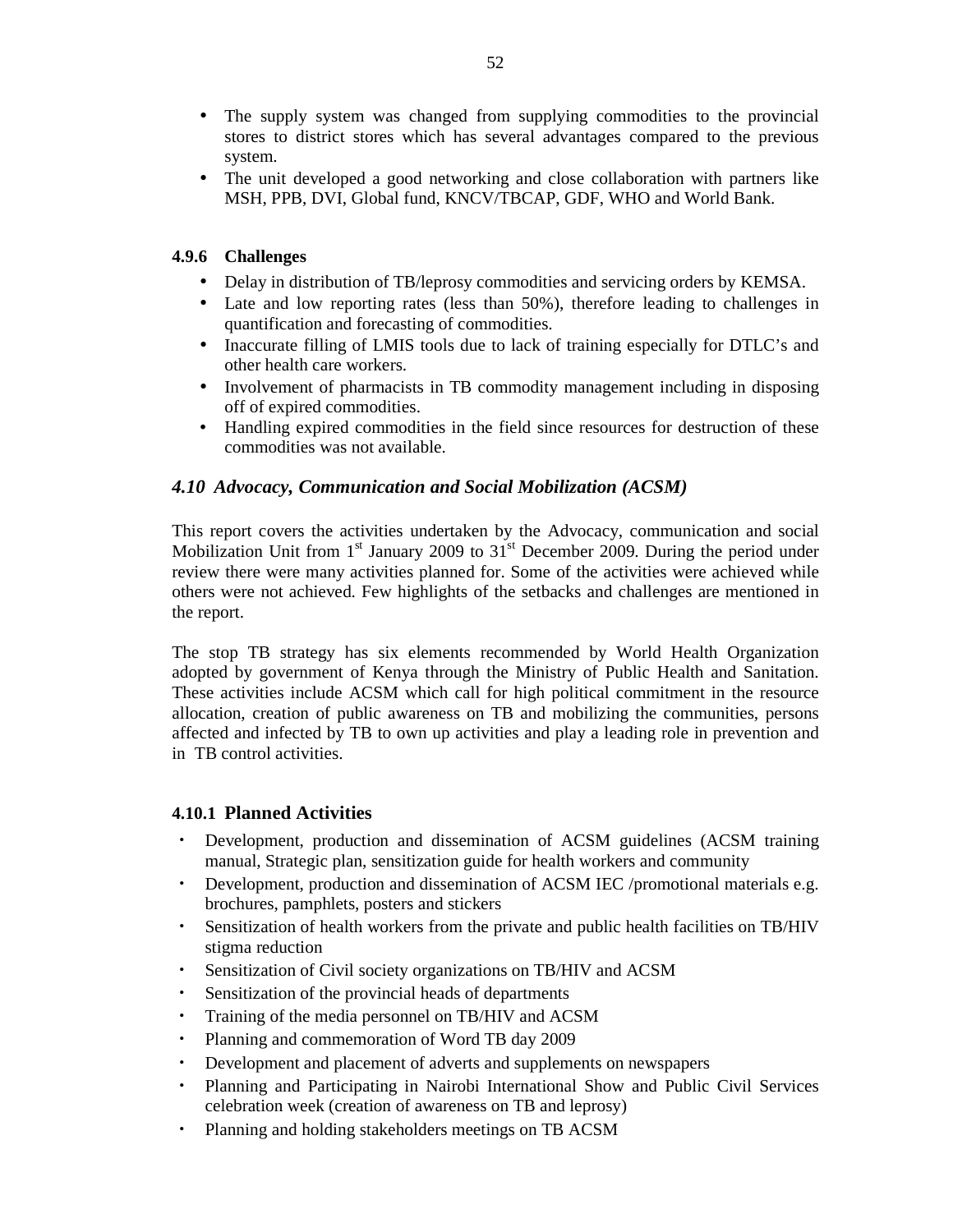- Conducting support supervision to 12 TB zones on quarterly basis
- Attending DLTLD meetings

### **4.10.2 Activities**

4.10.2.1 World TB Day

The 2009 World TB Day was commemorated on 24<sup>th</sup> March 2009. The theme was: **I am stopping TB: Together we can do it.** The climax of WTBD was carried out at Kibera with the police band leading the procession to the venue. This was attended by various stakeholders with the Minister of Public health and Sanitation, Hon. Beth Mugo being the chief guest. All the regions were supported to hold the event in their respective regions.

4.10.2.2 Nairobi International Show and Public Service week

The division participated in Nairobi International Show and Public Service week to create awareness on TB, TB/HIV and Leprosy. A total of about 50 thousand children and 75,000 adults were reached.

4.10.2.3 Adverts and supplements in newspapers

The division managed to develop and place supplements newspapers during the World TB Day 2009.

4.10.2.4 Branding of buses

The Division uses branding as part of a tool to pass messages to the community. The Division in conjunction with KANCO branded three and two buses with TB messages on Jogoo road and Ngong road respectively.

4.10.2.5 Support supervision and DTLCs Quarterly meeting

The unit was involved in the joint support supervision and DTLCs quarterly meetings to the 12 TB zones.

4.10.2.6 TB and TB/HIV sensitization guides for health workers and the community

Draft TB and TB/HIV sensitization guide was developed for health workers and the community with support from APHIA II Western.

4.10.2.7 Stakeholders Forums on TB ACSM

The unit held one stakeholders' meeting and more than 40 stakeholders attend the meeting. ACSM dissemination meeting was held in Lenana house in July 2009 and about 45 stakeholders attended

4.10.2.8 Other ACSM activities

The unit managed to participate in other activities that were planned by the division as follows:

• Participated in *Karel Stiblo* award ceremony where the Permanent Secretary received the award presented to the division during the 2008 world Union conference on Lung Health.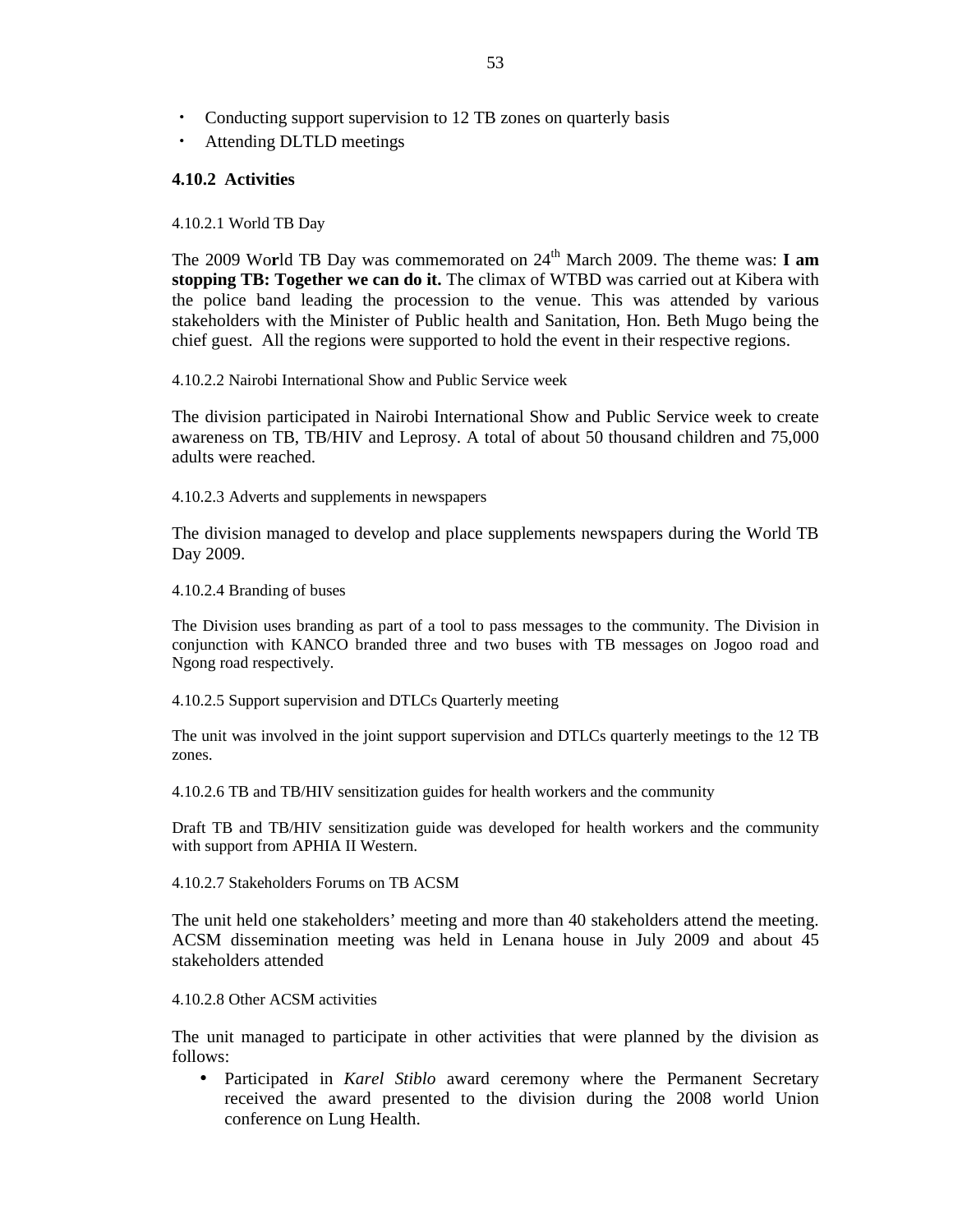- Participated in the  $1<sup>st</sup>$  National Lung health conference in Kenya and the Global conference on Health Promotion at KICC
- Participated in the development of the Training Manual for Medium level TB control Mangers in Kenya
- Participated in the training of the district teams on PIA
- Participated in program review mission
- Participated in ACSM meeting and union world conference on lung health at Cancun Mexico, 2009

### **4.10.3 Achievements**

4.10.3.1 Promotional, Information, Education and communication materials

Materials including brochures, banners, pamphlets, stickers, posters, T-shirt, Caps, calendars and media kit on TB and HIV were developed and printed as show below:

| S/N            | <b>Item</b>                    | Qty    |
|----------------|--------------------------------|--------|
| 1              | Media briefing kits            | 700    |
| $\overline{c}$ | Posters (Assorted)             | 10,000 |
| 3              | <b>Stickers</b>                | 4,000  |
| 4              | T Shirts round neck and polo   | 2,500  |
| 5              | Caps both ordinary and rounds  | 2,500  |
| 6              | Sun visors                     | 3,500  |
| 7              | TB/HIV brochures FAOs          | 8,000  |
| 8              | Roll up Banner                 | 6      |
| 9              | Road banners                   | 6      |
| 10             | Calendars                      | 3,000  |
|                | CDs on TB/HIV stigma reduction | 500    |

**Summary of the promotional and IEC material printed and distributed in 2009**

## **4.10.4 Capacity building**

The unit trained and sensitized the following groups:

- 250 health workers from the private and public health sectors on TB/HIV stigma reduction
- 50 Civil society organizations sensitized on TB/HIV and ACSM
- 85 Provincial heads of departments from three regions sensitized on TB/HIV
- 45 Journalists trained on TB/HIV and ACSM activities. This improved the knowledge of Journalists on TB leading to increased articles in the Newspapers.

## **4.10.5 Challenges and constraints**

- Shortage of resources to carry out ACSM activities.
- Inadequate coordination of TB ACSM activities at Provincial and district levels
- How to sustain and maintain awareness campaigns on TB prevention messages
- How to involve the community in TB prevention
- Stigma/discrimination on TB/HIV among health workers and the community at large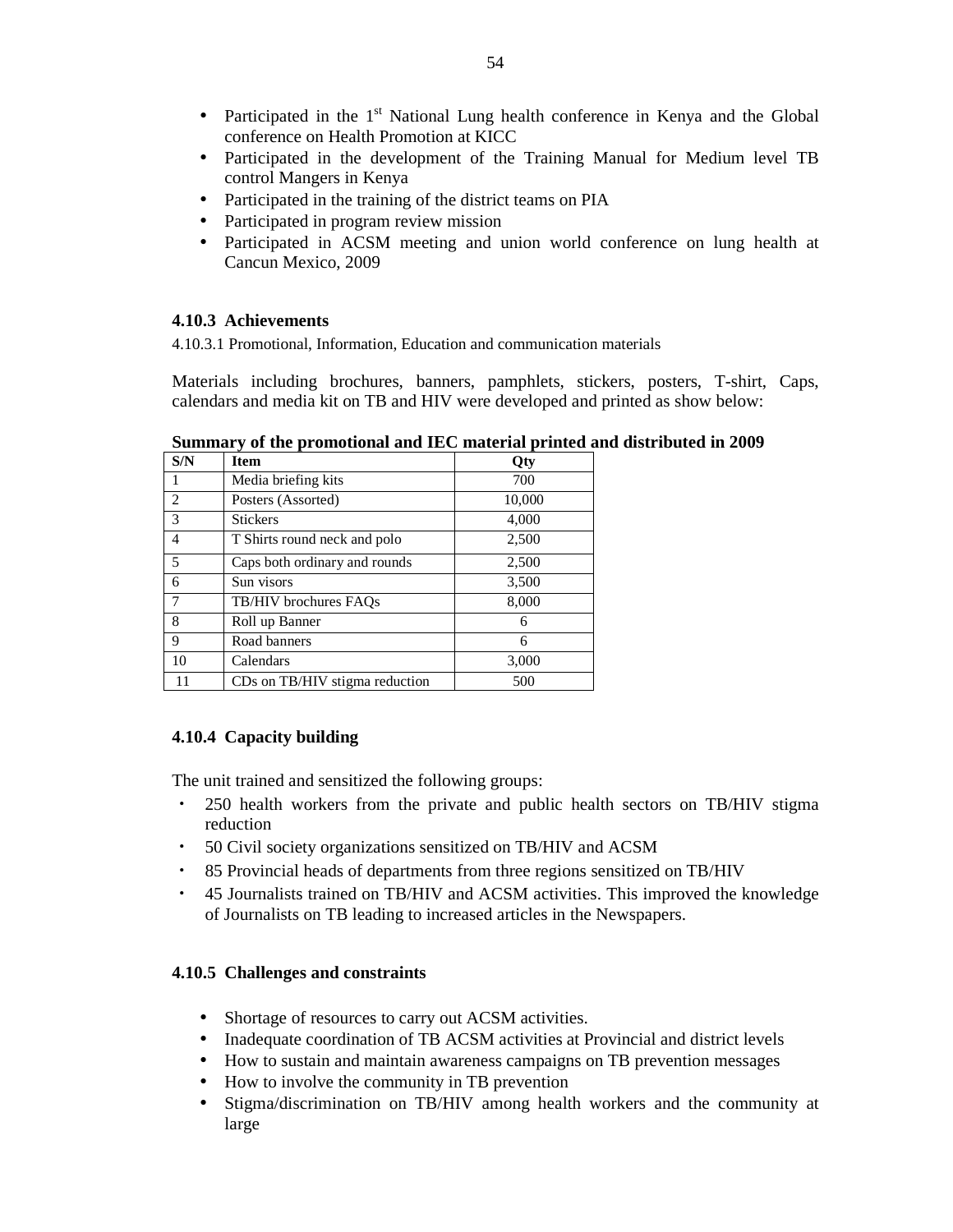- How to increase the funding for management of emerging MDR TB patients
- How to develop ACSM indicators
- Linking ACSM activities with other program activities

### *4.11 TB in Prisons*

Kenya has a total of 104 prisons but only 98 of these were operational in 2009. All the operational prisons in Kenya accessed TBHIV services either through an onsite clinic within the prison or through linkage to a nearby general public health facility. DLTLD in collaboration with IMC continued to support provision of TB/HIV services in prisons and the surrounding communities.

## **4.11.1 Key activities**

#### 4.11.1.1 Planning meeting with provincial teams

National planning meeting took place in May 2009 at Laico Regency Hotel in Nairobi. The purpose of the meeting was to provide an opportunity for consultations with stakeholders in TB/HIV in prisons to promote a buy-in and ownership in order to enhance sustainability.

The objectives were:

- 1. To review the current state of KPS, HIV/AIDS and TB program activities with respect to strategies that have been working, current gaps, and identify the next steps to be taken at the station, at the facility level, at provincial and national level*;*
- 2. To have a common understanding of the roles of each of the key stakeholders;
- 3. To discuss documentation and reporting with focus on TB/HIV screening tool for prisoners.

The participants included provincial prisons commandants (PPCs), Provincial TB and Leprosy coordinators (PTLCs), Provincial AIDS and STI coordinators (PASCOs), and Provincial medical Laboratory technologists (PMLT) and Clinical officers in charge of provincial prisons clinics. The national team including the Permanent Secretary for Ministry of Home Affairs, the Deputy Senior Commissioner of Prison, the heads of DLTLD and NASCOP, the Director of KPS health services, the head of the KPS ACU and representatives of CRS, LRF and IMC attended the meeting. The output was a report with ideas on how to improve the program.

Following the meeting, the provincial teams were expected to have regular communication on program issues and to jointly visit prison facilities within their respective provinces to monitor progress of activities and provide support supervision.

#### 4.11.1.2 World TB day commemoration

IMC facilitated the Kenya Prisons Service to organize and celebrate World TB day at Nairobi Remand Prison. There was a good participation of about 3,000 prisoners and prison officers. Health service providers drawn from Ministry of Health headquarters and prison health facilities provided health education and conducted TB screening for the prisoners and collected sputum specimens from TB suspects among the prisoners. About twenty, suspects were referred for laboratory diagnosis. On subsequent follow up, 2 of those were diagnosed with TB and put on TB treatment. The World TB Day celebration was also used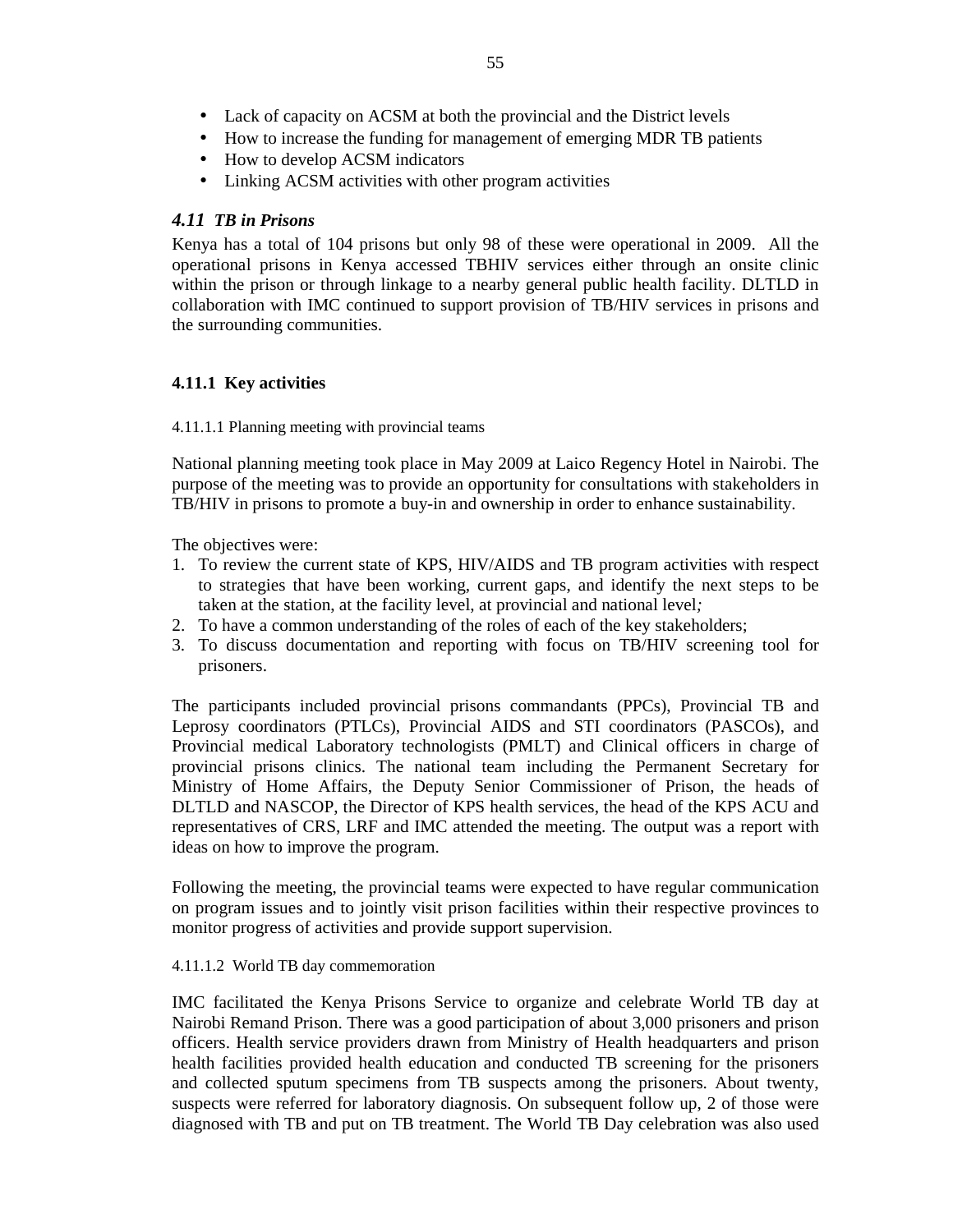to officially launch the TB screening tool to be used to screen all new inmates before admission to prisons.

4.11.1.3 Documentation and reporting

About 40,000 copies of TB/HIV screening tool were printed and distributed to 30 new stations where officers in charge and documentation clerks were had been trained. In addition, a common referral tool for inmates was developed. These tools were developed in consultation with the officers in charge of the stations and the health service providers.

## **4.11.2 Capacity Building**

### 4.11.2.1 Trainings

All planned trainings in the reporting period took place. Each targeted 30 participants from 30 prisons. Training for documentation clerks on TB/HIV screening tool targeted 60 participants (two from each of the 30 prisons). The participants were drawn from health service providers and prison officers. These trainings formed pre-requisite for expansion of services in more program areas.

|                | Name of training                   | Date                                      | of<br>No.    | Cadre                   |
|----------------|------------------------------------|-------------------------------------------|--------------|-------------------------|
|                |                                    |                                           | participants |                         |
| 1              | Behavior change communication      | $3rd$ to $8th$ May                        | 30           | <b>KPS</b><br>Chaplains |
|                |                                    |                                           |              | welfare<br>and          |
|                |                                    |                                           |              | officers                |
| 2              | <b>PITC</b>                        | 8 <sup>th</sup><br>$12^{\text{th}}$<br>to | 27           | service<br>Health       |
|                |                                    | June                                      |              | providers               |
| 3              | <b>Adult ART</b>                   | $10^{th}$ - $14^{th}$                     | 30           | Health<br>service       |
|                |                                    | August                                    |              | providers               |
| $\overline{4}$ | ART adherence counseling           | $17^{\text{th}} - 21^{\text{st}}$         | 30           | service<br>Health       |
|                |                                    | August                                    |              | providers<br>and        |
|                |                                    |                                           |              | prisons officers        |
| 5              | screening<br>tool<br>TB/HIV        | $13th$ and $14th$                         | 30           | Prisons officers        |
|                | orientation for Officers in charge | June                                      |              |                         |
|                | of prisons $-$ round 1             |                                           |              |                         |
| 6              | tool<br>TB/HIV<br>screening        | 7 <sup>th</sup><br>8th<br>and             | 30           | Prisons officers        |
|                | orientation for Officers in charge | September                                 |              |                         |
|                | of prisons – round 2               |                                           |              |                         |
| $\tau$         | TB/HIV screening tool training     |                                           | 60           | Prisons officers        |
|                | for documentation clerks round 1   |                                           |              |                         |
| 8              | TB/HIV screening tool training     | $14^{\text{th}}$ and $16^{\text{th}}$     | 60           | Prisons officers        |
|                | for documentation clerks round 2   | September                                 |              |                         |

*Summary of trainings conducted in 2009* 

### 4.11.2.2 Staff recruitment

*T*o ensure continuity of critical services at six main prisons [Kisumu main, Kibos, Shimo La Tewa main, Shimo la Tewa annex, Kamiti and Meru] with support of *IMC,* 15 personnel comprising 1 program manager [Nyanza/ Western], 3 clinical officers, 7 nurses, 2 radiographers and 2 laboratory technicians were recruited. These personnel have been posted and are providing services at the respective stations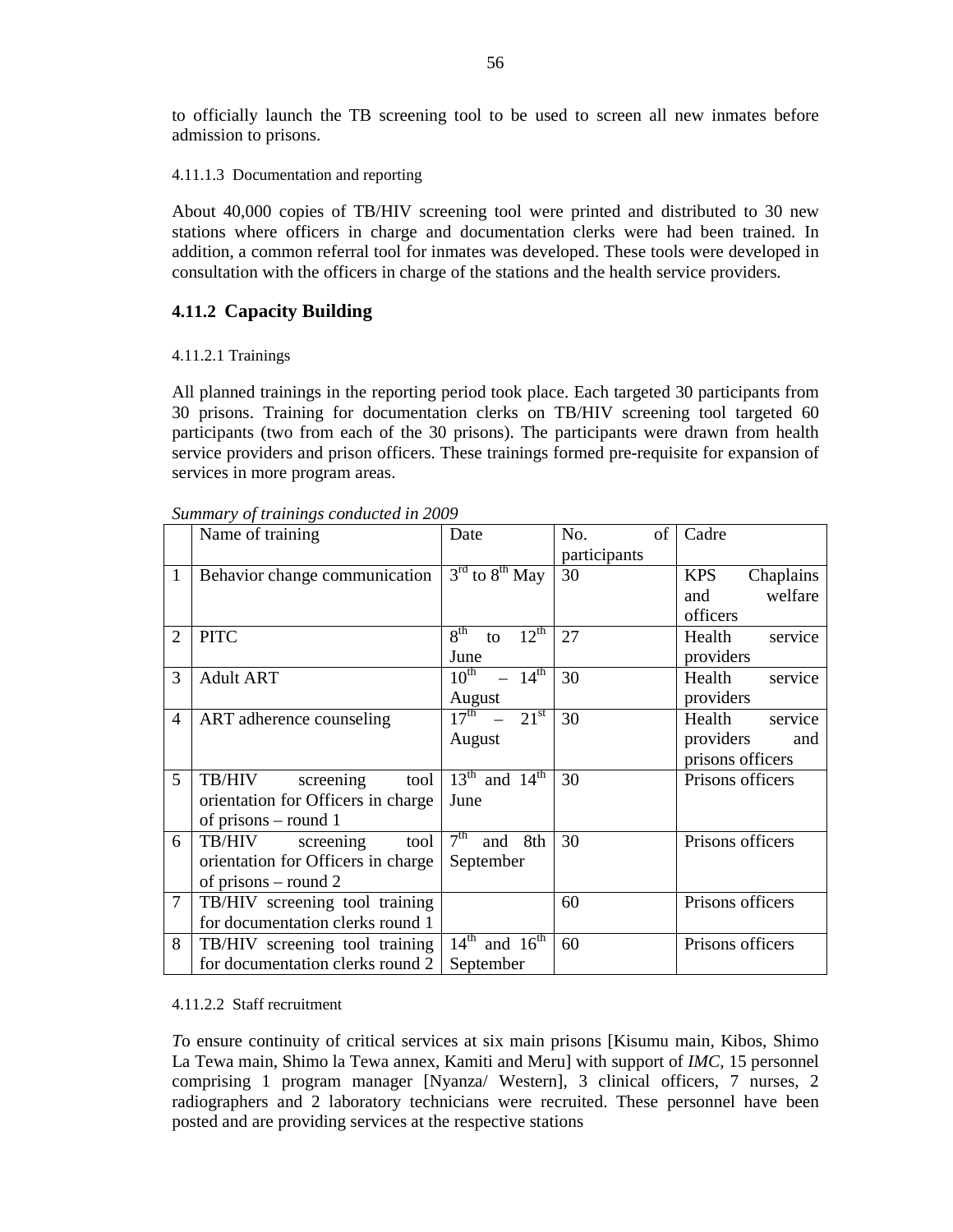## *4.12 General Lab Services*

In 2009 microscopy diagnostic services increased from 930 to 1,183 majority of which are mainly GOK and Mission hospital facilities. This gave coverage of one diagnostic centre per 35,000 population. Sputum smear microscopy is still the main diagnostic method for tuberculosis in the Kenya. Several laboratories have graduated to using LED Fluorescent microscopes including all 8 PGH laboratories and a few busy district hospitals such as Homabay, Port Reitz and Kericho.

|     | <b>Region</b>            | <b>Diagnostic centers</b> |
|-----|--------------------------|---------------------------|
| 1.  | Central province         | 114                       |
| 2.  | Nyanza North             | 159                       |
| 3.  | Nairobi North            | 38                        |
| 4.  | Nairobi S                | 50                        |
| 5.  | <b>Rift Valley North</b> | 120                       |
| 6.  | Nyanza South             | 88                        |
| 7.  | Western                  | 117                       |
| 8.  | Coast                    | 107                       |
| 9.  | Eastern South            | 159                       |
|     | <b>10.</b> North Eastern | 32                        |
| 11. | <b>Rift Valley South</b> | 168                       |
| 12. | <b>Eastern North</b>     | 31                        |
|     | <b>Total</b>             | 1,183                     |

Diagnostic facilities by region in 2009

## **4.12.1 Key Activities**

#### 4.12.1.1 Smear Microscopy

Diagnostic sites continued to screen TB suspects and monitor patients' treatment progress as shown in the table below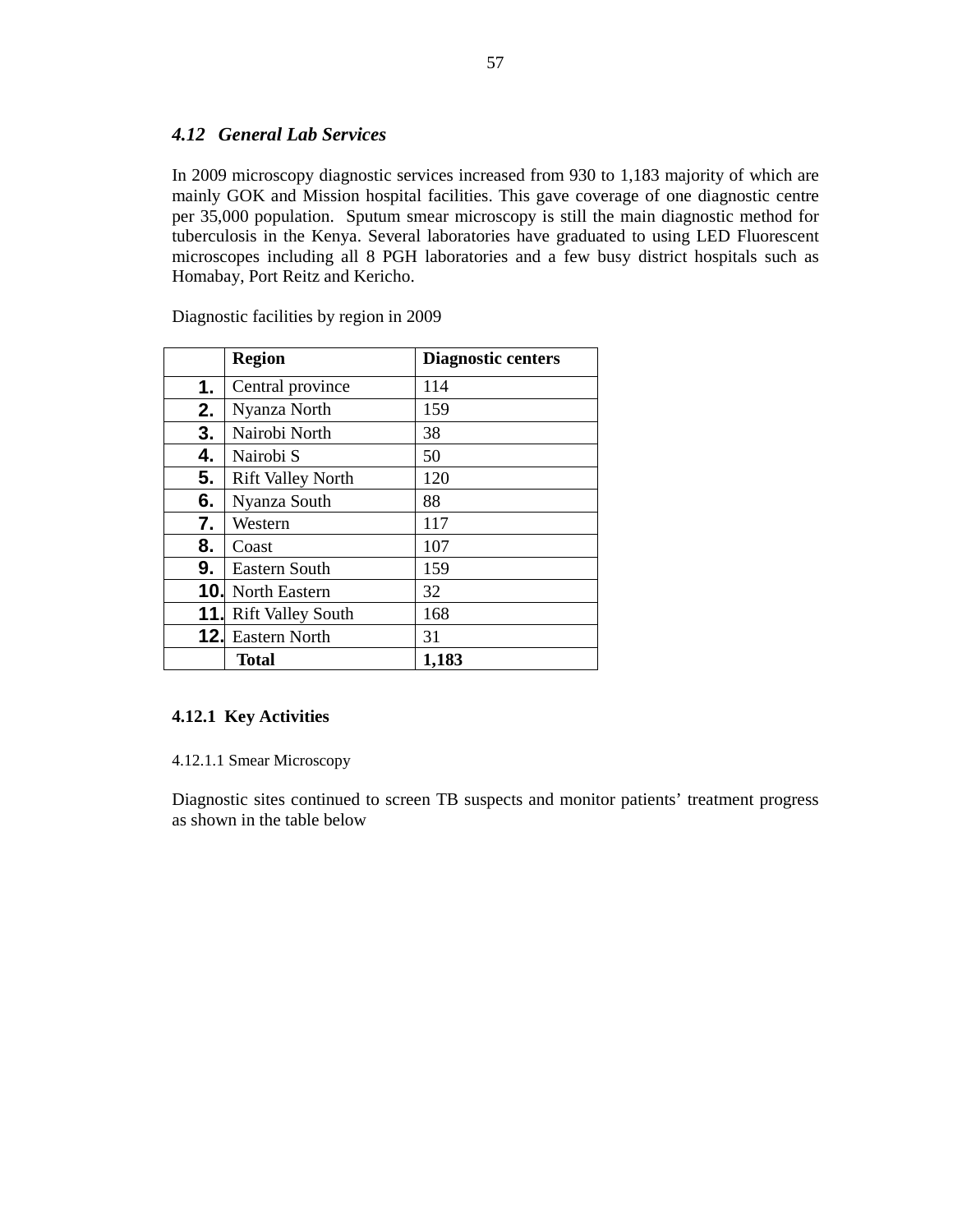# **Sputum microscopy in 2009**

|                       | <b>Patients</b> |        |       |                  |       |     | Smears                    |        |    |
|-----------------------|-----------------|--------|-------|------------------|-------|-----|---------------------------|--------|----|
| <b>Province</b>       | <b>New</b>      | Pos    | %     | <b>F/Ups Pos</b> |       | %   | Total<br><b>smearsPos</b> |        | %  |
| 1 Nairobi North       | 30,479          | 4,456  | 14.62 | 6,863            | 320   | 4.7 | 87,480                    | 11,512 | 13 |
| 2Coast                | 23,063          | 3,583  | 15.54 | 8,327            | 458   | 5.5 | 70,805                    | 8,077  | 11 |
| 3Central              | 24,216          | 3,300  | 13.63 | 7,691            | 613   | 8   | 59,078                    | 9,409  | 16 |
| 4 Nairobi South       | 27,353          | 3,581  | 13.09 | 10,290           | 952   | 9.3 | 78,278                    | 9,478  | 12 |
| 5Western              | 14,415          | 1,905  | 13.22 | 3,855            | 282   | 7.3 | 34,072                    | 4,270  | 13 |
| 6 Nyanza S            | 14,267          | 2,046  | 14.34 | 5,378            | 233   | 4.3 | 41,202                    | 5,369  | 13 |
| <b>7North Eastern</b> | 7,026           | 912    | 12.98 | 1,919            | 109   | 5.7 | 18,389                    | 1,944  | 11 |
| 8 Eastern north       | 5,946           | 1,170  | 19.68 | 1,325            | 73    | 5.5 | 14,350                    | 2,338  | 16 |
| 9Eastern South        | 32,161          | 5,514  | 17.14 | 11,836           | 635   | 5.4 | 75,223                    | 9,590  | 13 |
| 10 Nyanza North       | 35,470          | 5,450  | 15.37 | 7,383            | 480   | 6.5 | 67,408                    | 9,411  | 14 |
| <b>11 RVN</b>         | 22,420          | 3,373  | 15.04 | 7,122            | 407   | 5.7 | 57,473                    | 6,645  | 12 |
| <b>12RVS</b>          | 27,656          | 4,793  | 17.33 | 11,048           | 610   | 5.5 | 74,937                    | 10,893 | 15 |
| Total                 | 264,472         | 40,083 | 15.16 | 83,037           | 5,172 | 6.2 | 678,695                   | 88,936 | 13 |

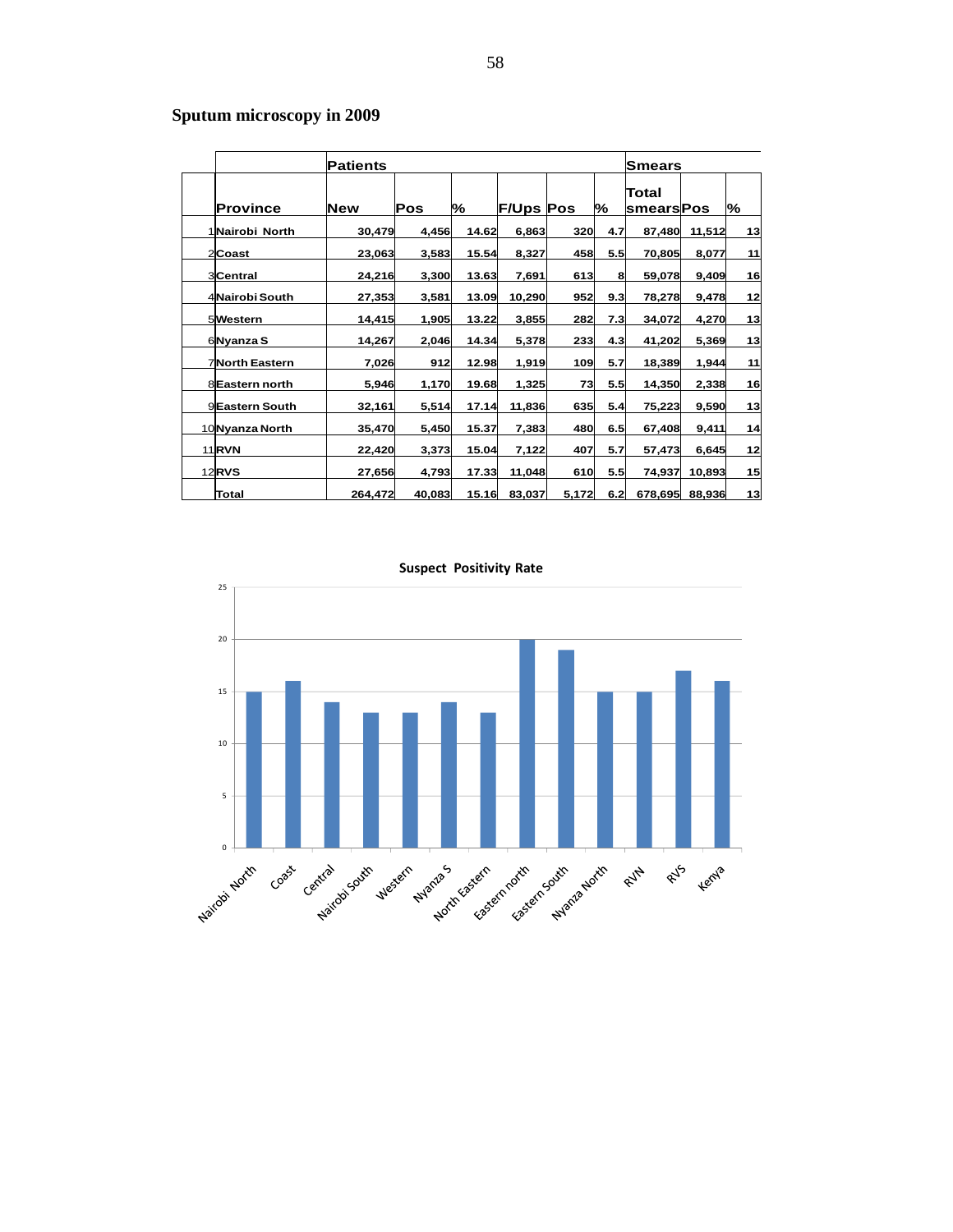

## 4.12.1.2 **EQA**

TBCAP continued supporting EQA activities in all regions through provision of lunches and transport for DMLTS and PMLTs to give EQA feedback to diagnostic centres. By the end of  $4<sup>th</sup>$  quarter 2009 EQA coverage was at 56%. With an average concordance of 68%

| <b>FACILITIES WITH EQA RETURNS</b> |                |                                 |                |                |           |                |          |
|------------------------------------|----------------|---------------------------------|----------------|----------------|-----------|----------------|----------|
|                                    |                |                                 | <b>WITH</b>    | <b>WITHOUT</b> |           | $\geq 95 \%$   |          |
| <b>PROVINCE</b>                    |                | <b>QUARTER TOTAL FACILITIES</b> | <b>RETURNS</b> | <b>RETURNS</b> | % RETURNS | <b>CON</b>     | % CON    |
| <b>1 Rift Valley North</b>         | 1              | 108                             | 66             | 42             | 61.1      | 45             | 68.2     |
|                                    | $\overline{2}$ | 116                             | 74             | 42             | 63.8      | 52             | 70.3     |
| <b>2 Rift Valley South</b>         | $\mathbf{1}$   | 138                             | 74             | 64             | 53.6      | 53             | 71.6     |
|                                    | $\overline{2}$ | 148                             | 79             | 69             | 53.4      | 52             | 65.8     |
| 3Western                           | $\mathbf{1}$   | 77                              | 26             | 51             | 33.8      | 18             | 69.2     |
|                                    | $\overline{2}$ | 94                              | 40             | 54             | 42.6      | 17             | 42.5     |
| 4 Nyanza South                     | $\mathbf{1}$   | 77                              | 42             | 35             | 54.5      | 34             | 81.0     |
|                                    | $\overline{2}$ | 68                              | 42             | 26             | 61.8      | 33             | 78.6     |
| 5 Nyanza North                     | $\mathbf{1}$   | 88                              | 62             | 26             | 70.5      | 36             | 58.1     |
|                                    | $\overline{2}$ | 108                             | 65             | 43             | 60.2      | 43             | 66.2     |
| 6Central                           | $\mathbf{1}$   | 98                              | 66             | 32             | 67.3      | 36             | 54.5     |
|                                    | $\overline{2}$ | 102                             | 58             | 44             | 56.9      | 38             | 65.5     |
| <b>7Eastern North</b>              | 1              | 17                              | $\overline{7}$ | 10             | 41.2      | $\overline{2}$ | 28.6     |
|                                    | $\overline{2}$ | 17                              | 5              | 12             | 29.4      | $\overline{2}$ | 40.0     |
| <b>8Eastern South</b>              | $\mathbf{1}$   | 132                             | 94             | 38             | 71.2      | 75             | 79.8     |
|                                    | $\overline{2}$ | 136                             | 37             | 99             | 27.2      | 24             | 64.9     |
| 9North Eastern                     | $\mathbf{1}$   | 32                              |                | 32             | 0.0       |                | $\circ$  |
|                                    | $\overline{2}$ | 32                              |                | 32             | 0.0       |                | $\Omega$ |
| 10Coast                            | $\mathbf{1}$   | 94                              | 46             | 48             | 48.9      | 40             | 87.0     |
|                                    | $\overline{2}$ | 104                             | 64             | 40             | 61.5      | 53             | 82.8     |
| 11 Nairobi North                   | 1              | 56                              | 36             | 20             | 64.3      | 21             | 58.3     |
|                                    | $\overline{2}$ | 63                              | 35             | 28             | 55.6      | 24             | 68.6     |
| 12 Nairobi South                   | $\mathbf{1}$   | 43                              | 21             | 22             | 48.8      | 18             | 85.7     |
|                                    | $\overline{2}$ | 51                              | 43             | 8              | 84.3      | 24             | 55.8     |
| <b>SUB-TOTAL</b>                   | 1              | 960                             | 540            | 420            | 56.3      | 378            | 70.0     |
|                                    | $\mathbf{z}$   | 1039                            | 542            | 497            | 52.2      | 362            | 66.8     |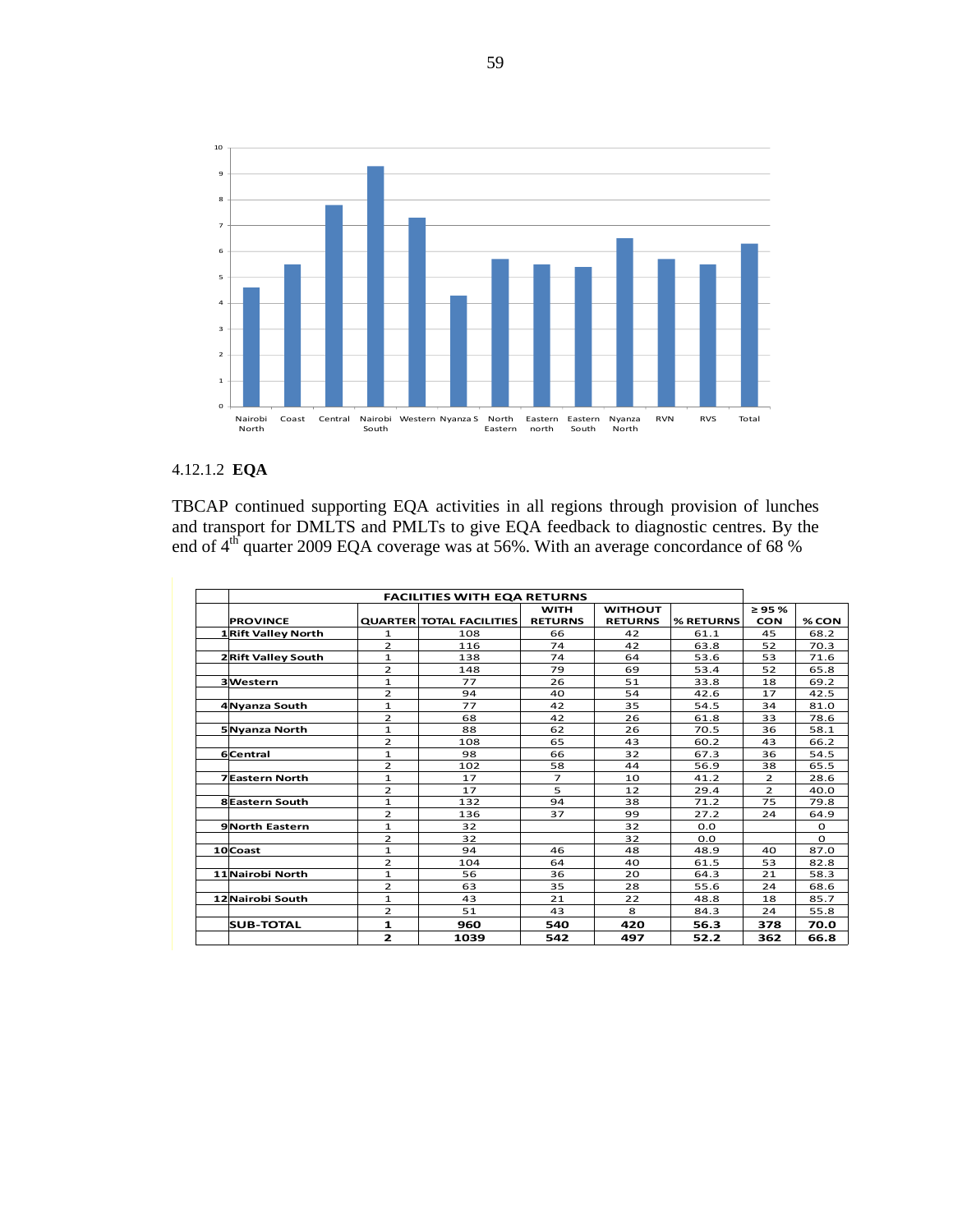## **4.12.2 Capacity Building**

#### 4.12.2.1 Trainings

CDC/KEMRI supported EQA and AFB refresher trainings for DMLTS. A total of 120 lab staffs were trained while TBCAP supported two 5 day trainings in all provinces towards the end of 2009. Partners such as Walter Reed, APHIA II, ICAP, PATH etc also supported trainings in the districts they are supporting.

Three staff (one from CU and two from CRL) attended a 5 day EQA training in Dares salaam. The training was supported by American Society of Microbiology (ASM). One staff from CRL attended 5 day training on Lab safety in South Africa.

4.12.2.2 Lab Supplies

Laboratory commodities especially stain and other reagents were adequate throughout the year. There were no shortages reported in all the provinces. 50 microscopes were distributed to all regions in the year under review. Under the GFATM a microscope repair contract was signed and about 80 Microscopes were delivered for repair.

### **4.12.3 Constraints**

The Firm identified to repair microscopes seems to be overwhelmed by the repair work. Majority of the microscopes were however beyond repair. There is still delay in EQA funds disbursements from TBCAP. The other major constant was lack of support to CRL staff to sample slides from PGH labs. As a result slides form these labs were not analyzed.

### **4.12.4 Achievements**

- All PGH Labs now using now using FM
- Microscope repair contract in place
- New lab staff employed
- Renovation of labs going on 51 labs in the country R6 GFATM
- Recruitment and retention of lab staff through GF rd 6 support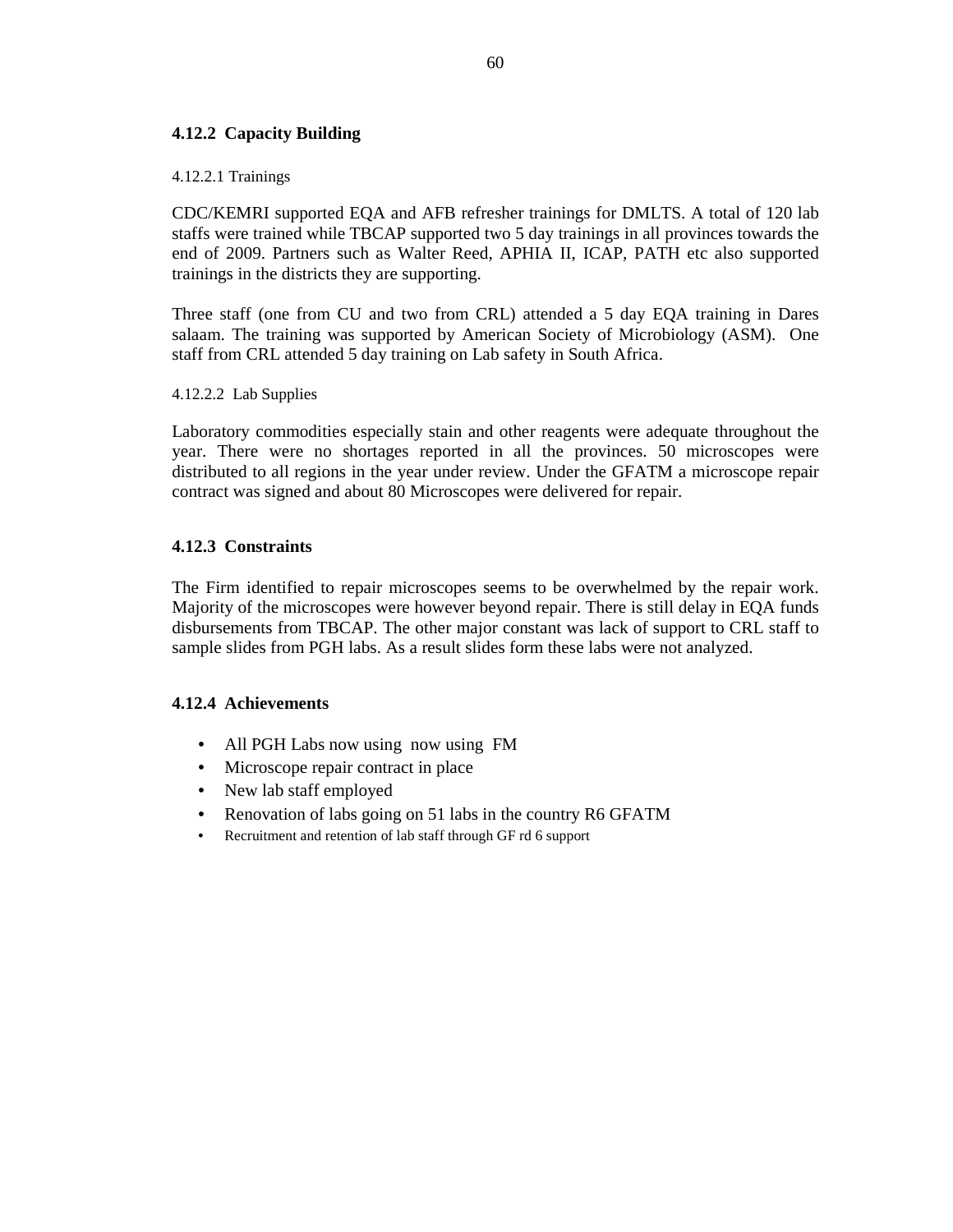### *4.13 HUMAN RESOURCE/ADMINISTRATION*

### **4.13.1 Key Activities**

In the year 2009 the following key activities were carried out:

In April the DLTLD recruited 88 lab technicians through GFTAM round 6 support. The Human resource department of the ministry of public health and sanitation and the DLTLD program officers conducted the interviews, short listed and selected successful candidates. Fifteen additional lab technicians were employed in October in line with GF recommendation to increase the targets of these lab techs.

Two workshops were held to develop District TB managers' training curriculum. The activity was supported by TBCAP. Three drafts (facilitators, participants and a participants slide) manuals were developed consisting of 9 modules. The nine modules cover areas in implementation of the Stop TB Strategy in Kenya: Epidemiological basis of TB control, laboratory support for TB control, commodity management, stakeholder's engagement in TB control, Human Resources Development, Monitoring & Evaluation, supportive supervision, and program management.

The training curriculum was subsequently piloted. During the pilot, twenty three District TB managers comprising of 12 DTLCs and 11DMLTs were trained in Mombasa at WOGECT hotel

Further to the training;

- Two evaluation meetings took place during the training to review and update the modules.
- The division training committee recommended 2 training requests and 2 requests to attend the Cancun lung conference

### **4.13.2 Challenges and constrains**

- Resignations of hired staff after recruitment by public service commission
- Lab technicians not willing to work in hard to reach areas
- Delay in filling the vacancies left due to the bureaucracies in of replacement of staff.
- Lack of funds to support long term courses
- Lack of conference room for meetings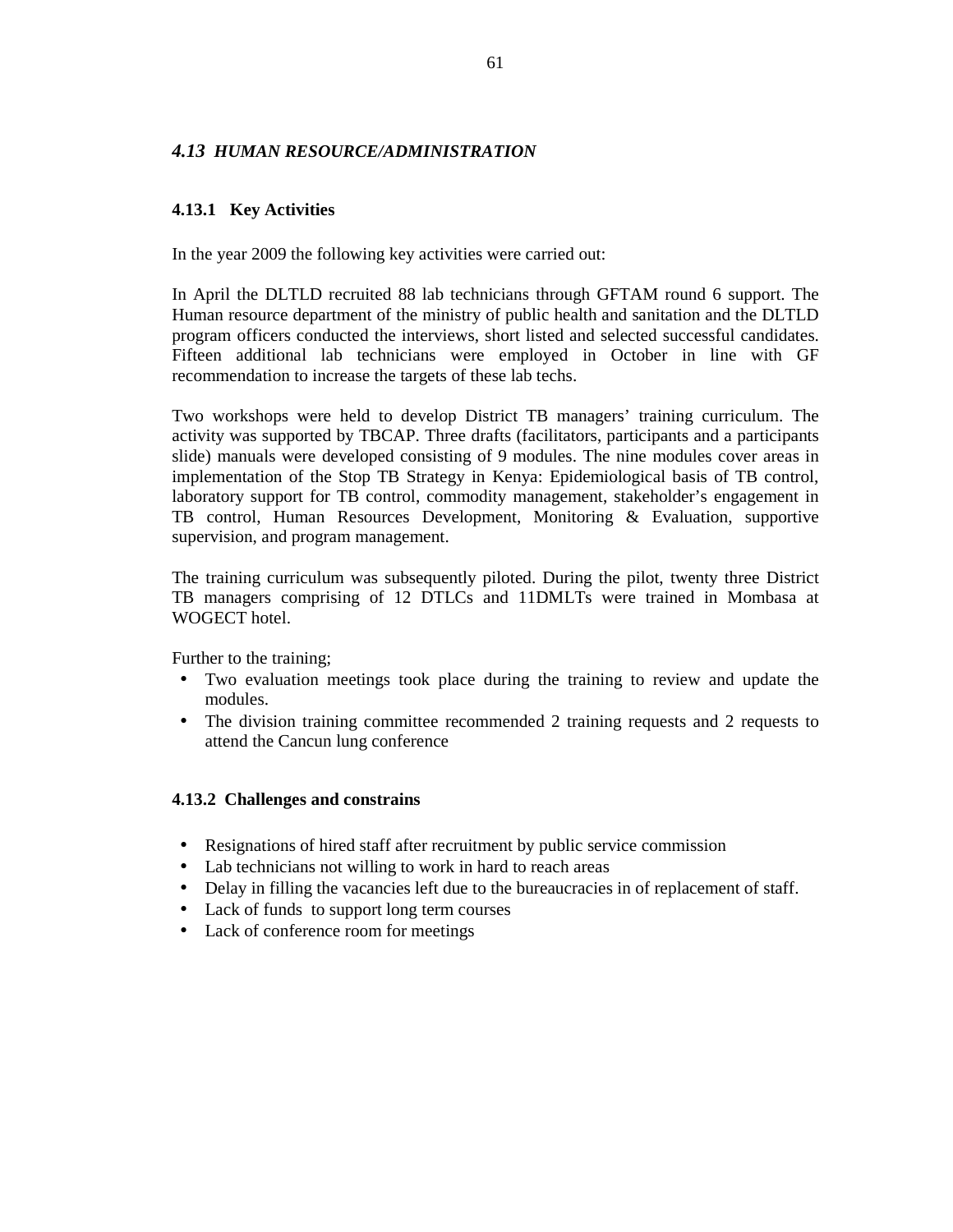## *4.14 Performance Improvement Approach (PIA)*

PIA concept introduced into the DLTLD in 2004 by the Regional Centre for Quality Health Care (RCQHC) as a tool to help improve performance. Performance Improvement is a cyclical problem-solving process that uses standards and establishes root causes. The Goal of performance improvement is to ensure provision of high quality, and sustainable health services

## **4.14.1 Key Activities**

4.14.1.1 Regional workshop

A regional workshop was organized by RCHQC in Nairobi in March 2009. This workshop brought together participants from 7 countries including the director of public health and sanitation. Members of DLTLD CU made presentations on activities to be implemented during the year.

## **4.14.2 Capacity building**

During the 1st quarter of 2009, all regions were trained on PIA. In the 2nd quarter of 2009, 80 DHMTs were trained on PIA.

## **4.14.3 Challenges**

- Inadequate follow up of PIA activities
- Weak documentation of PIA activities
- Duration of training short
- Minimal partner involvement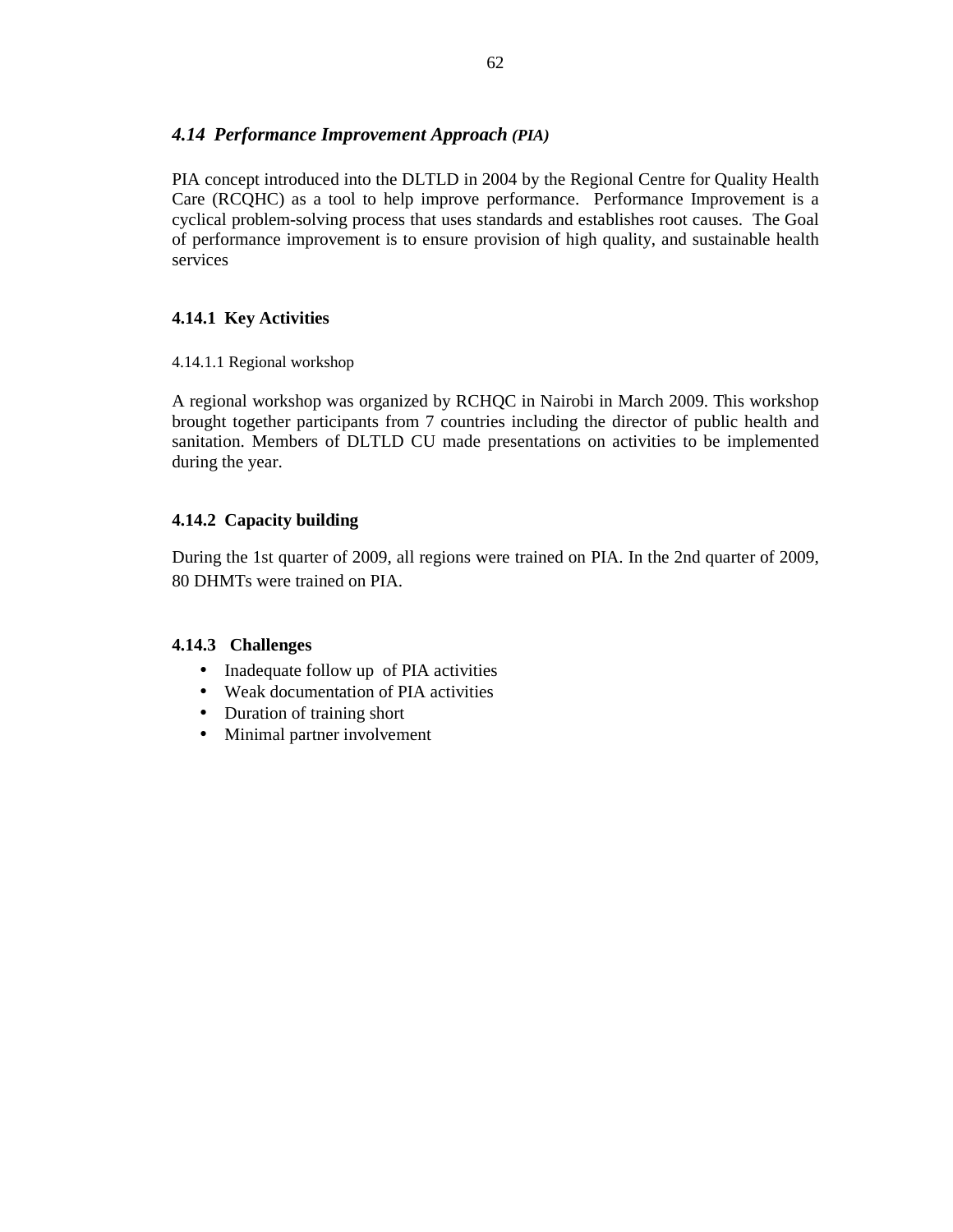#### **DISTRIBUTION LIST**

Permanent Secretaries –MOPHS and MOMS Director of Medical Services Director Public Health and Sanitation Head Department of Disease Prevention and Control World Health Organization Kenya Country office CDC country office USAID **KANCO** Provincial Medical Officers Provincial TB Leprosy Coordinators Medical Officers of Health District TB Leprosy Coordinators **TBCAP** Centre for Respiratory Diseases Research- KEMRI AMREF Malteser International PATH- Kenya Kenya Association for the Prevention of Tuberculosis and Lung Diseases International Organization for Migration (IOM) ICAP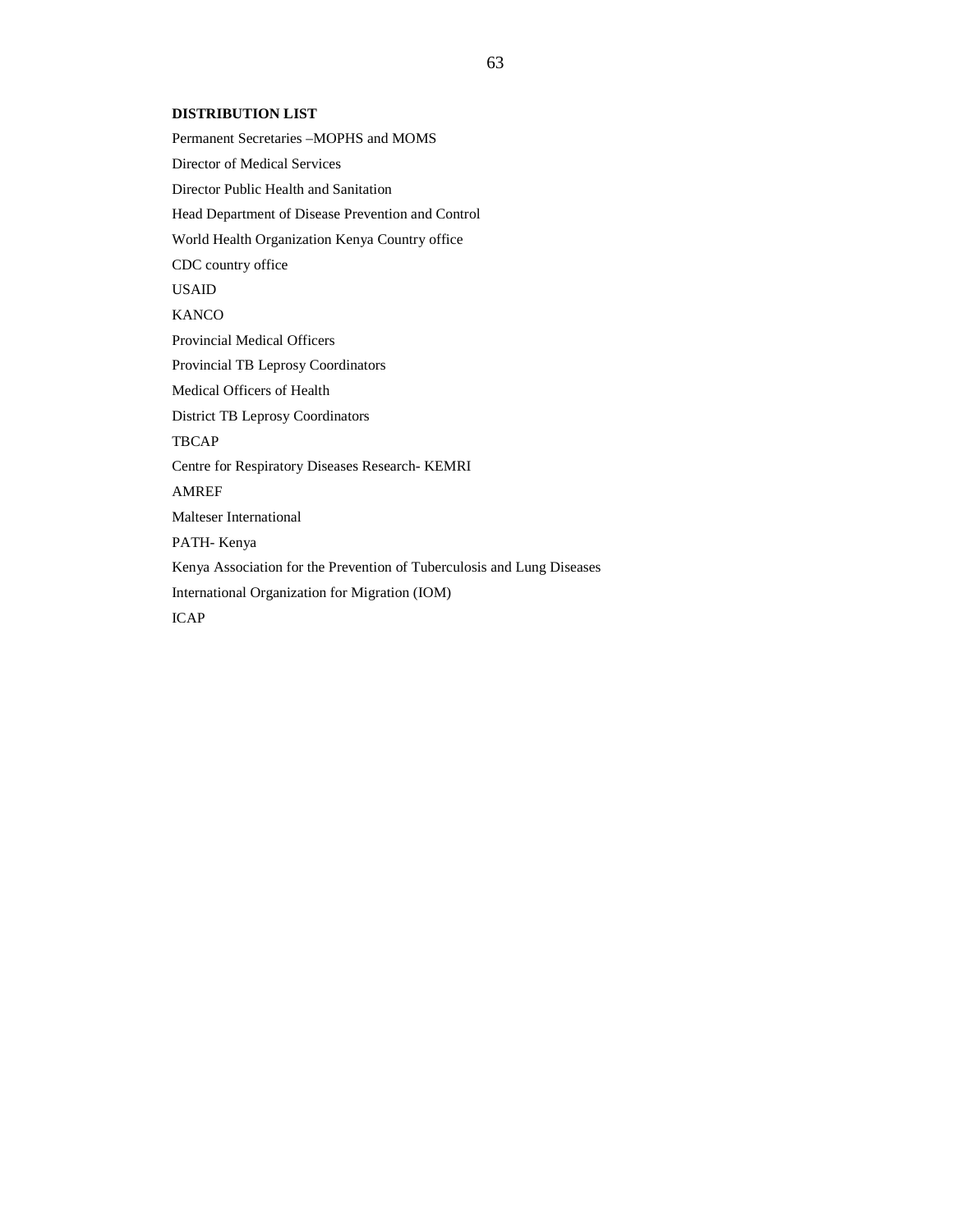**Annex 1: Map of Kenya** 



1 - Mt. Eigen<br>2 - Marakwet<br>3 - Trans Nzoia<br>4 - Uasin Gishu<br>5 - Nandi 13 - Nyamira<br>14 - Kisii<br>15 - Homa Bay 19 - Nyandarua<br>20 - Murang'a<br>21 - Kiambu<br>22 - Thika<br>23 - Kirinyaga<br>24 - Embu 26 - Mbeere<br>26 - Malind<br>27 - Bungoma<br>28 - Menu<br>29 - Baringo<br>30 - Nyeri 37 - Nyando 44 - Maragua<br>38 - Rachuonyo 43 - Tharaka<br>40 - Sucha<br>41 - Keiyo a - Staya<br>9 - Vihiga<br>10 - Kisumu<br>11 - Kericho 33 - Nyambene<br>34 - Bondo<br>36 - Teso 16 - Migori<br>17 - Kuria 6 - Kakamega 12 - Bornet 18 - Trans Mara 36 - Butere Mumisa 42 - Buret Scale 1:4 500 000

0 50 100 150 200 250 Kms

**DISTRICTS IN KENYA**